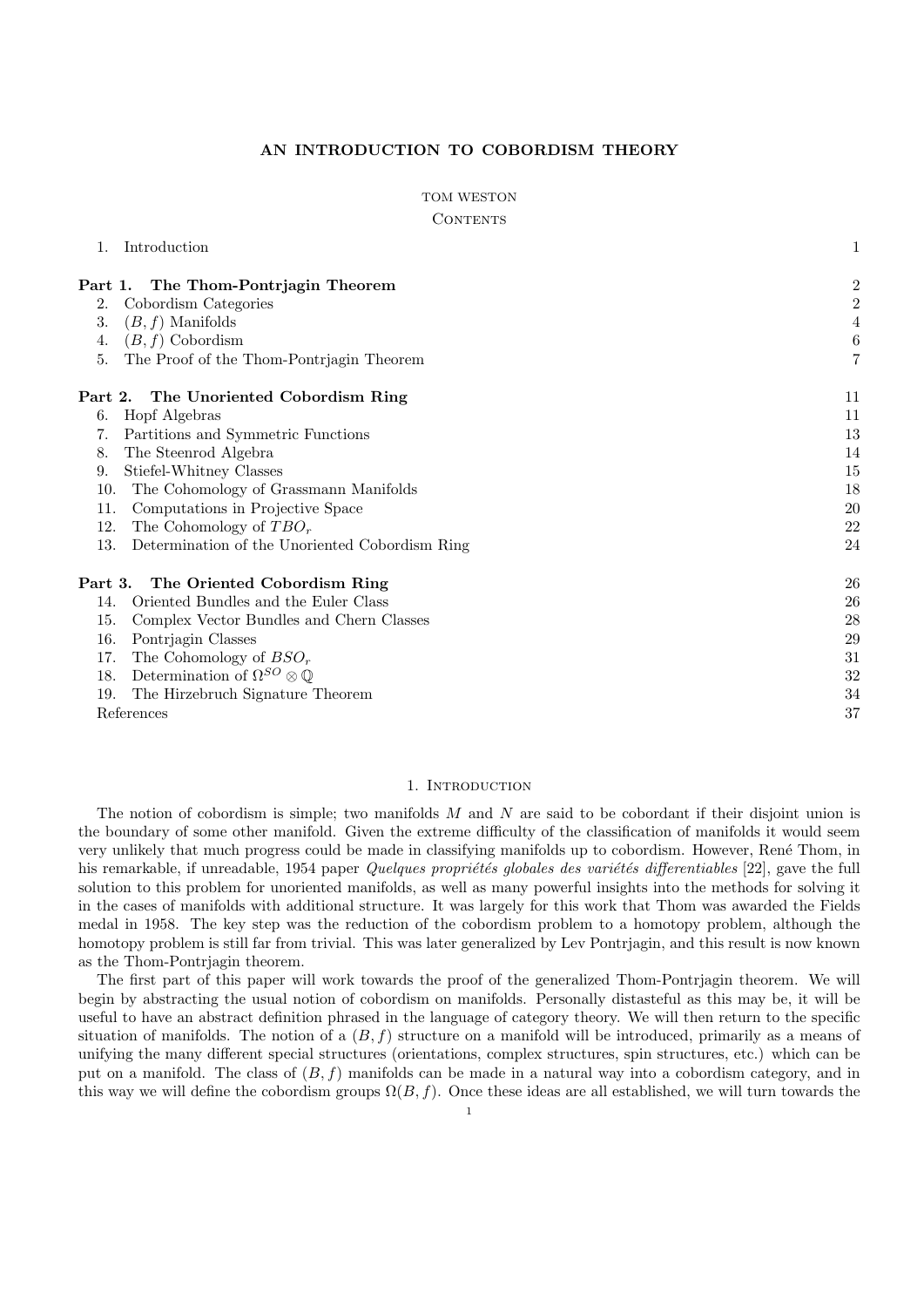#### 2 TOM WESTON

statement and proof of the Thom-Pontrjagin theorem. The proof is fairly involved and makes heavy use of differential topology. We have made no attempt to develop these ideas here; for the necessary material, consult [6], [7] or [21, Appendix 2].

The second part of the paper will focus on the solution of the cobordism problem in the case of unoriented manifolds; that is, the determination of the unoriented cobordism groups. The Thom-Pontrjagin theorem reduces this to a homotopy problem, but the solution of that is still difficult. We will have to review several topics before we can give the solution. We will first recall some standard material on Hopf algebras, partitions and symmetric polynomials. Next, we will review the axiomatic definition of the Steenrod algebra, as well as a few of its other properties. Using this we will define the Stiefel-Whitney classes of a vector bundle, and then the Stiefel-Whitney numbers and snumbers associated with them. We will then compute these numbers for certain submanifolds of projective spaces. With all of this in hand, we will finally turn towards the solution of the unoriented cobordism problem. This will first involve some additional cohomology computations, before we prove Thom's structure theorems.

The third part of the paper will work towards a partial solution of the cobordism problem in the case of oriented manifolds. This will require the introduction of several additional characteristic cohomology classes of vector bundles. We will begin by defining the Euler class of an oriented real vector bundle. Using the Euler class, we can then define the Chern classes of a complex vector bundle. These in turn lead quite naturally to the Pontrjagin classes of a real vector bundle. Using these Pontrjagin classes, we will determine the cohomology of the Thom space  $TBSO<sub>r</sub>$ . Combining this with some results of Serre, we will obtain an approximation for the oriented cobordism groups, as well as explicit generators for the rational oriented cobordism ring. As an application, we will then prove the Hirzebruch signature theorem, which is a special case of the Atiyah-Singer index theorem.

## Part 1. The Thom-Pontrjagin Theorem

#### 2. Cobordism Categories

Our motivation in providing the general definition of a cobordism category is the classical situation of compact differentiable manifolds. Let  $D$  be the category with compact smooth manifolds (not necessarily connected, but with locally constant dimension) with boundary as objects and smooth maps preserving boundaries as maps. (Unless otherwise stated all manifolds in this paper will be manifolds with boundary.)  $\mathcal D$  has finite sums given by disjoint union, and a boundary operator ∂ operating on manifolds by returning their boundary and on maps by restriction to the boundary. We now formalize this situation.

**Definition 1.** A *cobordism category*  $(C, \partial, \iota)$  is a triple satisfying:

- (1) C is a category having finite sums and an initial object  $\emptyset$ .
- (2)  $\partial: \mathcal{C} \to \mathcal{C}$  is an additive functor with  $\partial \partial M = \emptyset$  for any object M of  $\mathcal{C}$ , and  $\partial \emptyset = \emptyset$ .
- (3)  $\iota : \partial \to id$  is a natural transformation of additive functors, with id the identity functor.
- (4) C has a small subcategory  $C_0$  (that is,  $C_0$  is actually a set) such that each element of C is isomorphic to an element of  $C_0$ .

In the case of compact differentiable manifolds, we take  $\emptyset$  to be the empty manifold and  $\iota$  to be given by the inclusion of  $\partial M$  in M. The existence of a small subcategory  $\mathcal{D}_0$  follows from the Whitney embedding theorem, stating that every manifold is isomorphic to a submanifold of  $\mathbb{R}^{\infty}$ . ([7, Chapter 1, Theorem 3.5])

Of course, there are many other examples of cobordism problems. For a list of 27 distinct instances of cobordism problems, see [21, Chapter 4].

The fundamental definition of cobordism is the following equivalence relation.

**Definition 2.** In a cobordism category  $(C, \partial, \iota)$ , two objects M and N are said to be *cobordant*,  $M \equiv N$ , if there exist objects  $U, V$  of  $\mathcal C$  for which

$$
M + \partial U \cong N + \partial V.
$$

We now establish the basic properties of the relation of cobordism.

**Proposition 2.1.** Let  $M, N, M', N'$  be objects of C.

- $(1) \equiv i$ s an equivalence relation on C, and the equivalence classes form a set.
- (2) If  $M \equiv N$ , then  $\partial M \cong \partial N$ .
- (3) For all M,  $\partial M \equiv \emptyset$ .
- (4) If  $M \equiv M'$ ,  $N \equiv N'$ , then  $M + N \equiv M' + N'$ .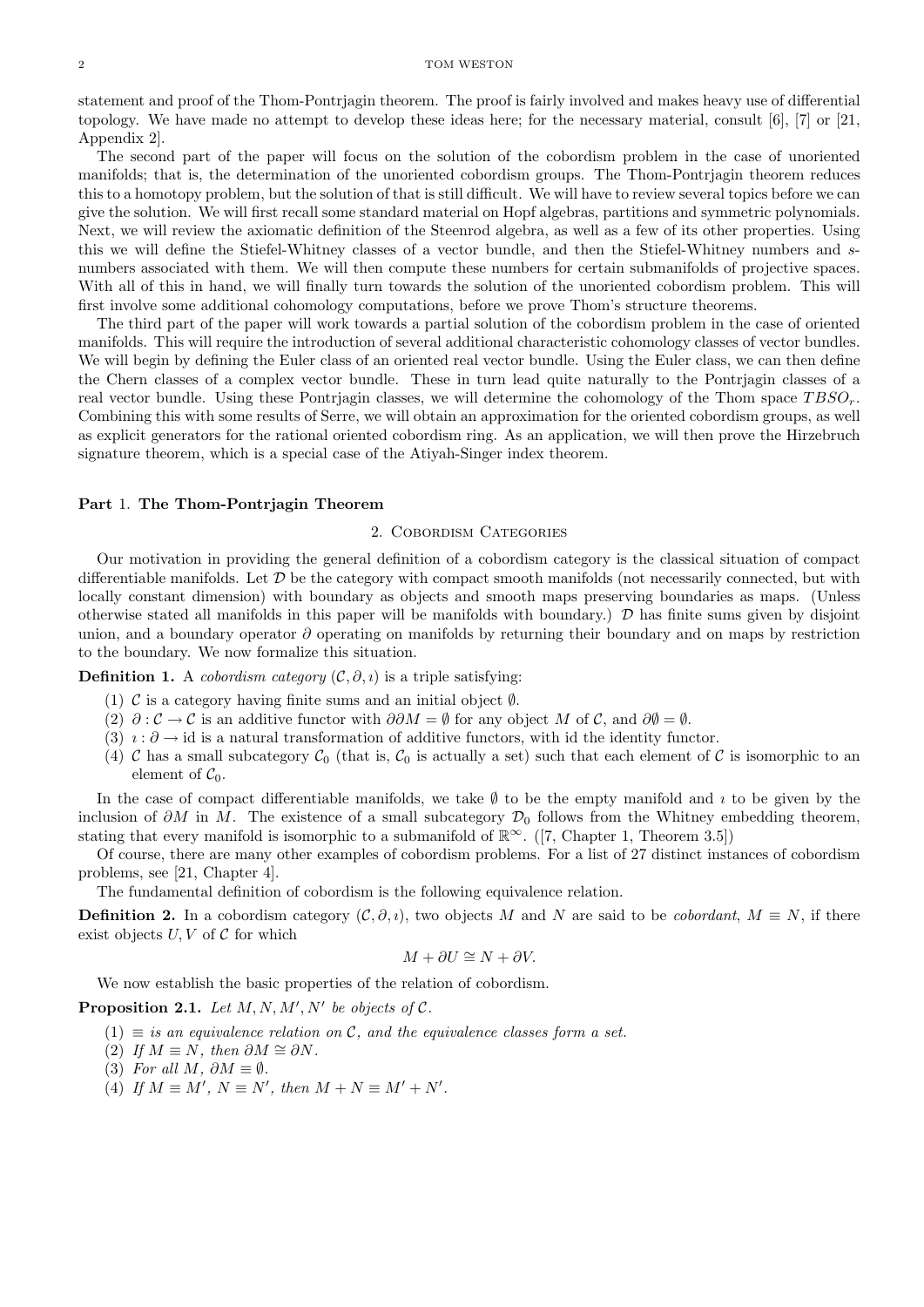Proof. (1) Reflexivity and symmetry follow from the corresponding properties of isomorphism. For transitivity, suppose that  $M \equiv N$  and  $N \equiv P$ . Then there exist objects U, V, W, X of C with  $M + \partial U \cong N + \partial V$  and  $N + \partial W \cong P + \partial X$ . Then

$$
M + \partial(U + W) \cong M + \partial U + \partial W
$$
  
\n
$$
\cong N + \partial V + \partial W
$$
  
\n
$$
\cong P + \partial V + \partial X
$$
  
\n
$$
\cong P + \partial(V + X)
$$

so  $M \equiv P$ . The fact that the equivalence classes form a set follows from the existence of the small subcategory  $\mathcal{C}_0$ . (In fact, this is precisely the reason for that assumption.)

(2) If  $M \equiv N$ , then there exist objects U, V of C with  $M + \partial U \cong N + \partial V$ . Then

$$
\partial M \cong \partial M + \emptyset
$$
  
\n
$$
\cong \partial M + \partial \partial U
$$
  
\n
$$
\cong \partial (M + \partial U)
$$
  
\n
$$
\cong \partial (N + \partial V)
$$
  
\n
$$
\cong \partial N + \partial \partial V
$$
  
\n
$$
\cong \partial N + \emptyset
$$
  
\n
$$
\cong \partial N.
$$

- (3)  $\partial M + \partial \emptyset \cong \emptyset + \partial M$  since  $\partial \emptyset = \emptyset$ , so  $\partial M \equiv \emptyset$ .
- (4) We have  $M + \partial U \cong M' + \partial U'$ ,  $N + \partial V \cong N' + \partial V'$  for some objects  $U, U', V, V'$  of C. Then we have  $M + N + \partial(U + V) \cong M' + N' + \partial(U' + V')$ , so  $M + N \cong M' + N'$ .

 $\Box$ 

It should be noted that this is not the same as Thom's original definition of cobordism, which was that two manifolds M and N without boundary are cobordant if there exists a manifold T (with boundary) such that  $M + N \approx$  $\partial T$ . (See [22].) However, it is not hard to see that the two definitions are equivalent.

Proposition 2.2. Definition 2 agrees with Thom's definition for manifolds without boundary.

*Proof.* Suppose M and N are cobordant in our sense. Then there exist manifolds U and V with  $M + \partial U \cong N + \partial V$ . Let  $T_1 = M \times I + U$ ,  $T_2 = N \times I + V$ . Then  $\partial T_1 = M + M + \partial U$  and  $\partial T_2 = N + N + \partial V$ . Since  $M + \partial U \cong N + \partial V$ we can glue  $T_1$  and  $T_2$  along that common boundary to form a manifold T with  $\partial T \cong M + N$ .

Now suppose we have T with  $\partial T \cong M + N$ . Then

$$
M + \partial T \cong M + M + N
$$

$$
\cong N + \partial(M \times I)
$$

so  $M \equiv N$ .

We now proceed towards the definition of the cobordism semigroup.

**Definition 3.** We say an object M of C is closed if  $\partial M \cong \emptyset$ . We say M bounds if  $M \equiv \emptyset$ .

The similarity of the above definitions to the standard definitions in homology are intentional. We will now verify that these definitions satisfy the familiar properties of chains.

**Proposition 2.3.** Let M and N be objects of  $C$ .

- (1) Suppose  $M \equiv N$ . Then M is closed if and only if N is closed, and M bounds if and only if N bounds.
- (2) If M and N are both closed, then  $M + N$  is closed. If M and N both bound, then  $M + N$  bounds.
- (3) If M bounds, then M is closed.

Proof. (1) The statement about closed objects is immediate from the second part of Proposition 2.1, and the statement about bounding objects follows from the fact that  $\equiv$  is an equivalence relation.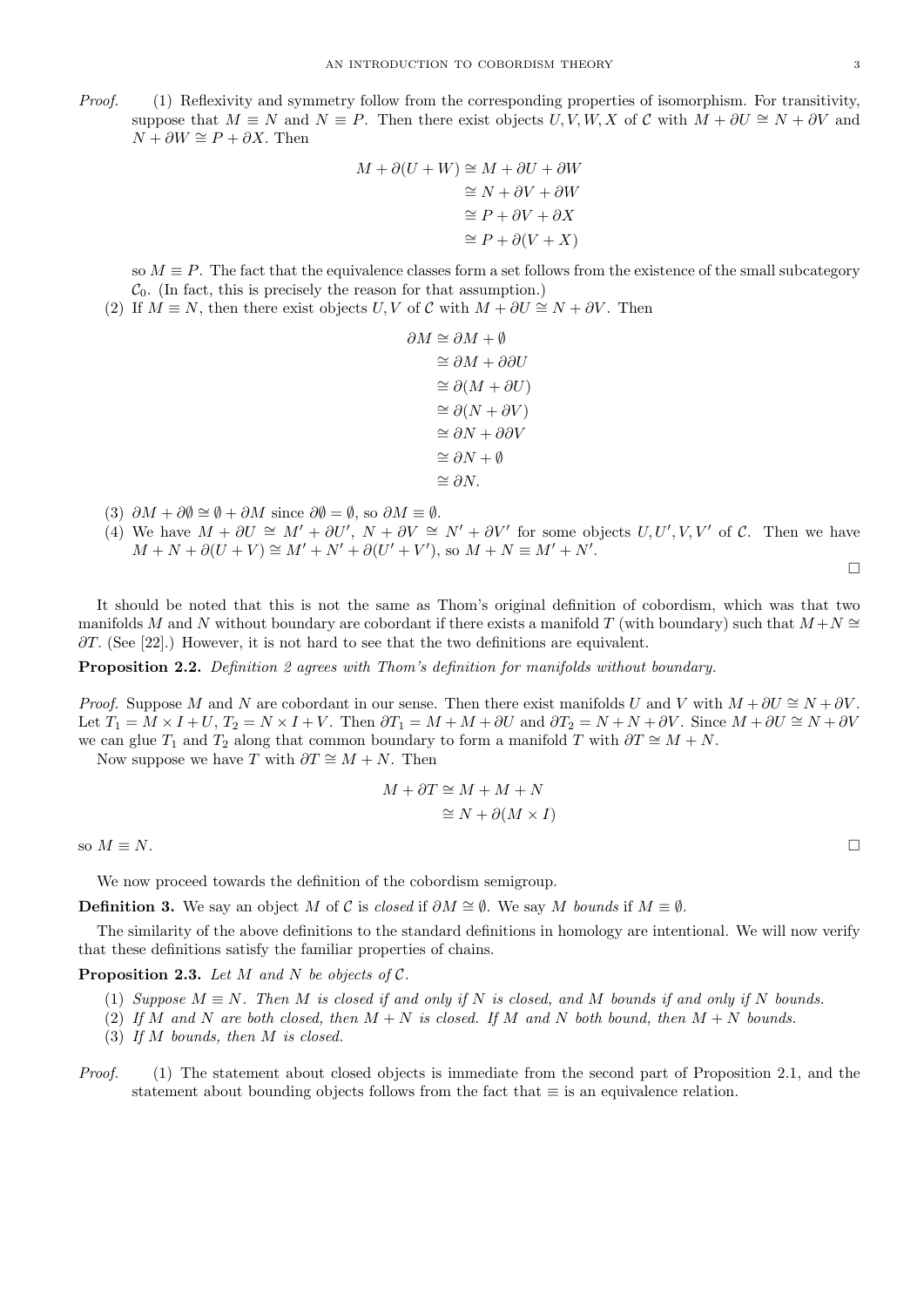(2) If M and N are both closed, then  $\partial M \cong \emptyset$  and  $\partial N \cong \emptyset$ . Thus

$$
\partial(M+N) \cong \partial M + \partial N
$$
  
\n
$$
\cong \emptyset + \emptyset
$$
  
\n
$$
\cong \emptyset
$$

so  $M + N$  is closed. Similarly, if M and N bound, then  $M \equiv \emptyset$  and  $N \equiv \emptyset$ , so  $M + N \equiv \emptyset$ .

(3) If M bounds then  $M \equiv \emptyset$ . Thus, by part 2 of Proposition 2.1,  $\partial M \cong \partial \emptyset \cong \emptyset$ . So M is closed.

Combining Propositions 2.1 and 2.3 we obtain the following.

**Proposition 2.4.** The set of equivalence classes of C under  $\equiv$  has a commutative, associative operation induced by the addition in C. The class of  $\emptyset$  provides an identity element for this operation.

This allows us to make the following definition.

**Definition 4.** The cobordism semigroup  $\Omega(C, \partial, \iota)$  is the set of equivalence classes of closed objects of C with the operation induced by addition in  $\mathcal{C}$ .

Notice that  $\Omega(C, \partial, \iota)$  is simply the quotient of the closed objects by the bounding objects, exactly as in homology theory.

The unoriented cobordism semigroup  $\Omega(\mathcal{D}, \partial, \iota)$  is usually written  $\mathfrak{N}$ .

The fundamental problem of cobordism theory, then, is the determination of this semigroup for specific values of  $(C, \partial, \iota)$ . Of course, it is not at all clear how to carry out this calculation. We will focus on that question for the remainder of this paper.

## 3.  $(B, f)$  MANIFOLDS

In order to solve the cobordism problem we will have to endow our manifolds with additional structure, following [10]. First we set notation. Let  $G_r(\mathbb{R}^{n+r})$  be the Grassmann manifold of r-planes in  $\mathbb{R}^{n+r}$ . Let  $\gamma^r(\mathbb{R}^{n+r})$  be the canonical r-plane bundle over  $G_r(\mathbb{R}^{n+r})$ , consisting of pairs of r-planes and points in that r-plane. Using the standard inclusion  $\mathbb{R}^{n+r} \hookrightarrow \mathbb{R}^{n+r+1}$ , we obtain inclusions  $G_r(\mathbb{R}^{n+r}) \hookrightarrow G_r(\mathbb{R}^{n+r+1})$  and  $\gamma^r(\mathbb{R}^{n+r}) \hookrightarrow \gamma^r(\mathbb{R}^{n+r+1})$ . Using these maps, we define the infinite Grassmannian of  $r$ -planes

$$
BO_r = \lim_{n \to \infty} G_r(\mathbb{R}^{n+r})
$$

and its canonical r-plane bundle

$$
\gamma^r = \lim_{n \to \infty} \gamma^r(\mathbb{R}^{n+r}).
$$

Recall that  $BO_r$  is the universal classifying space for r-plane bundles over paracompact spaces. (See [14, Section 5].) Throughout this paper we will identify vector bundles with their classifying maps. We will denote the total space of a vector bundle  $\xi$  by  $E(\xi)$ , and sometimes will use this to stand for the vector bundle as well. We will also denote the base space by  $B(\xi)$ , and the projection by  $\pi : E(\xi) \to B(\xi)$ . Finally,  $E(\xi)$  will be used for the subset of  $E(\xi)$ of non-zero vectors.

**Definition 5.** Let  $f_r : B_r \to BO_r$  be a fibration. Let  $\xi : M \to BO_r$  be an r-plane bundle over M. We define a  $(B_r, f_r)$  structure on  $\xi$  to be an equivalence class of liftings  $\xi: M \to B_r$ . (That is,  $\xi = f_r \circ \xi$ .) We say that two such lifts  $\tilde{\xi}_1$  and  $\tilde{\xi}_2$  are equivalent if they are homotopic; that is, if there is a map  $H : M \times I \to B_r$  with  $H|_{M\times 0} = \tilde{\xi}_1$ ,  $H|_{M\times 1} = \xi_2$  and  $f_r H(m, t) = \xi(m)$  for all m and t.

We will pass this definition to manifolds by means of the normal bundle. Let us recall its construction. Suppose we have an embedding  $i : M^n \hookrightarrow \mathbb{R}^{n+r}$  of an *n*-dimensional manifold  $M^n$ . (More generally we can consider an immersion of M into any manifold.) The normal bundle  $\nu(i)$  of this embedding is defined to be the quotient of the pullback  $i^*\tau(\mathbb{R}^{n+r})$  of the tangent bundle  $\tau(\mathbb{R}^{n+r})$  by the tangent bundle  $\tau(M)$ . We can identify the fiber of  $\nu(i)$ over a point  $m \in M$  with the set of vectors in  $\mathbb{R}^{n+r}$  orthogonal to M at m. The classifying map for  $\nu(i)$  is obtained as follows : We define a bundle map

$$
n: E(\nu(i)) \to \gamma^r(\mathbb{R}^{n+r})
$$

by sending a pair  $(m, x)$  of a point m and a vector x in the fiber  $E(\nu(i))_m$  over m to the pair  $(E(\nu(i))_m, x)$  in  $\gamma^r(\mathbb{R}^{n+r})$ . Composing with the inclusion of  $\gamma^r(\mathbb{R}^{n+r})$  in  $\gamma^r$ , and then taking the induced map on base spaces, yields the classifying map  $\nu(i) : M \to BO_r$ .

 $\Box$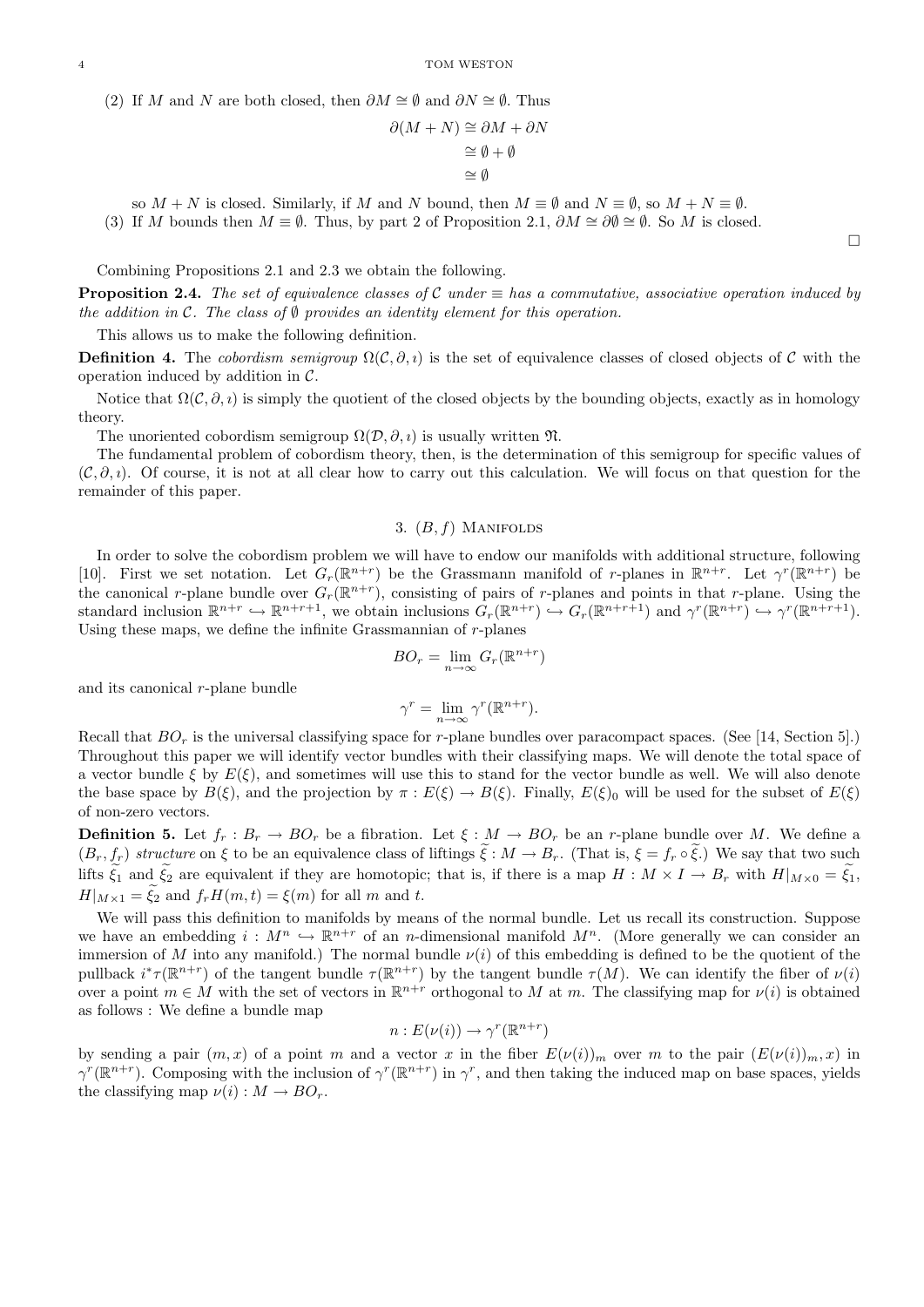**Lemma 3.1.** If r is sufficiently large, depending only on  $M$ , then there is a bijective correspondence between the  $(B_r, f_r)$  structures on the normal bundle of any two embeddings  $i_1, i_2 : M^n \hookrightarrow \mathbb{R}^{n+r}$ . (That is, there is a bijective correspondence between lifts of the normal bundles  $\nu(i_1)$  and  $\nu(i_2)$ .)

*Proof.* For r sufficiently large any two embeddings  $i_1, i_2$  are regularly homotopic, say by a homotopy  $H : M \times I \to$  $\mathbb{R}^{n+r}$ . Further, if H' is another such homotopy, then there is a homotopy  $K : M \times I \times I \to \mathbb{R}^{n+r}$  of H and H' with  $K|_{M\times0\times s} = i_1$  and  $K|_{M\times1\times s} = i_2$  for all s.

The sequence of normal bundles

$$
H|_{M\times t}^* \tau(\mathbb{R}^{n+r})/\tau(M)
$$

then gives a homotopy of  $\nu(i_1)$  and  $\nu(i_2)$ . Similarly, K induces a homotopy between the two homotopies defined by  $H$  and  $H'$ . In this way we get a well-defined equivalence of the two normal bundles. Our desired bijection now follows immediately from the homotopy lifting theorem.

Now, let  $(B, f)$  be a sequence of fibrations  $f_r : B_r \to BO_r$  together with maps  $g_r : B_r \to B_{r+1}$  such that the diagram

$$
B_r \xrightarrow{g_r} B_{r+1}
$$
  

$$
f_r \downarrow \qquad \qquad \downarrow f_{r+1}
$$
  

$$
BO_r \xrightarrow{j_r} BO_{r+1}
$$

commutes, where  $j_r : BO_r \to BO_{r+1}$  is the inclusion induced by the standard inclusions  $G_r(\mathbb{R}^{n+r}) \hookrightarrow G_{r+1}(\mathbb{R}^{n+r+1})$ extending an r-plane by direct sum with the copy of R in the final coordinate. Suppose we have a  $(B_r, f_r)$  structure  $\widetilde{\nu}(i) : M^n \to B_r$  on the normal bundle  $\nu(i)$  of an embedding  $i : M \to \mathbb{R}^{n+r}$ . This induces a  $(B_{r+1}, f_{r+1})$  structure<br>on the normal bundle  $\nu(i')$  of the embedding  $i' = i \times 0 \cdot M \to \mathbb{R}^{n+r+1}$  by  $\widetilde{\nu}(i') = a \widetilde{\nu}(i)$  on the normal bundle  $\nu(i')$  of the embedding  $i' = i \times 0 : M \to \mathbb{R}^{n+r+1}$  by  $\tilde{\nu}(i') = g_r \tilde{\nu}(i)$ , since

$$
f_{r+1}\widetilde{\nu}(i') = f_{r+1}g_r\widetilde{\nu}(i)
$$
  
=  $j_r f_r \widetilde{\nu}(i)$   
=  $j_r \nu(i)$   
=  $\nu(i')$ 

by commutativity and the choices of the various inclusions.

**Definition 6.** A  $(B, f)$  structure on a manifold M is an equivalence class of compatible (under the above construction)  $(B_r, f_r)$  structures on the normal bundles of inclusions of M, where equivalence is given by agreement for sufficiently large r subject to the bijection of Lemma 3.1. (This guarantees that the notion of  $(B, f)$  structure is independent of the embedding of  $M$  in Euclidean space.)

 $(B, f)$  structures are fairly difficult to get a handle on. We will attempt to illuminate them at least a bit by means of two examples, which will in fact be the examples we will consider later.

- (1) Take  $B_r = BO_r$  and  $f_r$  to be the identity map. Then every manifold will have a unique (BO, 1) structure. Thus the class of  $(BO, 1)$  manifolds is simply the class of all unoriented manifolds.
- (2) Let  $BSO_r$  be the classifying space for oriented r-plane bundles. It is a double cover of  $BO_r$ , corresponding to the two possible orientations of an r-plane. Take  $B_r = BSO_r$  and  $f_r$  to be the map which ignores the orientation. Then every oriented manifold has a unique  $(BSO, f)$  structure, the choice of lifting being given by the orientation, so that the class of  $(BSO, f)$  manifolds is the same as the class of oriented manifolds.

The second example in particular suggests that perhaps the best way to think of  $(B, f)$  structures are as generalizations of orientations. In fact, when we are proving facts about  $(B, f)$  manifolds we will be dragging the  $(B, f)$ structures along exactly as we would drag orientations along, having to pause every few moments to make sure that we have the correct structure.

More generally, any class of manifolds with a classifying space can be defined through  $(B, f)$  structures. For example, the class of complex manifolds is simply the class of manifolds with  $(BU, f)$  structures, and the class of spin manifolds is simply the class of manifolds with  $(B, f)$  structures where  $B_r$  is the classifying space for spin manifolds. (It is a a two-connective covering space of  $BSO_r$ .) See [21, Chapter 4].

In order to make use of this in cobordism, we must show how to use a  $(B, f)$  structure on a manifold to induce a  $(B, f)$  structure on its boundary. More generally, let  $M^m \hookrightarrow W^n$  be any embedding with trivial normal bundle  $\nu$ .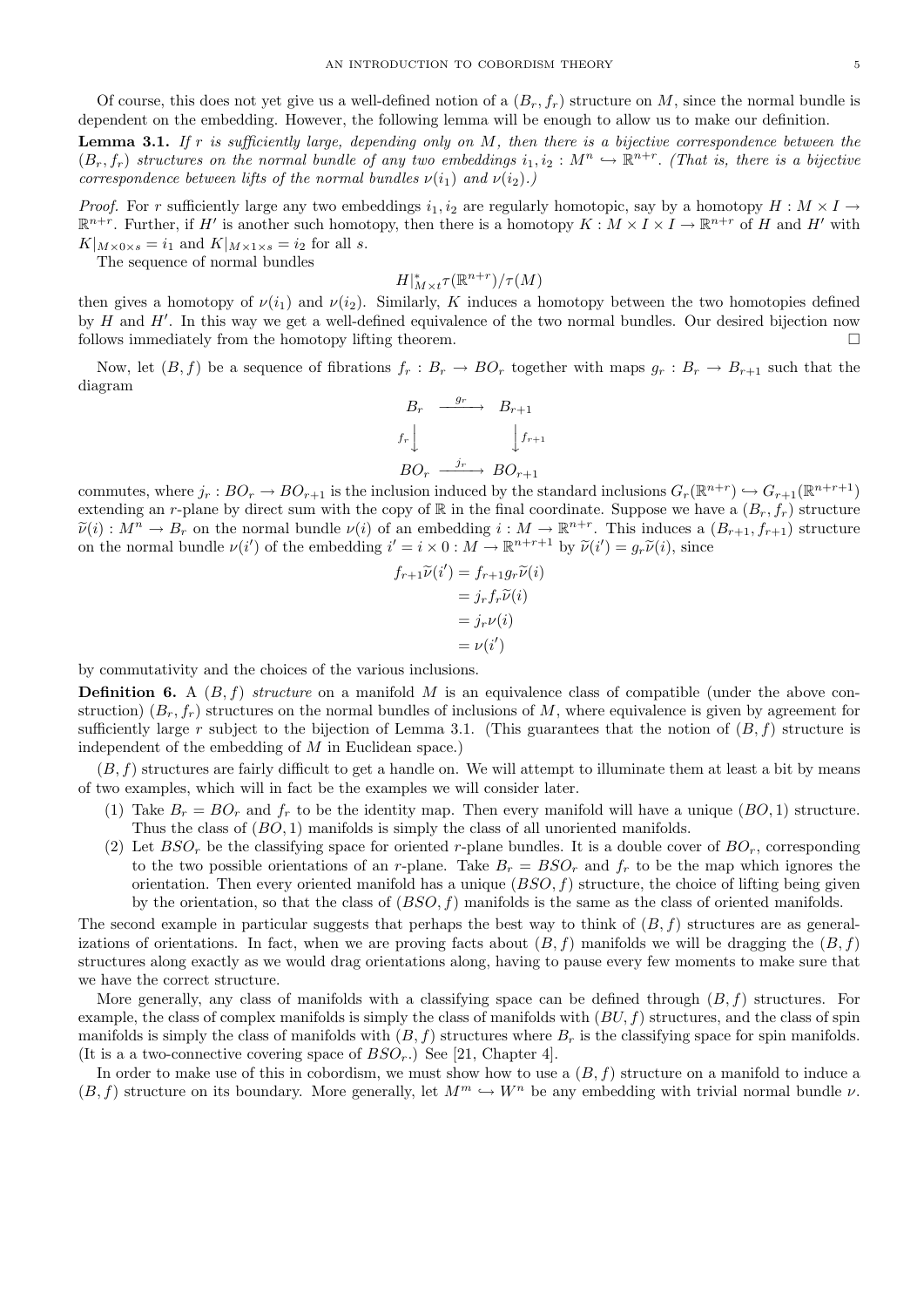Pick an embedding  $i : M \hookrightarrow \mathbb{R}^{m+r}$ . Since  $\nu$  is trivial we can extend i to an embedding  $j_0 : U \hookrightarrow \mathbb{R}^{n+r} = \mathbb{R}^{m+r} \times \mathbb{R}^{n-m}$ of some neighborhood  $U \subseteq W$  of M with U meeting  $\mathbb{R}^{m+r}$  orthogonally along M. We can then extend this to an embedding  $j: W \hookrightarrow \mathbb{R}^{n+r}$ . Since W meets  $\mathbb{R}^{m+r}$  orthogonally along M, the normal planes of a point m of M in  $\mathbb{R}^{m+r}$  will simply be the restriction to  $\mathbb{R}^{m+r}$  of the normal planes at m considered as a point in W. Thus we have  $\nu(j)|_M = \nu(i)$ , and therefore if  $\tilde{\nu}(j)$  is a  $(B, f)$  structure on W,  $\tilde{\nu}(j)|_M$  will be a  $(B, f)$  structure on M.

This is particularly useful in three special cases.

- (1) If  $M \to W$  is an isomorphism, then the normal bundle is zero dimensional and thus trivial. So a  $(B, f)$ structure on W induces one on M.
- (2) If  $M \hookrightarrow M + W$  is an inclusion of a direct summand, then the normal bundle is again zero dimensional and thus trivial. So a  $(B, f)$  structure on a manifold induces one on its direct summands.
- (3) If  $\partial W \hookrightarrow W$  is the inclusion of the boundary, then the normal bundle is trivial by the choice of either an outer or an inner trivialization. We will always choose the inner trivialization, and in this way a  $(B, f)$ structure on a manifold induces one on its boundary.

# 4.  $(B, f)$  COBORDISM

If we take all manifolds with  $(B, f)$  structures, we obtain a special kind of cobordism category which will be very useful in determining cobordism semigroups.

**Definition 7.** Let C be the category whose objects are compact  $(B, f)$  manifolds (that is, manifolds with a specified  $(B, f)$  structure) and whose maps are the smooth, boundary preserving inclusions with trivial normal bundle inducing compatible  $(B, f)$  structures. Let  $\partial : \mathcal{C} \to \mathcal{C}$  be the boundary functor, inducing  $(B, f)$  structures by the inner trivialization. Let  $\iota : \partial \to I$  be the inclusion of the boundary with inner trivialization. Then  $(\mathcal{C}, \partial, \iota)$  is a cobordism category, called the *cobordism category of*  $(B, f)$  manifolds. We will denote by  $\Omega(B, f)$  the cobordism semigroup  $\Omega(\mathcal{C}, \partial, \iota)$ . We can then write

$$
\Omega(B, f) = \bigoplus_{n=0}^{\infty} \Omega_n(B, f)
$$

where  $\Omega_n(B, f)$  is the subsemigroup of equivalence classes of n dimensional manifolds.

At a first glance it may appear that the cobordism category of  $(BO, 1)$  manifolds is not the same as the cobordism category of unoriented manifolds  $(D, \partial, \iota)$ , since we have thrown away many of the maps in the category. However, since the only maps which are relevant in the formation of the cobordism semigroup are isomorphisms, inclusions of direct summands and inclusions of boundaries, we do get a canonical isomorphism

$$
\Omega(BO,1) \cong \mathfrak{N}.
$$

In fact, for  $(B, f)$  cobordism categories,  $\Omega(B, f)$  is not merely a semigroup.

**Proposition 4.1.**  $\Omega(B, f)$  is an abelian group.

*Proof.* Take a  $(B, f)$  manifold  $M^n \in \Omega(B, f)$  and choose an embedding  $i : M \hookrightarrow \mathbb{R}^{n+r}$  with a lifting  $\widetilde{\nu}(i) : M \to B_r$ <br>inducing the correct  $(B, f)$  structure on M. Now let  $i : M \times I \hookrightarrow \mathbb{R}^{n+r+1}$  be the obvious embedding inducing the correct  $(B, f)$  structure on M. Now let  $j : M \times I \hookrightarrow \mathbb{R}^{n+r+1}$  be the obvious embedding. Then if  $\pi : M \times I \to M$  is the projection onto M, we will have  $\nu(j) = \nu(i)\pi$ . Now, since  $f_r\tilde{\nu}(i)\pi = \nu(i)\pi = \nu(j)$ , we get a  $(B, f)$  structure  $\tilde{\nu}(j) : M \times I \to B_r$  given by  $\tilde{\nu}(j) = \tilde{\nu}(i)\pi$ . We see then that the induced  $(B, f)$  structure on  $M \times 0$ is the same as that on M, so that  $M \cong M \times 0$  as  $(B, f)$  manifolds. So, if we let  $M' = M \times 1$  with the inner induced (B, f) structure, we have that  $M + M' \cong \partial(M \times I) \equiv \emptyset$ , and thus  $M + M' \equiv \emptyset$ . Thus M has an inverse, namely M', and  $\Omega(B, f)$  is an abelian group.

We now need to prepare for the statement of the generalized Thom-Pontrjagin theorem. We first recall the notion of the Thom space of a vector bundle. Let  $\xi : M \to BO_r$  be a vector bundle with a Riemannian metric induced in the usual way from  $\gamma^r$ . We define the Thom space of  $\xi$ ,  $T\xi$ , to be the total space  $E(\xi)$  with all vectors of  $E(\xi)$ of length greater than or equal to 1 identified to a point. (Alternatively, we can identify  $T\xi$  with the one-point compactification of  $E(\xi)$ .) We write  $t_0(\xi)$  for this point, or just  $t_0$  if the vector bundle is clear in context. We will write  $TBO_r$  for the Thom space  $T\gamma^r$  and  $TB_r$  for the Thom space  $Tf_r^*\gamma^r$ .

Suppose we have a vector bundle  $\eta$  on a space N and a continuous map  $g : M \to N$ . If we let  $\xi = g^* \eta$ , then we see that q induces a map  $Tg : (T\xi, t_0(\xi)) \to (T\eta, t_0(\eta))$ .

Let us now apply this construction to the  $(B, f)$  commutative diagram. Recall that we have a map  $j_r : BO_r \hookrightarrow$  $BO_{r+1}$ . By our definition of  $j_r$  we see that  $j_r^*(\gamma^{r+1}) = \gamma^r \oplus \varepsilon^1$  where  $\varepsilon^1$  is the trivial bundle on  $BO_r$ . If we consider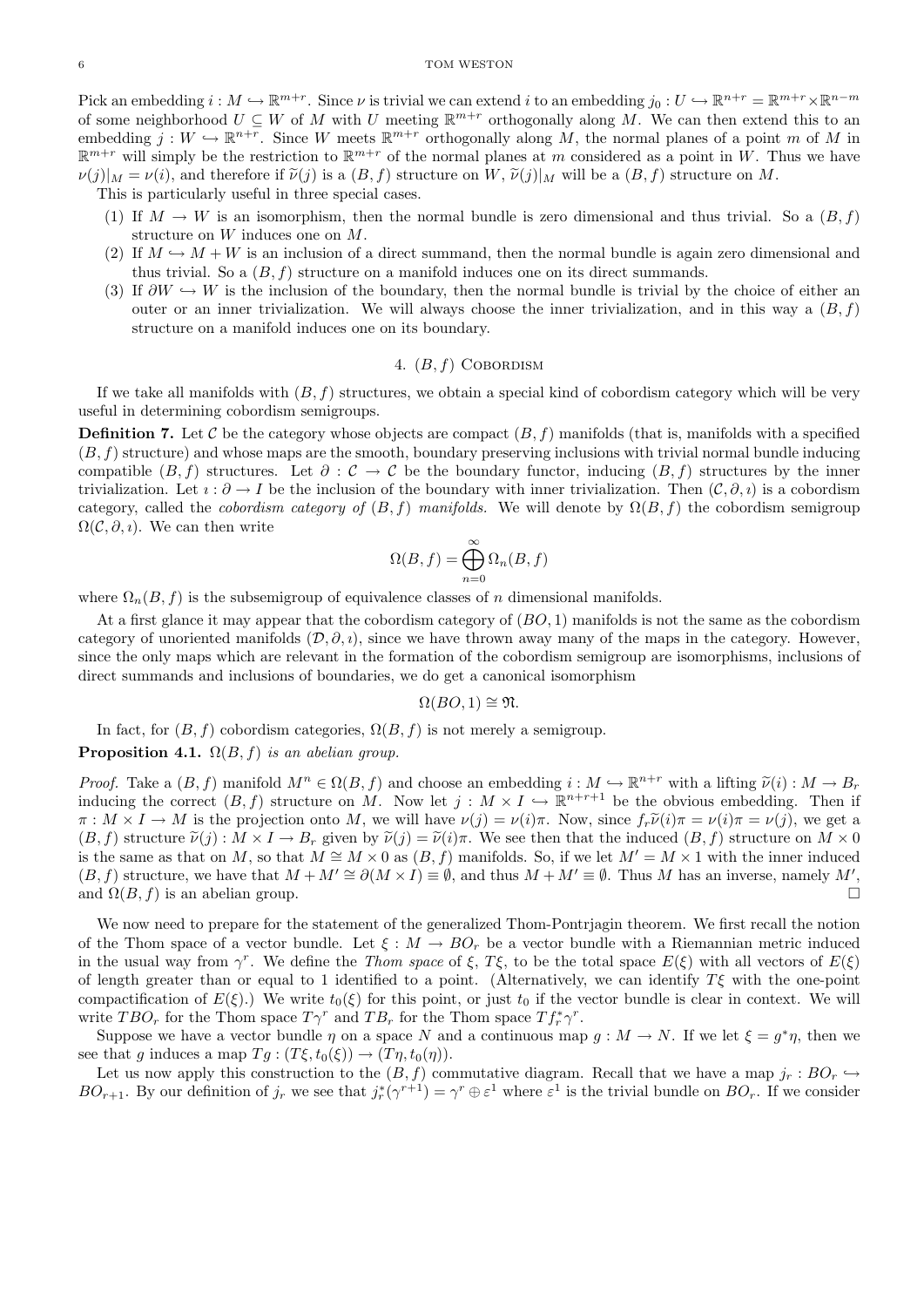the Thom space of this bundle, we see that the effect of adding the  $\varepsilon^1$  will be to form the reduced suspension  $\Sigma T\gamma^r$ . In this way we get a map

$$
Tj_r: \Sigma T\gamma^r \to T\gamma^{r+1}.
$$

Now, we have a map  $g_r^* f_{r+1}^* \gamma^{r+1} \to f_{r+1}^* \gamma^{r+1}$  induced by  $g_r$ . But by commutativity,  $g_r^* f_{r+1}^* \gamma^{r+1} = f_r^* j_r^* \gamma^{r+1}$ . Thus, we have a map

 $f_r^*$  $f_r^* j_r^* \gamma^{r+1} \to f_{r+1}^* \gamma^{r+1}.$ 

This yields a map

$$
Tg_r: Tf_r^* j_r^* \gamma^{r+1} \to Tf_{r+1}^* \gamma^{r+1}.
$$

But, by definition  $Tf_{r+1}^*\gamma^{r+1} = TB_{r+1}$ , and by our above observations

 $T$ 

$$
f_r^* j_r^* \gamma^{r+1} = T f_r^* (\gamma^r \oplus \varepsilon^1)
$$
  
=  $T(f_r^* \gamma^r \oplus f_r^* \varepsilon^1)$   
=  $\Sigma T f_r^* \gamma^r$   
=  $\Sigma T B_r$ .

So, in fact,

$$
Tg_r: \Sigma T B_r \to T B_{r+1}.
$$

Combining all of these Thom maps, we obtain from our original commutative diagram a new commutative diagram

$$
\Sigma T B_r \xrightarrow{T g_r} T B_{r+1}
$$
  

$$
\Sigma T f_r \downarrow \qquad \qquad \downarrow T f_{r+1}
$$
  

$$
\Sigma T B O_r \xrightarrow{T j_r} T B O_{r+1}.
$$

Now, since

$$
\Sigma_{\#} : \pi_{n+r}(TB_r, t_0) \to \pi_{n+r+1}(\Sigma TB_r, t_0)
$$

and

$$
Tg_{r\#} : \pi_{n+r+1}(\Sigma TB_r, t_0) \to \pi_{n+r+1}(TB_{r+1}, t_0)
$$

we obtain a map

$$
Tg_{r\#} \circ \Sigma_{\#} : \pi_{n+r}(TB_r, t_0) \to \pi_{n+r+1}(TB_{r+1}, t_0).
$$

This allows us to define the stable homotopy group

$$
\lim_{r \to \infty} \pi_{n+r}(TB_r, t_0).
$$

Having done all of this preliminary work, we are finally in a position to state the generalized Thom-Pontrjagin Theorem.

**Theorem 4.2** (The Thom-Pontrjagin Theorem).  $\Omega_n(B, f)$ , the cobordism group of n-dimensional  $(B, f)$  manifolds, is isomorphic to the stable homotopy group  $\lim_{r\to\infty} \pi_{n+r}(TB_r, t_0)$ .

This truly remarkable theorem transforms the cobordism problem into a homotopy problem. The proof is rather involved and will be the topic of the next section.

## 5. The Proof of the Thom-Pontrjagin Theorem

Let  $M^n$  be a  $(B, f)$  manifold. Let  $i : M \hookrightarrow \mathbb{R}^{n+r}$  be an embedding,  $\nu = \nu(i) : M \to BO_r$  the normal bundle,  $N = E(\nu)$  the total space of  $\nu$  and  $\pi : N \to M$  the projection. Choose a lifting  $\tilde{\nu} : M \to B_r$  giving the correct  $(B, f)$  structure. We will first construct a map from  $\Omega_n(B, f)$  to  $\lim_{r\to\infty} \pi_{n+r}(TB_r, t_0)$ . The final map is not too complicated, but we will go carefully through its construction to insure that the  $(B, f)$  structures are well behaved.

Considering N as a submanifold of  $\mathbb{R}^{n+r} \times \mathbb{R}^{n+r}$  (via the inclusion *i*), we have the exponential map

$$
\exp: \mathbb{R}^{n+r} \times \mathbb{R}^{n+r} \to \mathbb{R}^{n+r}
$$

given by  $exp(i(m), x) = i(m) + x$ . Clearly exp is differentiable and  $exp|_{i(M) \times 0} = i$ . Thus, since exp is just the usual exponential map,  $\exp|_{N_{\varepsilon}}$  will be an embedding for some sufficiently small  $\varepsilon > 0$ , where  $N_{\varepsilon}$  is the subset of N of vectors of length less than or equal to  $\varepsilon$ .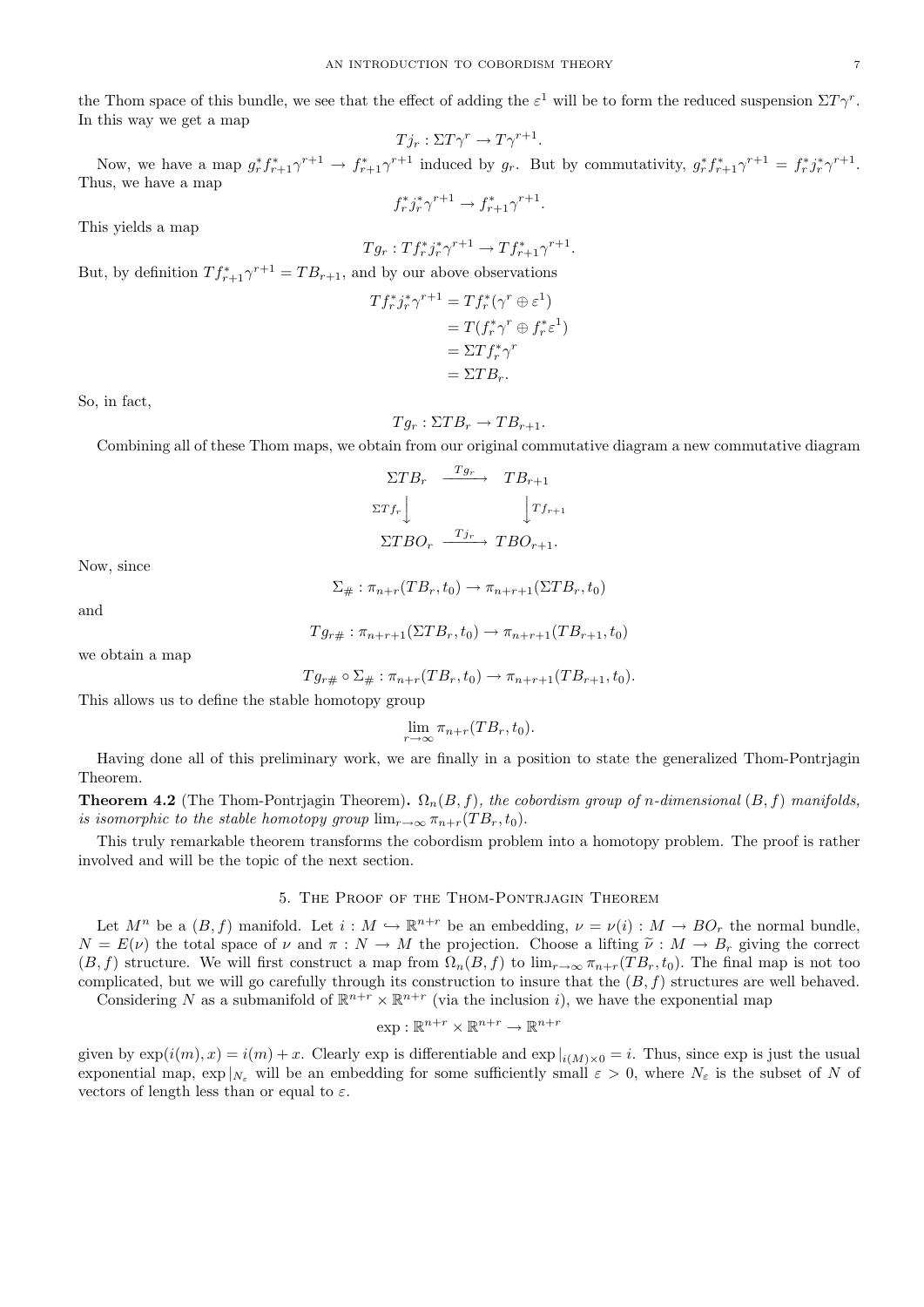Now, define  $c_0 : \mathbb{R}^{n+r} \to N_{\varepsilon}/\partial N_{\varepsilon}$  by sending the interior of  $N_{\varepsilon}$  to itself, and  $\mathbb{R}^{n+r}$  – int  $N_{\varepsilon}$  to the point  $\partial N_{\varepsilon}$ , and extend to

$$
c: S^{n+r} \to N_{\varepsilon}/\partial N_{\varepsilon}
$$

by sending  $\infty \in S^{n+r}$  to  $\partial N_{\varepsilon}$  as well. Let

$$
\varepsilon^{-1}:N_\varepsilon/\partial N_\varepsilon\to TN
$$

be multiplication by  $1/\varepsilon$ ; then

 $\varepsilon^{-1} \circ c : S^{n+r} \to TN.$ 

Note that  $\varepsilon^{-1} \circ c$  sends int  $N_{\varepsilon}$  diffeomorphically to  $TN - t_0$ .

Next, let  $j_n^r : \gamma^r(\mathbb{R}^{n+r}) \to \gamma^r$  be the standard inclusion and  $n : N \to \gamma^r(\mathbb{R}^{n+r})$  the map  $(m, x) \mapsto (N_m, x)$  of Section 3. Then we have a map

$$
(j_n^r \circ n) \times (\widetilde{\nu} \circ \pi) : N \to \gamma^r \times B_r.
$$

Note that this is injective since  $n: N \to \gamma^r(\mathbb{R}^{n+r})$  is. Since (here  $p: \gamma^r \to BO_r$  is the projection)

$$
f_r(\widetilde{\nu}\pi(m,x)) = \nu(m)
$$
  
=  $p j_n^r(N_m, x)$   
=  $p(j_n^r n(m,x))$ 

it actually has image inside of  $f^*_{r} \gamma^r$ . Thus we have a bundle map

$$
(j_n^r \circ n) \times (\widetilde{\nu} \circ \pi) : N \to f_r^* \gamma^r
$$

inducing a map

$$
T((j_n^r \circ n) \times (\widetilde{\nu} \circ \pi)) : TN \to Tf_r^* \gamma^r = TB_r.
$$

So, finally, define

 $\theta_{i,\widetilde{\nu},\varepsilon}(M) : (S^{n+r},\infty) \to (TB_r,t_0)$ 

to be the composition

$$
T((j_n^r \circ n) \times (\widetilde{\nu} \circ \pi)) \circ \varepsilon^{-1} \circ c.
$$

Essentially this map embeds int  $N_{\varepsilon}$  into  $TB_r - t_0$ , and sends the rest of  $S^{n+r}$  into  $t_0$ .

Now, clearly decreasing  $\varepsilon$  gives a homotopic map  $\theta$ . Similarly, an equivalent choice of  $\tilde{\nu}$  will give a homotopic map  $\theta$ , by the definition of equivalence of lifting. In this way we have a well-defined

$$
\theta_i(M) \in \pi_{n+r}(TB_r, t_0).
$$

**Lemma 5.1.** Let  $\iota : \mathbb{R}^{n+r} \to \mathbb{R}^{n+r+1}$  be the usual inclusion. Then the inclusion  $\iota \circ i : M \hookrightarrow \mathbb{R}^{n+r+1}$  gives rise to the map  $T g_r \circ \Sigma \theta_i$ ; that is,

$$
\theta_{ii} = Tg_r \circ \Sigma \theta_i.
$$

Proof. Since all of our extensions were done in the same way, we have the following identities for the data for  $i$ , where  $l_n^r : \gamma^r(\mathbb{R}^{n+r}) \to \gamma^{r+1}(\mathbb{R}^{n+r+1}), \eta : N \to E(\nu(i))$  and  $s_{n+r} : S^{n+r} \to S^{n+r+1}$  are obtained in the same way :  $\widetilde{\nu}(ii) = g_r \widetilde{\nu}, \ \varepsilon_{ii}^{-1} c_{ii} s_{n+r} = T \eta \circ \varepsilon^{-1} c, \ \pi = \pi_{ii} \eta, \ n_{ii} \eta = l_n^r n.$  Thus,

$$
\theta_{ii} s_{n+r} = T((j_n^{r+1} n_{ii}) \times (\widetilde{\nu}(u) \pi_{ii})) \varepsilon_{ii}^{-1} c_{ii} s_{n+r}
$$
  
\n
$$
= T((j_n^{r+1} n_{ii}) \times (\widetilde{\nu}(u) \pi_{ii})) T \eta \circ \varepsilon^{-1} c
$$
  
\n
$$
= T((j_n^{r+1} n_{ii} \eta) \times (\widetilde{\nu}(u) \pi_{ii} \eta)) \varepsilon^{-1} c
$$
  
\n
$$
= T((j_n^{r+1} l_n^r n) \times (g_r \widetilde{\nu} \pi)) \varepsilon^{-1} c
$$
  
\n
$$
= T((j_n^r n) \times (g_r \widetilde{\nu} \pi)) \varepsilon^{-1} c
$$
  
\n
$$
= T g_r \theta_i.
$$

Therefore we see that  $\theta_{ii} = T g_r \circ \Sigma \theta_i$ .

Lemma 5.1 shows that  $\theta_i(M)$  can actually be thought of as an element of  $\lim_{r\to\infty} \pi_{n+r}(TB_r, t_0)$ . **Lemma 5.2.** Let  $i': M + \partial W \hookrightarrow \mathbb{R}^{n+r}$  be an embedding. Then if r is sufficiently large (depending only on M),  $\theta_i$ and  $\theta_{i'}$  are homotopic.

.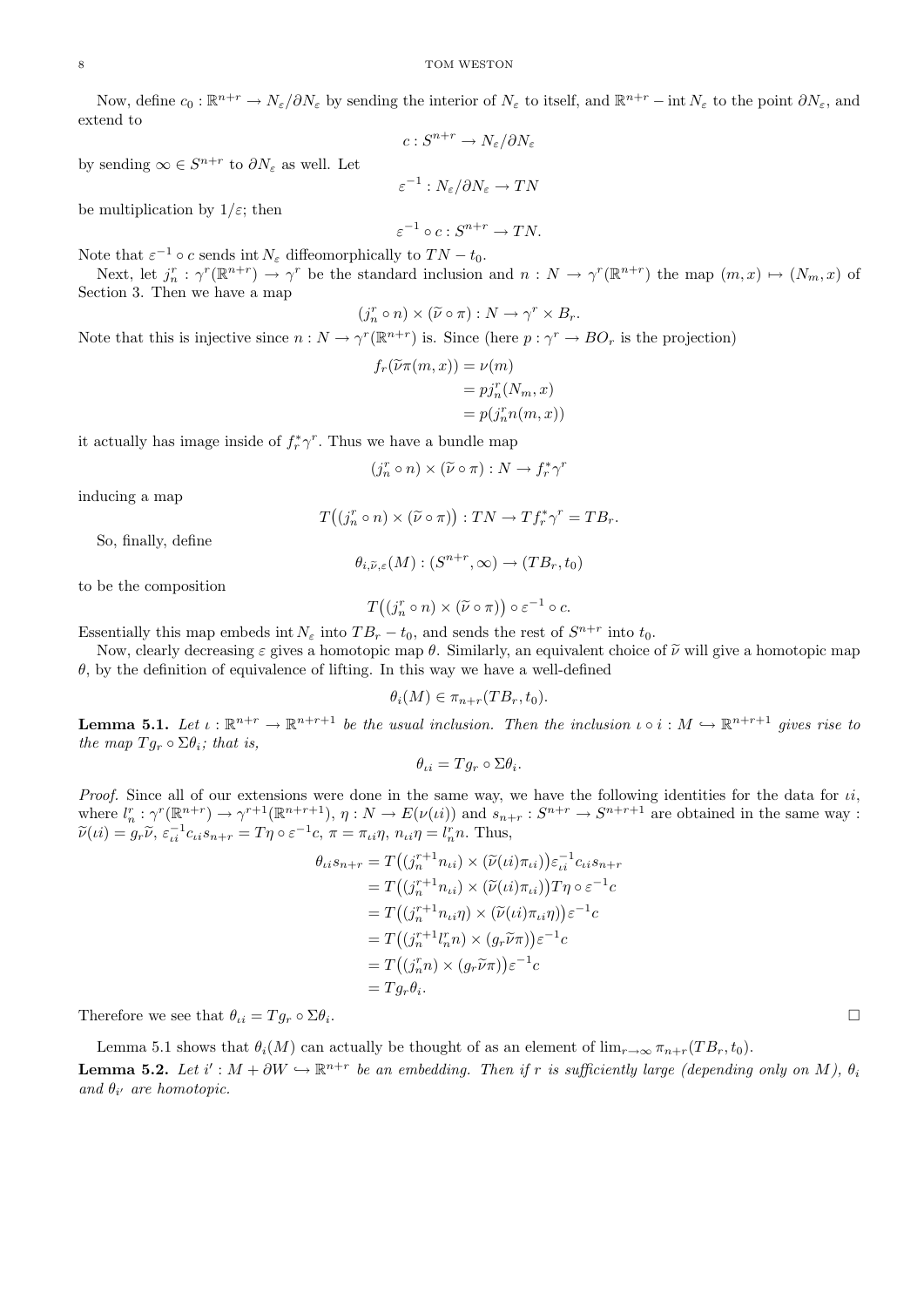*Proof.* The idea here is to get a  $(B, f)$  embedding of  $M \times I + W$  in  $\mathbb{R}^{n+r} \times I$  agreeing with i on  $M \times 0$  and with i on  $M \times 1 + \partial W$ . We can then use this embedding to construct the desired homotopy.

Let  $\tilde{\nu}(i') : M + \partial W \to B_r$  be a lift of  $\nu(i')$  compatible with the  $(B, f)$  structure on M. For r sufficiently large we<br>choose a regular homotopy  $H_0 : M \times I \to \mathbb{R}^{n+r}$  of *i* and *i*<sup>1</sup> w that is  $H_2|_{M \times G} = i$  and  $H_2|_{M \times$ can choose a regular homotopy  $H_0: M \times I \to \mathbb{R}^{n+r}$  of i and  $i'|_M$ ; that is,  $H_0|_{M\times 0} = i$  and  $H_0|_{M\times 1} = i'|_M$ . We can then easily modify  $H_0$  to a regular homotopy

$$
H:M\times I\to\mathbb{R}^{n+r}
$$

of i and  $i'|_M$  with  $H|_{M\times t} = i$  for t near 0 and  $H|_{M\times t} = i'|_M$  for t near 1.

Now, by the collaring neighborhood theorem we can find a map

$$
K: W \to \mathbb{R}^{n+r} \times (0,1]
$$

with  $K|_{\partial W} = i'|_{\partial W} \times 1$  (that is, the last coordinate of K is always 1 on  $\partial W$ , and here K agrees with i') and which is an embedding on a tubular neighborhood of  $\partial W$ .

Consider the map

$$
(H \times \pi_I) + K : M \times I + W \to \mathbb{R}^{n+r} \times I
$$

where  $\pi_I : M \times I \to I$  is the projection. By our choices of H and K this will be an embedding on some neighborhood of the boundary  $M \times 0 + M \times 1 + \partial W$ . Thus we may find a homotopic embedding

 $F: M \times I + W \hookrightarrow \mathbb{R}^{n+r} \times I$ 

agreeing with  $(H \times \pi_I) + K$  on that neighborhood. So  $F|_{M\times 0} = i$  and  $F|_{M\times 1+\partial W} = i'$ . We must check that F gives the correct  $(B, f)$  structure on  $M \times 0$  and  $M \times 1 + \partial W$ . We have a normal map  $\nu(F|_{M \times I}) : M \times I \to BO_r$  for the embedding

$$
F|_{M\times I}:M\times I\hookrightarrow \mathbb{R}^{n+r}\times I;
$$

choose a lifting  $\tilde{\nu}(F|_{M\times I})$ . Since H is constant near 0 and 1, so is  $F|_{M\times I}$  and thus so is  $\nu(F|_{M\times I})$ . Thus we can actually choose  $\tilde{\nu}(F|_{M\times I})$  to agree with  $\tilde{\nu}(i)$  at 0 and  $\tilde{\nu}(i')$  at 1.<br>Further, since the  $(B, f)$  structure on  $\partial W$  is induced by that

Further, since the  $(B, f)$  structure on  $\partial W$  is induced by that of W, we can choose a lifting of the normal map of  $F|_W$  agreeing with  $\tilde{\nu}(i'|_{\partial W})$ . Combining these we see that F induces the correct structures and thus is a  $(B, f)$  map.<br>So we have a  $(B, f)$  embedding of  $M \times I + W$  in  $\mathbb{R}^{n+r} \times I$ . If we apply our  $\theta$  construction

So we have a  $(B, f)$  embedding of  $M \times I + W$  in  $\mathbb{R}^{n+r} \times I$ . If we apply our  $\theta$  construction to this (not to the manifold  $M \times I + W$ , but rather just running the construction ignoring the factor of I, we obtain a map

$$
\bar{\theta}: S^{n+r} \times I \to TB_r
$$

which clearly satisfies  $\bar{\theta}|_{S^{n+r}\times 0} = \theta_i$  and  $\bar{\theta}|_{S^{n+r}\times 1} = \theta_{i'}$ . This is the desired homotopy.

Applying Lemma 5.1 repeatedly to our initial embedding  $i$  to get  $r$  sufficiently large, and then applying Lemma 5.2 with  $W = \emptyset$ , we see that  $\theta_i(M)$  is independent of the embedding i, at least as an element of  $\lim_{r\to\infty} \pi_{n+r}(TB_r, t_0)$ .

Further, suppose M and M' are cobordant. Then there exist  $(B, f)$  manifolds U and U' with  $M + ∂U \cong M' + ∂U'$ . Applying Lemma 5.2,

$$
\theta(M) \sim \theta(M + \partial U) \sim \theta(M' + \partial U') \sim \theta(M').
$$

Thus the homotopy class of  $\theta$  is constant on cobordism classes. Thus, finally, we have a well-defined map

$$
\Theta: \Omega_n(B, f) \to \lim_{r \to \infty} \pi_{n+r}(TB_r, t_0).
$$

Roughly,  $\Theta$  sends a manifold M to a map  $S^{n+r} \to TB_r$  embedding its normal bundle around the zero-section in  $TB_r$ .

**Proposition 5.3.** Θ is a homomorphism.

*Proof.* Choose  $[M_1], [M_2] \in \Omega_n(B, f)$  and choose embeddings  $i_1 : M_1 \to \mathbb{R}^{n+r}$ ,  $i_2 : M_2 \to \mathbb{R}^{n+r}$  which send  $M_1$  and  $M_2$  into different half-planes. Then choose the normal neighborhoods  $N_{\varepsilon}^i$  of  $M_i$  small enough so that they also lie in these half-planes. We then see that  $\Theta(M_1 + M_2)$  is simply given by the composition

$$
S^{n+r} \xrightarrow{\qquad \qquad } S^{n+r} \vee S^{n+r} \xrightarrow{\qquad \qquad \Theta(M_1)\vee \Theta(M_2)} T B_r
$$

where  $\vee$  is the wedge product and the first map is collapsing the equator to a point, yielding the two copies of  $S^{n+r}$ . However, this is also the definition of the sum of homotopy classes  $\Theta(M_1) + \Theta(M_2)$ . So  $\Theta$  is a homomorphism of abelian groups.  $\square$ 

**Proposition 5.4.**  $\Theta$  is surjective.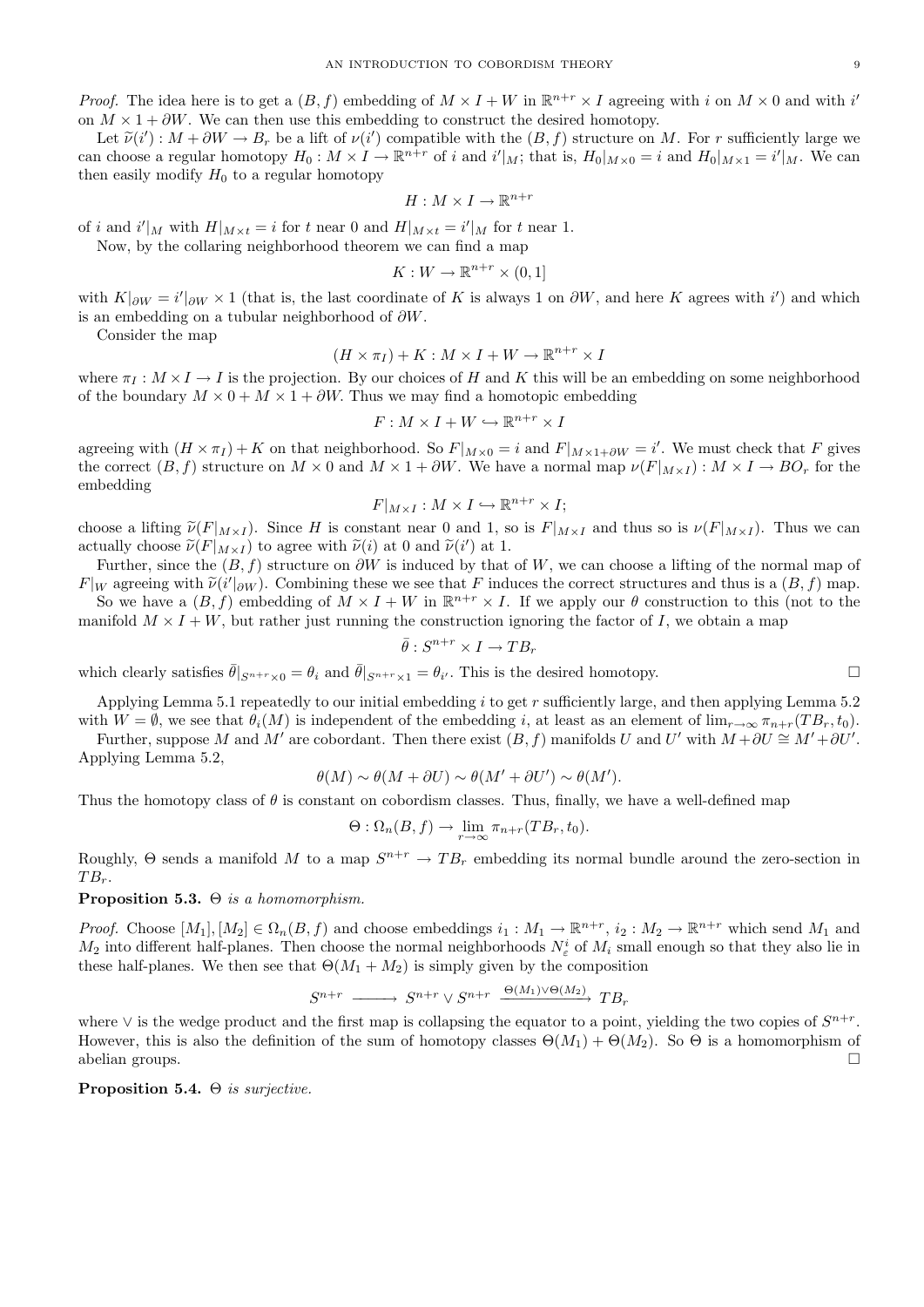*Proof.* Choose a representative  $\theta$ :  $(S^{n+r}, p) \to (TB_r, t_0)$  of a class of  $\lim_{r \to \infty} \pi_{n+r}(TB_r, t_0)$ . The idea here is simple; we have  $Tf_r \circ \theta : (S^{n+r}, p) \to (TBO_r, t_0)$ , and we have a Grassmann manifold  $BO_r$  embedded as the the zero section of  $TBO_r$ . We would like to take  $(Tf_r \circ \theta)^{-1}(BO_r)$  for  $\Theta^{-1}(\theta)$ . Unfortunately, this need not even be a manifold, and a bit of work will be required to remedy this.

So, we have

$$
Tf_r \circ \theta : (S^{n+r}, p) \to (TBO_r, t_0).
$$

Since  $TBO_r$  has  $\{T\gamma^r(\mathbb{R}^{r+s})\}$  as an open cover, and since  $Tf_r \circ \theta(S^{n+r})$  is compact, we must have  $Tf_r \circ \theta(S^{n+r}) \subseteq$  $T\gamma^r(\mathbb{R}^{r+s})$  for some s. We now deform  $Tf_r \circ \theta$  to a map  $h_0$  satisfying four conditions.

- (1)  $h_0$  is differentiable on the preimage of some neighborhood of  $G_r(\mathbb{R}^{r+s})$ .
- (2)  $h_0$  is transverse regular on  $G_r(\mathbb{R}^{r+s})$ .
- (3) Setting  $M = h_0^{-1}(G_r(\mathbb{R}^{r+s}))$   $(M \text{ is a manifold by (1) and (2)})$  there is some tubular neighborhood N of M (so N is isomorphic to the normal bundle of M) such that  $h_0|_N$  is a bundle map.
- (4) There is a closed set Z, containing  $t_0$  in its interior, for which  $T f_r \circ \theta = h_0$  on  $h_0^{-1}(Z)$ .

(See [21, Appendix 2, p. 24].) Note that (1) and (2) use the fact that  $TBO<sub>r</sub> - t<sub>0</sub>$  is a manifold. In fact, since  $h<sub>0</sub>|<sub>M</sub>$ classifies the normal bundle of  $M$ , we can further deform it to a map

$$
h:(S^{n+r},p)\to(TBO_r,t_0)
$$

satisfying the above properties and such that

$$
h|_M = \nu : M \to G_r(\mathbb{R}^{r+s}) \hookrightarrow BO_r
$$

and h is simply the usual translation of vectors in some tubular neighborhood of  $M$ .

Now,  $T f_r : T B_r \to T B O_r$  is a fibration away from  $t_0$ , and  $t_0 \notin T f_r \circ \theta(S^{n+r} - h^{-1}(\text{int } Z))$ , so by the covering homotopy theorem we can find a homotopy

$$
H_0: (S^{n+r} - h^{-1}(\text{int }Z)) \times I \to TB_r
$$

of  $\theta$  on  $S^{n+r} - h^{-1}(\text{int }Z)$  covering  $Tf_r \circ \theta$ . That is, we have  $H_0 = \theta$  at 0 and  $Tf_r \circ H = h$  for all  $t \in I$ . By (4) we may take  $H_0$  to be pointwise fixed on the boundary of Z. Thus, we may extend  $H_0$  to a homotopy

$$
H: (S^{n+r}, p) \times I \to (TB_r, t_0)
$$

by sending all of  $h^{-1}(Z)$  to that point p. Set  $\theta_1 = H|_{S^{n+r}\times 1}$ .

We have  $\theta_1^{-1}(B_r) = h^{-1}(BO_r) = h^{-1}(G_r(\mathbb{R}^{r+s})) = M$ . In fact,  $\theta_1|_M$  gives a lift of the normal map  $h|_M$  since  $T f_r \circ H |_{S^{n+r} \times 1} = h$  and we chose h to agree with the normal map of M. This then makes M into a  $(B, f)$  manifold.

Now, take  $\Theta(M)$  with this  $(B, f)$  structure. Since we chose h to be just translation near M, tracing through the definition of  $\Theta(M)$  we see than we can find  $N_{\varepsilon}$  such that  $\theta_1|_{N_{\varepsilon}} = \Theta(M)|_{N_{\varepsilon}}$ . Since  $TB_r - B_r$  can be deformed to  $t_0$ , we can further homotope  $\theta_1$  all the way to  $\Theta(M)$ . So  $\theta \sim \theta_1 \sim \Theta(M)$ , and  $\Theta$  is surjective.

**Proposition 5.5.**  $\Theta$  is injective.

*Proof.* Let M be a  $(B, f)$  manifold with  $\Theta(M) = 0$ . Then there is an r such that  $\Theta(M) : (S^{n+r}, p) \to (TB_r, t_0)$  is homotopic to the constant map  $\theta_0: S^{n+r} \to t_0$  by a homotopy

$$
H: S^{n+r} \times I \to TB_r.
$$

Choose H so that  $H|_{S^{n+r}\times t} = \Theta(M)$  for  $t \leq \delta$ . As above, by compactness  $Tf_r \circ H(S^{n+r}\times I) \subseteq T\gamma^r(\mathbb{R}^{r+s})$  for some s. Again, as above, we can deform  $T f_r \circ H$  to a map

$$
K: S^{n+r} \times I \to TBO_r
$$

which is smooth near  $G_r(\mathbb{R}^{r+s})$ , transverse regular on  $G_r(\mathbb{R}^{r+s})$  and such that  $K = Tf_r \circ H$  on  $N_\varepsilon \times [0, \delta]$ , for some  $\delta > 0$ . By transversity,  $W = H^{-1}(G_r(\mathbb{R}^{r+s}))$  is a submanifold of  $\mathbb{R}^{n+r} \times I$ . In fact, since  $K|_{S^{n+r} \times 1} = Tf_r \circ H|_{S^{n+r} \times 1}$ is the constant map at  $t_0$  we see that  $\partial W \subseteq \mathbb{R}^{n+r} \times 0$ . Since  $K = Tf_r \circ H$  on  $N_{\varepsilon} \times [0, \delta]$ , we see that  $\partial W = M$ .

Thus, we have only to find a  $(B, f)$  structure on W compatible with that on M. To do this, further homotope K to get  $K|_W$  to be the normal map. Now, applying the covering homotopy theorem to the homotopy from  $T f_r \circ H$  to  $K$ , we obtain a homotopy from  $H$  to a map

$$
\theta: S^{n+r} \times I \to TB_r
$$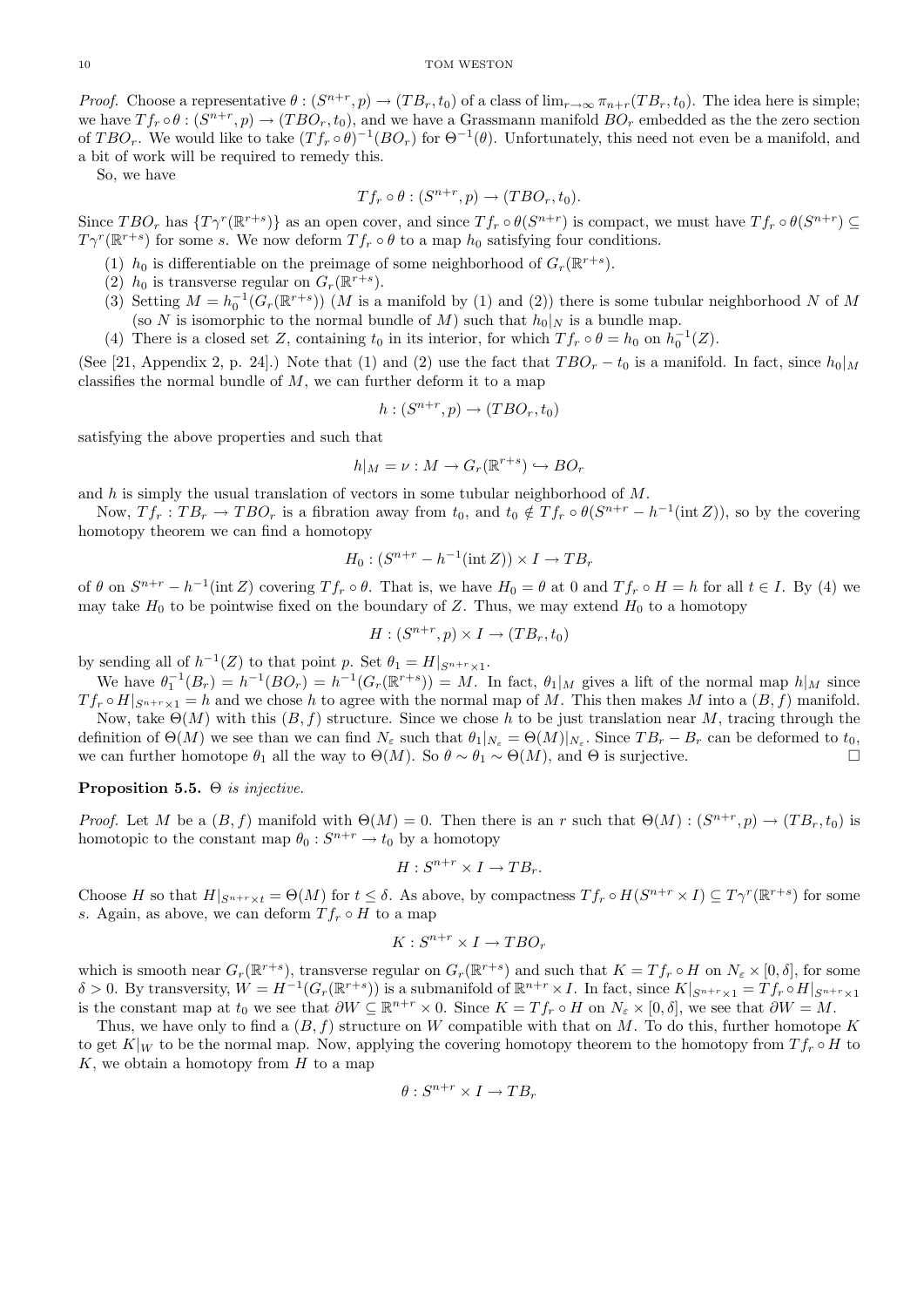with  $\theta|_{S^{n+r}\times t} = \Theta(M)$  for small t and  $\theta|_{S^{n+r}\times 1} = \theta_0$ . Further,  $\theta|_W$  is a lifting of the normal map  $K|_W$ . This gives W a  $(B, f)$  structure which does indeed induce the correct  $(B, f)$  structure on  $M = \partial W$ . Thus,  $M \equiv 0$  in  $\Omega_n(B, f)$ , so  $\Theta$  is injective.

This completes the proof of the generalized Thom-Pontrjagin theorem.

### Part 2. The Unoriented Cobordism Ring

#### 6. Hopf Algebras

Having proven the generalized Thom-Pontrjagin theorem, we will now turn our attention towards solving some of the specific cobordism problems. We will begin with the simplest case, that of unoriented cobordism. The homotopy problem in this case is still quite difficult, however, and we will require a number of tools of algebraic topology in order to solve it. We will spend the next six sections reviewing the necessary material. We begin with some simple results on Hopf algebras. For a much more complete treatment, see [13].

We first recall the definition of a coalgebra.

**Definition 8.** Let M be a graded module over a field k. We will call M a k-coalgebra if it possesses a coproduct

 $\psi: M \to M \otimes M$ 

(a map of graded modules) together with a counit

$$
\varepsilon:M\to k
$$

satisfying two conditions.

(1)  $\psi$  is coassociative; that is, the diagram

$$
\begin{array}{ccc}\nM & \xrightarrow{\psi} & M \otimes M \\
\psi & & \downarrow{\psi \otimes \mathrm{id}} \\
M \otimes M & \xrightarrow{\mathrm{id} \otimes \psi} & M \otimes M \otimes M\n\end{array}
$$

is commutative.

(2) The two compositions



are both the identity map.

We say that M is connected if  $\varepsilon_0 : M_0 \to k$  is an isomorphism.

We first prove a simple property of coproducts for connected coalgebras.

**Lemma 6.1.** If M is a connected coalgebra, then for all  $m \in M$ ,

$$
\psi(m) = m \otimes 1 + 1 \otimes m + \sum_{\deg m', m'' \neq n} m' \otimes m''
$$

where the sum is over elements not contained in  $M^0\otimes M^n$  or  $M^n\otimes M^0$ .

*Proof.* Let n be the degree of m. If we trace m through the sequence of maps

$$
M \xrightarrow{\psi} M \otimes M \xrightarrow{\varepsilon \otimes 1} k \otimes M \xrightarrow{\qquad} M
$$

and use condition (2) in the definition of coalgebras we get

(1) 
$$
\sum \varepsilon(m')m'' = m
$$

where

$$
\psi(m) = \sum m' \otimes m''.
$$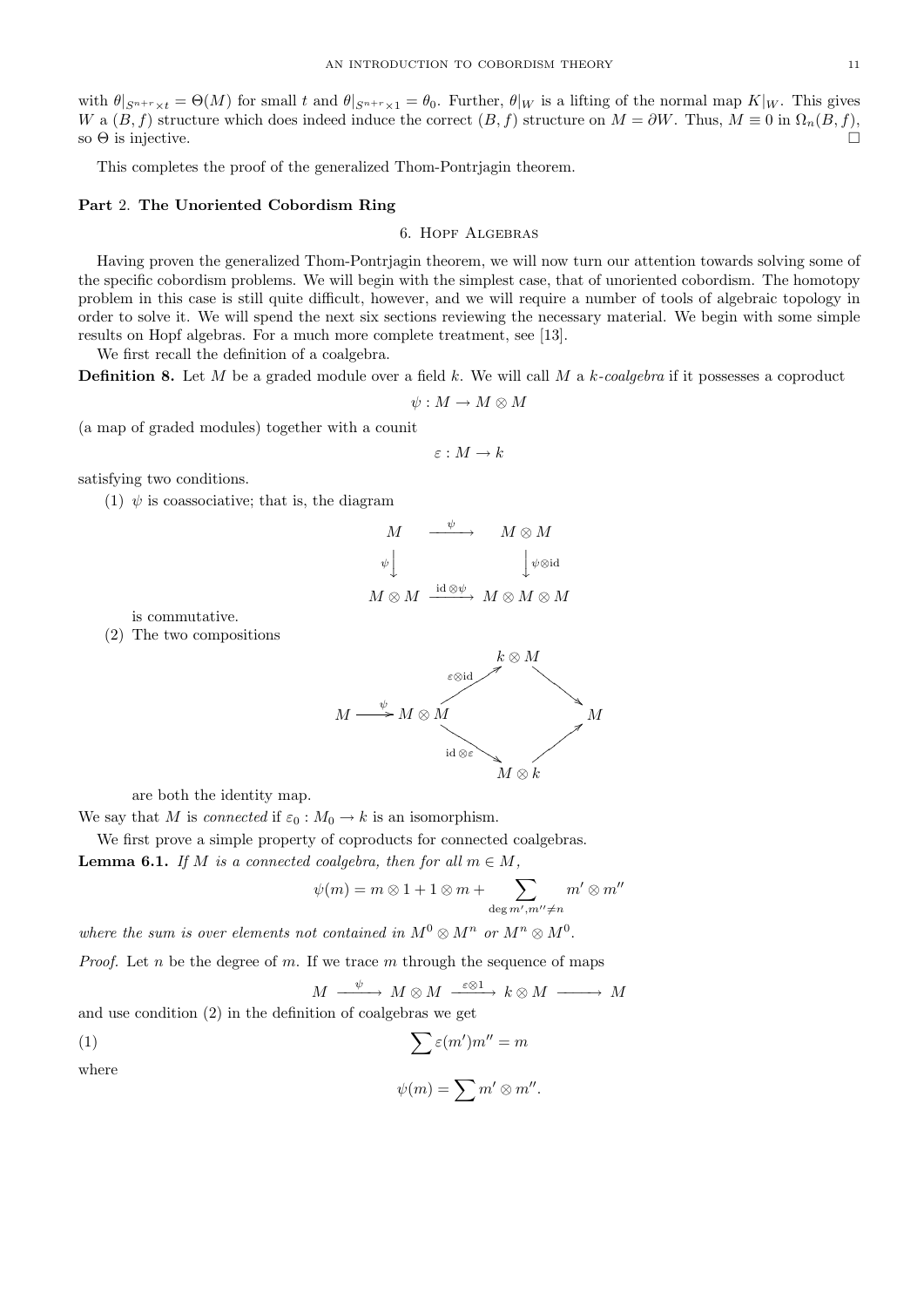Since M is connected,  $M^0 \otimes M^n$  is isomorphic to  $M^n$ , so we can combine all of the terms

$$
\sum_{\deg m''=n} m'\otimes m''
$$

into a single tensor  $m'_0 \otimes m''_0$ . But since M is a graded module, (1) still holds if we restrict to  $m''$  of degree n. Thus  $\varepsilon(m_o')m_0'' = m$ , so

$$
m'_0\otimes m''_0=1\otimes m.
$$

Using the other sequence of maps, we find that the element of  $M^n \otimes M^0$  in  $\psi(m)$  is  $m \otimes 1$ , which completes the  $\Box$ 

In some cases M will be both a k-algebra and a k-coagebra.

**Definition 9.** Let A be a graded k-module which is both a k-algebra and a k-coalgebra. We say that A is a *Hopf* algebra if the coproduct  $\psi$  is a homomorphism of graded k-algebras. We say that A is connected if it is connected as a coalgebra.

The main result we need concerns faithful modules over Hopf algebras.

**Proposition 6.2.** Let A be a connected Hopf algebra over k. Let M be a connected coalgebra over k which is a left A-module and such that its coproduct  $\Delta$  is a map of A-modules. Let  $\nu : \mathcal{A} \to M$  be defined by  $\nu(a) = a \cdot 1$ , where 1 is the image of  $1 \in k$  in  $M_0$ . Then if  $\nu$  is injective, M is a free left module over A.

*Proof.* Let  $A^+$  be the submodule of A of elements of positive degree. Define  $N = M/A^+M$ . Let  $\pi : M \to N$  be the quotient map, and choose any k-splitting  $f : N \to M$ . (That is,  $\pi f = 1_N$ , and f is a homomorphism of k-vector spaces.) Define

 $\varphi: \mathcal{A} \otimes N \to M$ 

by  $\varphi(a \otimes n) = af(n)$ . Then  $\varphi$  is an A-module homomorphism. We will prove that it is an isomorphism.

We prove surjectivity by induction on the degree of  $m \in M$ . For the degree zero case,

$$
\varphi: (\mathcal{A}\otimes N)^0=\mathcal{A}^0\otimes N^0\to M^0
$$

is simply the identity map on k by connectivity, so it is certainly surjective. Now suppose that we know that  $\varphi$  is surjective for all degrees  $\langle \text{deg } m \rangle$ . We calculate

$$
\pi(m - \varphi(1 \otimes \pi(m))) = \pi(m - f\pi(m))
$$
  
=  $\pi(m) - \pi f\pi(m)$   
=  $\pi(m) - \pi(m)$   
= 0.

Therefore we can write

$$
m-\varphi\bigl(1\otimes \pi(m)\bigr)=\sum a_im_i
$$

where  $a_i \in A^+$  and  $m_i \in M$ . Then all the  $m_i$  have degree less than deg m. Thus, by the induction hypothesis, we can find  $x_i \in \mathcal{A} \otimes N$  with  $\varphi(x_i) = m_i$ . So then

$$
m = \varphi\left(1\otimes\pi(m) + \sum a_i x_i\right),\,
$$

which proves surjectivity.

Now, consider the sequence of maps

$$
\mathcal{A}\otimes N\ \xrightarrow{\phantom{A}\mathcal{A}\otimes f\phantom{A}}\mathcal{A}\otimes M\ \xrightarrow{\phantom{A}\mathcal{A}}\quad M\ \xrightarrow{\phantom{A}\mathcal{A}}\quad M\otimes M\ \xrightarrow{\phantom{A}\mathcal{A}\otimes \pi\phantom{A}}\hspace{-.25cm}M\otimes N
$$

where we give  $M \otimes M$  an A-module structure by  $a(m_1 \otimes m_2) = \sum a' m_1 \otimes a'' m_2$  where  $\psi(a) = \sum a' \otimes a''$ . It is clear that  $1 \otimes f$  and  $\Delta$  are both A-module maps. In fact,  $1 \otimes \pi$  is as well, for

$$
(1 \otimes \pi)(a(m_1 \otimes m_2)) = (1 \otimes \pi)\left(\sum a'm_1 \otimes a''m_2\right)
$$

$$
= \sum a'm_1 \otimes \pi(a''m_2)
$$

$$
= am_1 \otimes \pi(m_2)
$$

using Lemma 6.1 and the fact that  $\pi$  annihilates  $\mathcal{A}^+M$ . But this is simply  $a(m_1 \otimes \pi(m_2))$  in  $\mathcal{A} \otimes N$ , so  $1 \otimes \pi$  is an A-module map.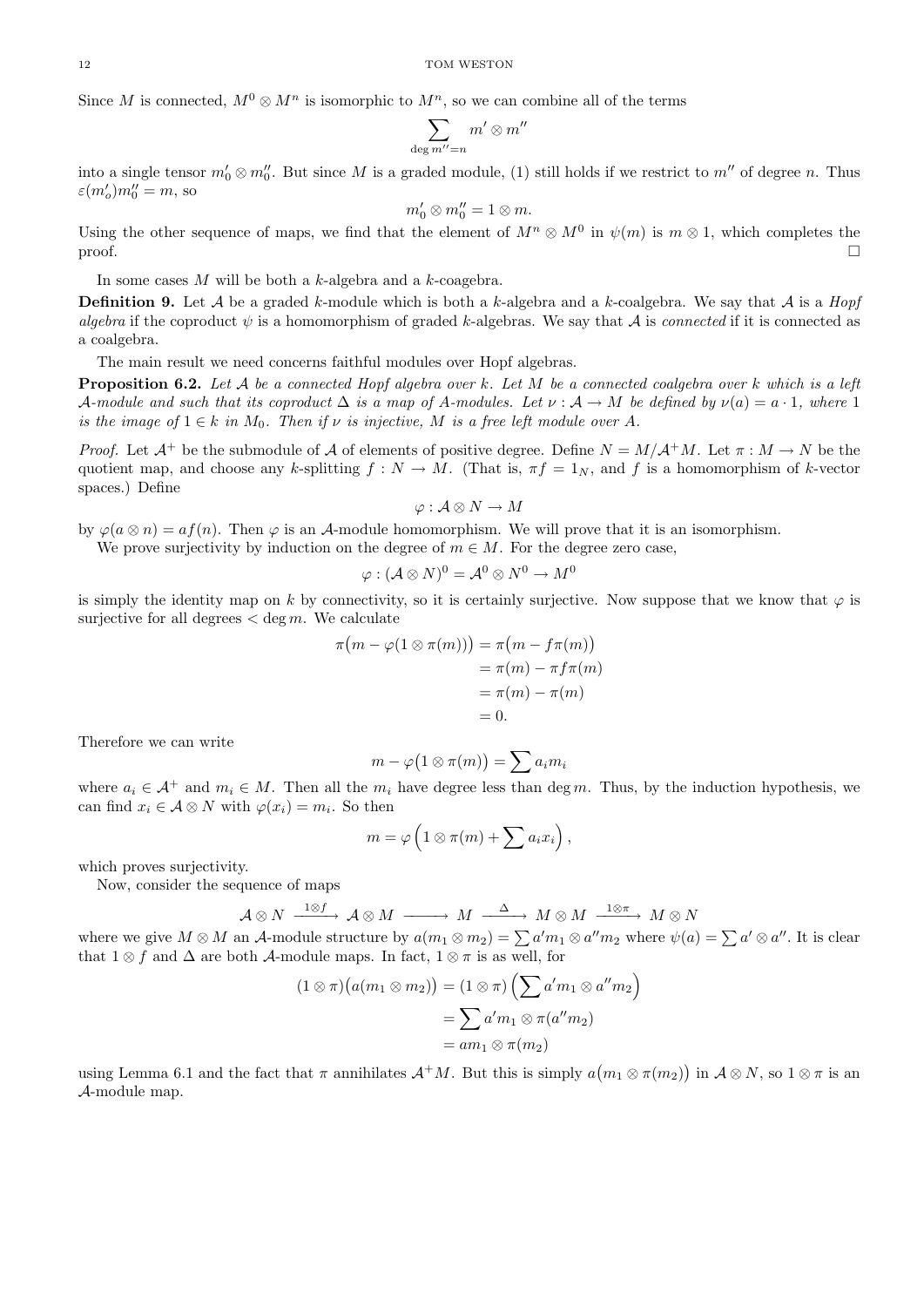Now, tracing through the maps,  $a \otimes n$  maps to  $a \cdot 1 \otimes n$  plus elements of different bidegrees. Thus, since  $\nu$  is injective, the above composition is injective. But  $\varphi$  is the composition of the first two maps in it, and thus it is also injective.

Therefore,  $M \cong A \otimes N$ , so M is a free A-module.

### 7. Partitions and Symmetric Functions

**Definition 10.** A partition I of a positive integer n is an unordered sequence  $(i_1, \ldots, i_k)$  of positive integers with sum n. I is said to be dyadic if each  $i_{\alpha}$  has the form  $2^{s_{\alpha}} - 1$  for some integer  $s_{\alpha}$ . I is said to be non-dyadic if none of the  $i_\alpha$  have that form.

We denote by  $p(n)$  the total number of partitions of n, and by  $p_d(n)$  and  $p_{nd}(n)$  the number of dyadic and non-dyadic partitions, respectively.

If  $I = (i_1, \ldots, i_k)$  and  $J = (j_1, \ldots, j_l)$  are partitions of n and m respectively, then the juxtaposition  $IJ =$  $(i_1, \ldots, i_k, j_1, \ldots, j_l)$  is a partition of  $n + m$ . A partition I' of n is said to be a refinement of I if we can write  $I' = I_1 \cdots I_k$  with each  $I_\alpha$  a partition of  $i_\alpha$ .

**Lemma 7.1.** For all positive integers  $n$ ,

$$
\sum_{i=0}^{n} p_d(i)p_{nd}(n-i) = p(n).
$$

Further, if  $f(n)$  is any function satisfying

$$
\sum_{i=0}^{n} p_d(i) f(n-i) = p(n)
$$

then  $f = p_{nd}$ .

*Proof.* This is a standard combinatorics argument. If I is a partition of  $n$ , then it can be written uniquely in the form  $I_dI_{nd}$  where  $I_d$  is dyadic and  $I_{nd}$  is non-dyadic. Conversely, for all i,  $0 \le i \le n$ , if  $I_d$  is a dyadic partition of i, and  $I_{nd}$  is a non-dyadic partition of  $n-i$ , we obtain a partition  $I_dI_{nd}$  of n. There are  $p_d(i)p_{nd}(n-i)$  different ways of making this construction for each i, since by the first argument each pair of a dyadic partition and a non-dyadic partition gives rise to a different partition of n. Summing over  $i$  gives the desired result. The second statement is an easy induction.

We will now briefly investigate symmetric functions. Recall that the ring  $S_n$  of symmetric functions in n variables is the graded subring of  $\mathbb{Z}[t_1,\ldots,t_n]$  of polynomials which are fixed by every permutation of the variables. It is a standard theorem of algebra that the elementary symmetric functions  $\sigma_1, \ldots, \sigma_n$  form a polynomial basis for  $S_n$ , so that

$$
\mathcal{S}_n = \mathbb{Z}[\sigma_1,\ldots,\sigma_n]
$$

with  $\sigma_i$  of degree i. (See [9, Section 4.6].) Thus, a free basis of the degree m elements  $\mathcal{S}_n^m$  of  $\mathcal{S}_n$  is given by

$$
\{\sigma_I = \sigma_{i_1} \cdots \sigma_{i_k} \mid I = (i_1, \ldots, i_k) \text{ a partition of } m\}.
$$

We will now construct another useful basis for  $\mathcal{S}_n^m$ . If  $I = (i_1, \ldots, i_k)$  is a partition of m of length at most n, then we can form the symmetric function

$$
\sum t^I = \sum t_1^{i_1} t_2^{i_2} \cdots t_k^{i_k}
$$

where the  $\Sigma$  indicates that we take the smallest symmetric function containing the monomial  $t^I$ . That is, we include every monomial that can be formed with exponents exactly forming  $I$ . It is not hard to show that the set

$$
\left\{ \sum t^I \mid I \text{ a partition of } m \text{ of length at most } n \right\}
$$

is then a basis for  $\mathcal{S}_n^m$ .

Now, let I be any partition of m. Choose  $n \geq m$ . Then as we have already observed the elementary symmetric functions  $\sigma_1, \ldots, \sigma_m$  of  $t_1, \ldots, t_n$  are algebraically independent. Thus, there is a unique polynomial  $s_I \in \mathbb{Z}[t_1, \ldots, t_n]$ satisfying

$$
s_I(\sigma_1,\ldots,\sigma_m)=\sum t^I.
$$

It is not hard to see that  $s_I$  is independent of the choice of n, and that the identity remains valid even for  $n < m$ , substituting 0 for  $\sigma_i$  with  $i > n$ .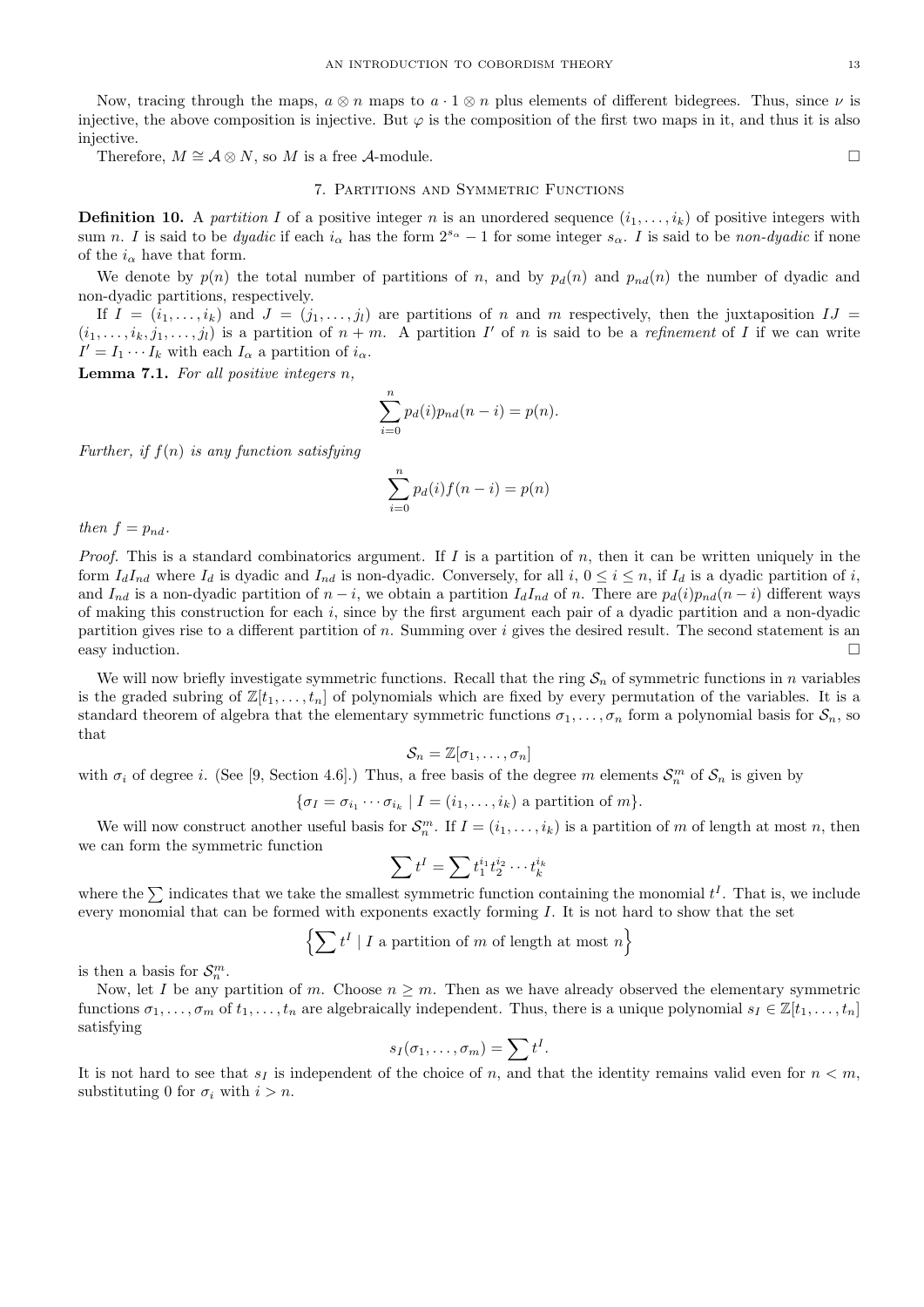Returning to the case where  $n \geq m$ , we see that the  $p(m)$  polynomials  $s<sub>I</sub>$  are linearly independent, and therefore that they form a basis for  $\mathcal{S}_n^m$ . We list the first twelve such polynomials.

$$
s( ) = 1\ns_{(1)}(\sigma_1) = \sigma_1\ns_{(2)}(\sigma_1, \sigma_2) = \sigma_1^2 - 2\sigma_2\ns_{(1,1)}(\sigma_1, \sigma_2) = \sigma_2\ns_{(3)}(\sigma_1, \sigma_2, \sigma_3) = \sigma_1^3 - 3\sigma_1\sigma_2 + 3\sigma_3\ns_{(1,2)}(\sigma_1, \sigma_2, \sigma_3) = \sigma_1\sigma_2 - 3\sigma_3\ns_{(1,1,1)}(\sigma_1, \sigma_2, \sigma_3) = \sigma_3\ns_{(4)}(\sigma_1, \sigma_2, \sigma_3, \sigma_4) = \sigma_1^4 - 4\sigma_1^2\sigma_2 + 2\sigma_2^2 + 4\sigma_1\sigma_3 - 4\sigma_4\ns_{(1,3)}(\sigma_1, \sigma_2, \sigma_3, \sigma_4) = \sigma_1^2\sigma_2 - 2\sigma_2^2 - \sigma_1\sigma_3 + 4\sigma_4\ns_{(2,2)}(\sigma_1, \sigma_2, \sigma_3, \sigma_4) = \sigma_2^2 - 2\sigma_1\sigma_3 + 2\sigma_4\ns_{(1,1,2)}(\sigma_1, \sigma_2, \sigma_3, \sigma_4) = \sigma_1\sigma_3 - 4\sigma_4\ns_{(1,1,1,1)}(\sigma_1, \sigma_2, \sigma_3, \sigma_4) = \sigma_4
$$

## 8. The Steenrod Algebra

We will now recall the main properties of the Steenrod algebra  $\mathfrak{A}_2$ . For a complete treatment, see [20].

 $\mathfrak{A}_2$  is a graded  $\mathbb{Z}_2$ -algebra, generated (but not freely) by elements Sq<sup>i</sup> of degree i, i  $\geq 0$ , with Sq<sup>0</sup> = 1. The only relations satisfied by the generators are the Adem relations

$$
Sq^{a} Sq^{b} = \sum_{i=0}^{[a/2]} {b-i-1 \choose a-2i} Sq^{a+b-i} Sq^{i}
$$

for  $a < 2b$ . It follows from this that  $\mathfrak{A}_2$  has a vector space basis of elements of the form

$$
\mathrm{Sq}^{i_1} \mathrm{Sq}^{i_2} \cdots \mathrm{Sq}^{i_n}
$$

with  $i_{\alpha} \geq 2i_{\alpha+1}$  for all  $\alpha$ . In fact, the dimension of the vector space  $\mathfrak{A}_2^n$  of homogeneous elements of degree n is a familiar quantity.

**Lemma 8.1.** The number of partitions  $I = (i_1, \ldots, i_k)$  of n with  $i_\alpha \geq 2i_{\alpha+1}$  for all  $\alpha$  is  $p_d(n)$ , the number of dyadic partitions of n.

*Proof.* Let  $I = (i_1, \ldots, i_k)$  be a partition of n with  $i_\alpha \geq 2i_{\alpha+1}$  for all  $\alpha$ . Let I' be the partition containing  $i_\alpha - 2i_{\alpha+1}$ copies of the integer  $2^{\alpha} - 1$ . Then I' is certainly dyadic, and it is a partition of

$$
\sum_{\alpha=1}^{k} (i_{\alpha} - 2i_{\alpha+1})(2^{\alpha} - 1) = \sum_{\alpha=1}^{k} 2^{\alpha} i_{\alpha} - 2^{\alpha+1} i_{\alpha+1} - i_{\alpha} + 2i_{\alpha+1}
$$

$$
= \sum_{\alpha=1}^{k} i_{\alpha}
$$

$$
= n.
$$

The inverse construction is now clear, giving us a bijective correspondence between the two types of partitions and establishing the lemma.  $\square$ 

Thus,  $\dim_{\mathbb{Z}_2} \mathfrak{A}_2^n = p_d(n)$ .

The Steenrod algebra is closely related to the cohomology of spaces with coefficients in  $\mathbb{Z}_2$ . Precisely, for any pair  $(X, A)$  we get a natural pairing

$$
\mathfrak{A}_2\otimes H^*(X,A;\mathbb{Z}_2)\to H^*(X,A;\mathbb{Z}_2)
$$

such that

$$
\mathrm{Sq}^i: H^n(X, A; \mathbb{Z}_2) \to H^{n+i}(X, A; \mathbb{Z}_2)
$$

is an additive homomorphism for all n and all i. In general the precise action of  $Sq<sup>i</sup>$  is difficult to compute. However, we do have  $\sim 0$ 

$$
Sq^{0} x = x \t\t for all x;\nSq^{i} x = x \cup x \t\t if x has degree i;\nSq^{i} x = 0 \t\t\t if x has degree < i.
$$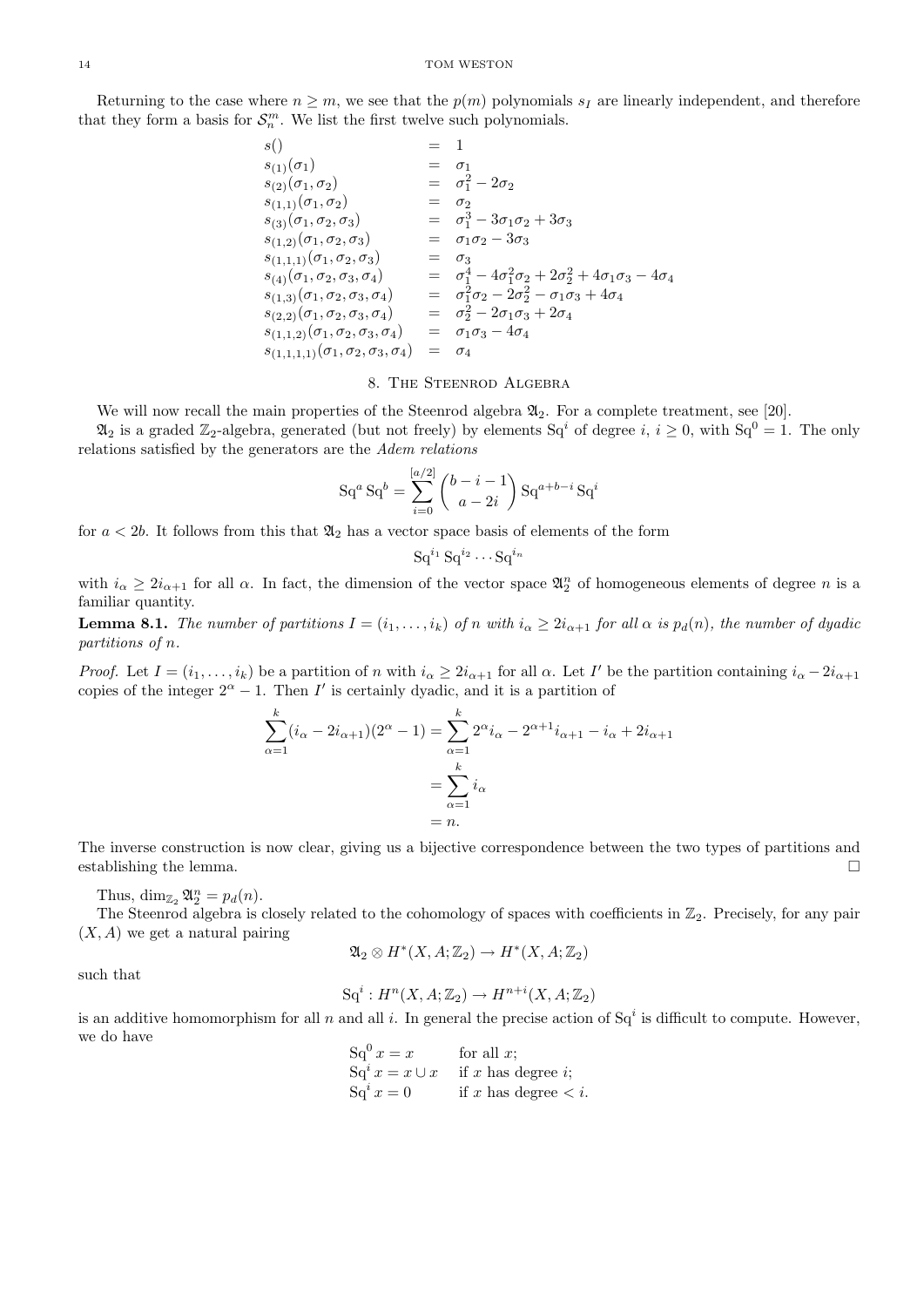Finally, we have the following formula for  $Sq<sup>i</sup>$  of a cup product:

$$
\mathrm{Sq}^i(x\cup y)=\sum_{i_1+i_2=i}\mathrm{Sq}^{i_1}\,x\cup\mathrm{Sq}^{i_2}\,y.
$$

We can define a coproduct on the Steenrod algebra

$$
\psi:\mathfrak{A}_2\to\mathfrak{A}_2\otimes\mathfrak{A}_2
$$

by  $\psi(\mathrm{Sq}^i) = \sum_{i_1+i_2=i} \mathrm{Sq}^{i_1} \otimes \mathrm{Sq}^{i_2}$ . We can also define a counit

$$
\varepsilon:\mathfrak{A}_2\to\mathbb{Z}_2
$$

by  $\varepsilon(Sq^0) = 1$  and  $\varepsilon(Sq^i) = 0$  for  $i \ge 1$ . It is not difficult to show that this gives  $\mathfrak{A}_2$  the structure of a connected Hopf algebra over  $\mathbb{Z}_2$ .

The Steenrod algebra, like all cohomology operations, is closely related to Eilenberg-MacLane spaces. Recall that the Eilenberg-MacLane space  $K(G, n)$  is a CW-complex with

$$
\pi_i(K(G, n)) = \begin{cases} G, & \text{if } i = n; \\ 0, & \text{otherwise.} \end{cases}
$$

It can be shown that the Eilenberg-MacLane space  $K(G, n)$  exists and is unique up to homotopy for all positive integers n and groups G. (G must be abelian if  $n \geq 2$ , of course. See [19, Section 8.1].)

We will need to know the cohomology of  $K(\mathbb{Z}_2, n)$ . It is immediate from the Hurewicz theorem ([19, Section 7.5, Theorem 5]) that

$$
H^i(K(\mathbb{Z}_2, n);\mathbb{Z}_2) = H^i(K(\mathbb{Z}_2, n);\mathbb{Z}) = 0
$$

for  $0 < i < n$ . It follows from a theorem of Serre ([24, Theorem 8.2]) that

$$
H^{n+i}(K(\mathbb{Z}_2,n);\mathbb{Z}_2) \cong H^{n+i}(K(\mathbb{Z}_2,n);\mathbb{Z}) \cong \mathfrak{A}_2^i
$$

for  $i < n$ .

Eilenberg-MacLane spaces also have an important mapping property: for any space  $X$ , any group  $G$  and any positive integer n there is a natural bijection between the cohomology group  $H<sup>n</sup>(X; G)$  and homotopy classes of maps from X to  $K(G, n)$ . In the case  $G = \mathbb{Z}_2$ , we can describe this correspondence more precisely as follows: Let  $x \in H^{n}(X; \mathbb{Z}_{2})$  correspond to a map  $f: X \to K(\mathbb{Z}_{2}, n)$ . Then f induces maps  $f^{*}: H^{i}(K(\mathbb{Z}_{2}, n); \mathbb{Z}_{2}) \to H^{i}(X; \mathbb{Z}_{2})$ . For  $n \leq i < 2n$ , we have  $H^{i}(X; \mathbb{Z}_2); \mathbb{Z}_2 \cong \mathfrak{A}_2^{i-n}$ , and in this case  $f^*$  is given by evaluation on x; that is,  $\mathfrak{a} \in \mathfrak{A}_2^{i-n} \cong$  $H^{i}(K(\mathbb{Z}_2,n);\mathbb{Z}_2)$  maps to  $ax \in H^{i}(X;\mathbb{Z}_2)$ .

## 9. Stiefel-Whitney Classes

In this section we will introduce the theory of characteristic cohomology classes with coefficients in  $\mathbb{Z}_2$ . For an excellent treatment of this topic, see [14, Sections 4-8].

We will construct the Stiefel-Whitney classes of a vector bundle  $\xi$  over a base space B by means of the Steenrod algebra. First, we recall the Thom isomorphism theorem.

**Theorem 9.1** (Unoriented Thom Isomorphism Theorem). Let  $\xi$  be an n-dimensional vector bundle over a base space B with projection map  $\pi : E = E(\xi) \to B$ . Let  $E_0$  be the complement of the zero section in E. Then there exists a unique cohomology class  $u_{\xi} \in H^{n}(E, E_0; \mathbb{Z}_2)$  (called the Thom class) such that

$$
u_{\xi}|_{(F,F_0)}\neq 0
$$

for all fibers  $F = \pi^{-1}(b)$ . Furthermore, for all i the map  $x \mapsto x \cup u_{\xi}$  defines an isomorphism

$$
H^i(E; \mathbb{Z}_2) \to H^{i+n}(E, E_0; \mathbb{Z}_2).
$$

See [14, Section 10] for a proof.

Definition 11. The Thom isomorphism

$$
\varphi: H^i(B; \mathbb{Z}_2) \to H^{i+n}(E, E_0; \mathbb{Z}_2)
$$

is defined by  $\varphi(x) = \pi^* x \cup u_{\xi}$ . ( $\pi^*$  is an isomorphism since the zero section embeds B as a deformation retract of E.)

Using the Steenrod squares and the Thom isomorphism, we can now define the Stiefel-Whitney classes.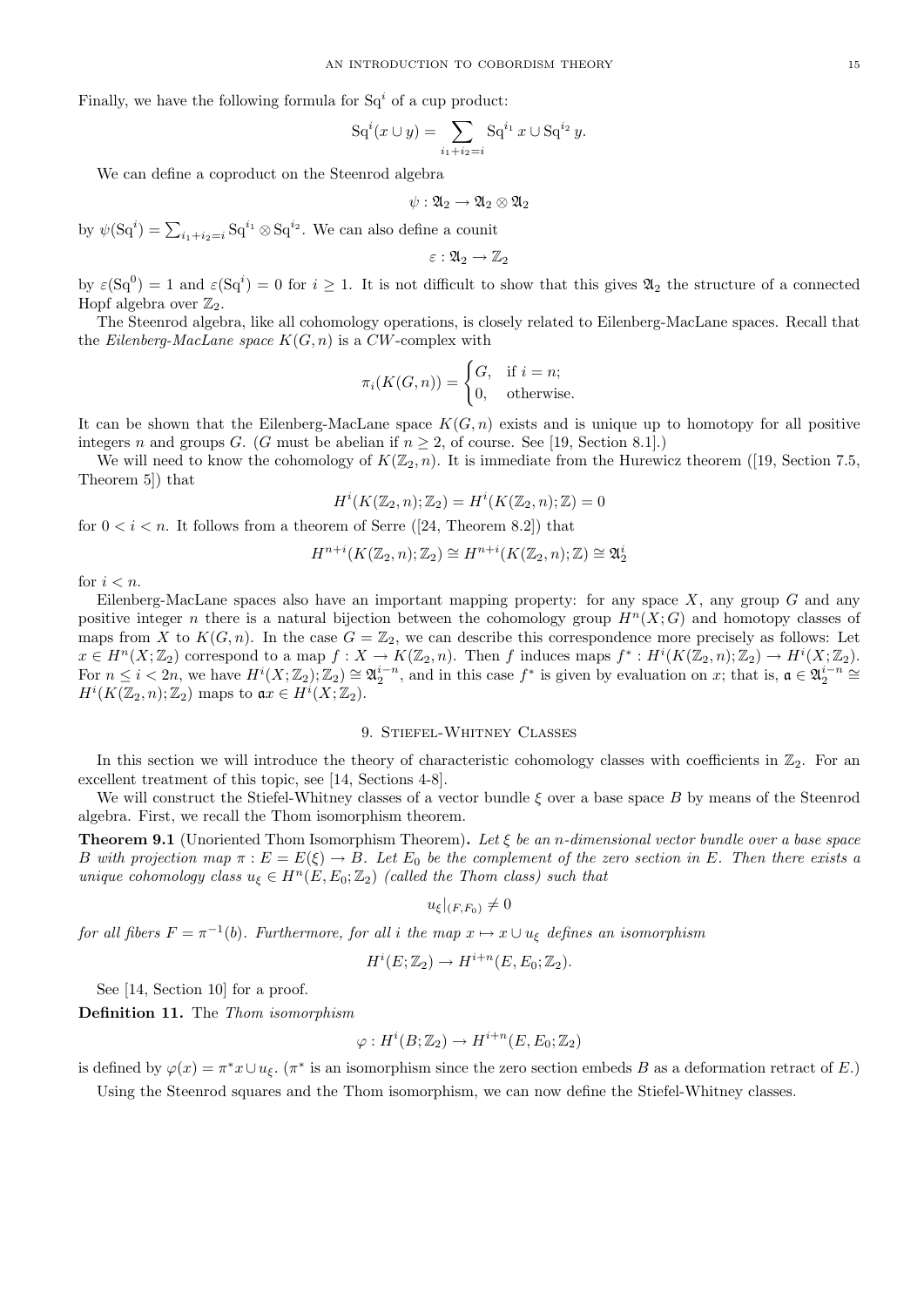**Definition 12.** Let  $\xi$  be an *n*-plane bundle over B. The i<sup>th</sup> Stiefel-Whitney class  $w_i(\xi) \in H^i(B; \mathbb{Z}_2)$  is defined by

$$
w_i(\xi) = \varphi^{-1} \operatorname{Sq}^i \varphi(1).
$$

That is,  $w_i(\xi)$  satisfies

$$
\pi^* w_i(\xi) \cup u_{\xi} = \mathrm{Sq}^i(u_{\xi}).
$$

Using the properties of Steenrod squares, it is not difficult to verify the five defining properties of Stiefel-Whitney classes.

(1) 
$$
w_0(\xi) = 1
$$
 and  $w_i(\xi) = 0$  for  $i > n$ .

*Proof.* Since  $Sq^0$  is the identity, it is clear that  $w_0(\xi) = 1$ . If  $i > n$ , then  $Sq^i(u_{\xi}) = 0$ , so  $w_i(\xi) = 0$ .

(2) (Naturality) If  $f : B(\xi) \to B(\eta)$  is covered by a bundle map from  $\xi$  to  $\eta$ , then

$$
w_i(\xi) = f^* w_i(\eta).
$$

*Proof.* Let  $\overline{f}$  :  $\xi \to \eta$  be the bundle map. Then  $\overline{f}$  maps  $E(\xi)_0$  into  $E(\eta)_0$ , and thus induces a map g :  $(E(\xi), E(\xi)_0) \to (E(\eta), E(\eta)_0)$ . Also, from the definition of the Thom class it is clear that  $f^*(u_\eta) = u_\xi$ . Thus, the Thom isomorphisms  $\varphi_{\xi}$  and  $\varphi_{\eta}$  satisfy

$$
g^*\circ \varphi_\eta=\varphi_\xi\circ f^*.
$$

Combining this with the naturality of Steenrod squares, we see that  $f^*w_i(\eta) = w_i(\xi)$ .

(3) If  $\xi$  and  $\xi'$  are vector bundles, then

$$
w_i(\xi \times \xi') = \sum_{i_1 + i_2 = i} w_{i_1}(\xi) \times w_{i_2}(\xi').
$$

Proof. Let  $\xi'' = \xi \times \xi'$ . We have  $u_{\xi} \times u_{\xi'} \in H^n(E(\xi) \times E(\xi'), E(\xi) \times E(\xi')_0 \cup E(\xi)_0 \times E(\xi')$ ). But that union is simply  $E(\xi'')_0$ , so  $u_{\xi} \times u_{\xi'} \in H^n(E(\xi''), E(\xi'')_0)$  and we see easily that it is the Thom class of  $\xi''$ . From this we see that the Thom isomorphism of  $\xi''$ ,  $\varphi''$ , is simply given by  $\varphi \times \varphi'$ . Now, we compute

$$
\varphi''(w_i(\xi'')) = \mathrm{Sq}^i(u'_{\xi})
$$
  
= 
$$
\mathrm{Sq}^i(u_{\xi} \times u_{\xi'})
$$
  
= 
$$
\sum_{i_1+i_2=i} \mathrm{Sq}^{i_1}(u_{\xi}) \times \mathrm{Sq}^{i_2}(u_{\xi'})
$$
  
= 
$$
\sum_{i_1+i_2=i} \varphi(w_{i_1}(\xi)) \times \varphi'(w_{i_2}(\xi'))
$$
  
= 
$$
\sum_{i_1+i_2=i} \varphi''(w_{i_1}(\xi) \times w_{i_2}(\xi')).
$$

Applying  $(\varphi'')^{-1}$  to both sides gives the desired equality.

(4) (The Whitney product formula) If  $\xi$  and  $\xi'$  are vector bundles over the same base space, then

$$
w_i(\xi \oplus \xi') = \sum_{i_1 + i_2 = i} w_{i_1}(\xi) \cup w_{i_2}(\xi').
$$

Proof. This follows immediately from the previous formula by pulling back under the diagonal embedding and using naturality.

(5)  $w_1(\gamma^1(\mathbb{R}^2))$  is non-zero.

*Proof.* This will follow immediately from Proposition 10.1.

We define the *total Stiefel-Whitney class*  $w(\xi) \in H^*(B; \mathbb{Z}_2)$  by

$$
w(\xi) = 1 + w_1(\xi) + \ldots + w_n(\xi).
$$

The Whitney product formula then says precisely

$$
w(\xi \oplus \xi') = w(\xi)w(\xi').
$$

Another useful application of Stiefel-Whitney classes is the Gysin sequence.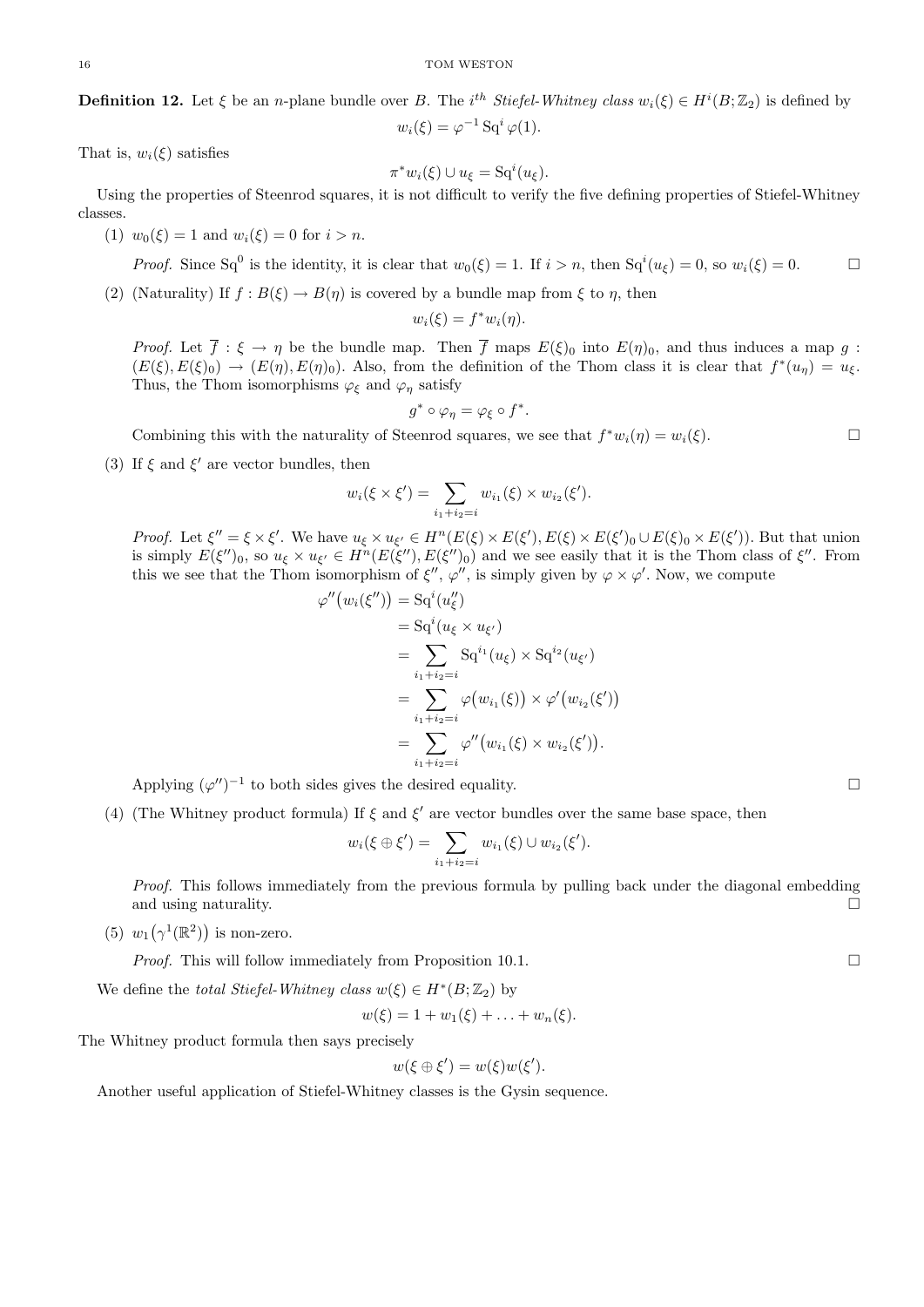**Proposition 9.2** (The Unoriented Gysin Sequence). Let  $\xi$  be an n-plane bundle with projection  $\pi : E \to B$ . Let  $\pi_0 : E_0 \to B$  be the restriction of  $\pi$  to  $E_0$ . Then there is a long exact sequence

$$
\cdots \longrightarrow H^{i}(B;\mathbb{Z}_{2}) \xrightarrow{\cup w_{n}(\xi)} H^{i+n}(B;\mathbb{Z}_{2}) \xrightarrow{\pi_{0}^{*}} H^{i+n}(E_{0};\mathbb{Z}_{2}) \longrightarrow \cdots
$$

Proof. We have the long exact cohomology sequence

$$
\cdots \longrightarrow H^{i}(E, E_{0}; \mathbb{Z}_{2}) \longrightarrow H^{i}(E; \mathbb{Z}_{2}) \longrightarrow H^{i}(E_{0}; \mathbb{Z}_{2}) \longrightarrow \cdots
$$

of the pair  $(E, E_0)$ . Now, cup product with the Thom class  $u_{\xi}$  gives us an isomorphism from  $H^{i-n}(E; \mathbb{Z}_2)$  to  $H^i(E, E_0; \mathbb{Z}_2)$ . This gives us an exact sequence

$$
\cdots \longrightarrow H^{i-n}(E;\mathbb{Z}_2) \longrightarrow H^i(E;\mathbb{Z}_2) \longrightarrow H^i(E_0;\mathbb{Z}_2) \longrightarrow \cdots
$$

where  $g(x) = (x \cup u_{\xi})|_{E} = x \cup u_{\xi}|_{E}$ . Now, we also have an isomorphism  $\pi^* : H^{i}(B; \mathbb{Z}_2) \to H^{i}(E; \mathbb{Z}_2)$ . Substituting this in as well, we get a long exact sequence

$$
\cdots \longrightarrow H^{i-n}(B;\mathbb{Z}_2) \longrightarrow H^i(B;\mathbb{Z}_2) \longrightarrow H^i(E_0;\mathbb{Z}_2) \longrightarrow \cdots
$$

where the maps are easily seen to be as asserted, using the fact that  $\pi^* w_n(\xi) = u_{\xi}|_E$ .

We wish to have a way to compare the Stiefel-Whitney classes of different manifolds. Of course, this is not immediately possible since they are elements of different cohomology groups. We can remedy this by 'evaluating' the Stiefel-Whitney classes, as we now explain.

Let  $M^n$  be a compact manifold of dimension n. Recall that M has a unique fundamental homology class  $\mu_M \in$  $H_n(M;\mathbb{Z}_2)$  characterized by  $\rho_x(\mu_M) \neq 0$  for all  $m \in M$ , where

$$
\rho_x: H_n(M; \mathbb{Z}_2) \to H_n(M, M-m; \mathbb{Z}_2)
$$

is the natural map. (See [14, Appendix A].) Equivalently,  $\mu_M$  is non-trivial on each connected component. Given any cohomology class  $x \in H^{n}(M; \mathbb{Z}_2)$ , we can then form the Kronecker index

$$
\langle x, \mu_M \rangle \in \mathbb{Z}_2.
$$

We now apply this construction to Stiefel-Whitney classes. Let  $\xi$  be a vector bundle over M. Let  $I = (i_1, \ldots, i_k)$ be a partition of  $n$ . Define

$$
w_I(\xi) = w_{i_1}(\xi) \cdots w_{i_k}(\xi) \in H^n(M; \mathbb{Z}_2).
$$

We now define the *Stiefel-Whitney number*  $W_I[\xi]$  by

$$
W_I[\xi] = \langle w_I(\xi), \mu_M \rangle \in \mathbb{Z}_2.
$$

We will say that two vector bundles over manifolds  $M$  and  $N$  of dimension  $n$  have the same Stiefel-Whitney numbers if they agree for all partitions  $I$  of  $n$ .

Recall that we had another way of creating elements of degree n. Given any partition  $I$  of n, we have the polynomial  $s_I$  satisfying

$$
s_I(\sigma_1,\ldots,\sigma_n)=\sum t^I
$$

.

Thus,

$$
s_I\big(w(\xi)\big) = s_I\big(w_1(\xi),\ldots,w_n(\xi)\big) \in H^n(M;\mathbb{Z}_2),
$$

so we can form the s-number

$$
S_I[w(\xi)] = \langle s_I(w_1(\xi), \ldots, w_n(\xi)), \mu_M \rangle \in \mathbb{Z}_2.
$$

If I is not a partition of n, we will define  $S_I[w(\xi)]=0$ .

The utility of s-numbers comes from the following proposition.

**Proposition 9.3.** Let  $\xi$  and  $\xi'$  be vector bundles over M. Then for any partition I,

$$
s_I(w(\xi \oplus \xi')) = \sum_{I_1 I_2 = I} s_{I_1}(w(\xi)) s_{I_2}(w(\xi')).
$$

Also, if  $\eta$  is a vector bundle over another manifold N, then

$$
S_I[w(\xi \times \eta)] = \sum_{I_1 I_2 = I} S_{I_1}[w(\xi)] S_{I_2}[w(\eta)].
$$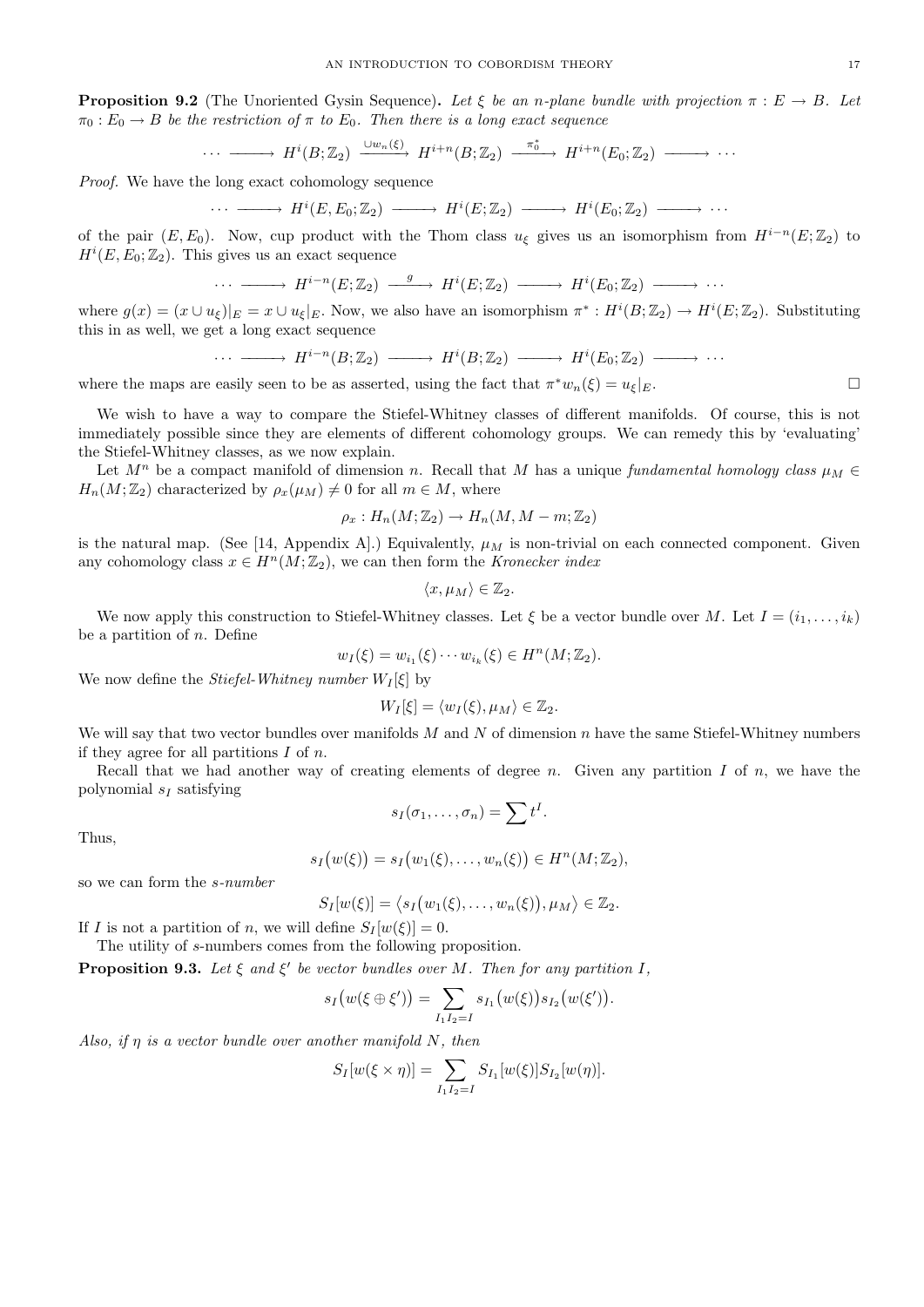*Proof.* Consider the polynomial ring  $\mathbb{Z}[t_1,\ldots,t_{2n}]$ , where n is the larger of the fiber dimensions of  $\xi$  and  $\xi'$ . Let  $\sigma'_i$  and  $\sigma''_i$  be the elementary symmetric functions of  $t_1, \ldots, t_n$  and  $t_{n+1}, \ldots, t_{2n}$  respectively. Letting  $\sigma_i$  be the elementary symmetric functions of  $t_1, \ldots, t_{2n}$ , we see that

$$
\sigma_i = \sum_{i_1+i_2=i} \sigma_{i_1}' \sigma_{i_2}''.
$$

Now, pick a partition  $I = (i_1, \ldots, i_k)$  of some integer r. Then

$$
s_I(\sigma_1,\ldots,\sigma_r)=\sum t_1^{i_1}\cdots t_k^{i_k}
$$

where the sum is over all monomials of that form. Let  $I_1$  be the partition formed by the exponents of  $t_1, \ldots, t_n$  and let  $I_2$  be the partition formed by the exponents of  $t_{n+1}, \ldots, t_{2n}$ . It is clear that the sum of all monomials corresponding to  $I_1$  and  $I_2$  will be

$$
s_{I_1}(\sigma'_1,\ldots,\sigma'_r)s_{I_2}(\sigma''_1,\ldots,\sigma''_r).
$$

Summing over all decompositions of I now yields

$$
s_I(\sigma_1,\ldots,\sigma_r)=\sum_{I_1I_2=I}s_{I_1}(\sigma'_1,\ldots,\sigma'_r)s_{I_2}(\sigma''_1,\ldots,\sigma''_r).
$$

Now, the product formula for Stiefel-Whitney classes completes the proof since  $w(\xi \oplus \xi')$ ,  $w(\xi)$  and  $w(\xi')$  satisfy the same identity

$$
w_i(\xi \oplus \xi') = \sum_{i_1 + i_2 = i} w_{i_1}(\xi) w_{i_2}(\xi')
$$

and the elementary symmetric functions are algebraically independent.

For the second statement, simply use the fact that the fundamental homology class  $\mu_{M\times N}$  is just  $\mu_M \times \mu_N$  and that  $\xi \times \eta = \pi_1^* \xi \oplus \pi_2^* \eta$ , where  $\pi_1$  and  $\pi_2$  are the projections.

As an easy corollary, we have:

Corollary 9.4. Let  $\xi$  and  $\xi'$  be vector bundles over M. Then for all r

$$
s_{(r)}(w(\xi \oplus \xi')) = s_{(r)}(w(\xi)) + s_{(r)}(w(\xi')).
$$

*Proof.* We simply apply Proposition 9.3 with  $I = (r)$ . I can then only be expressed as a juxtaposition in the two trivial ways, which immediately yields the result.

### 10. The Cohomology of Grassmann Manifolds

As an application of Stiefel-Whitney classes and the Gysin sequence, we will now compute the cohomology rings of various Grassmann manifolds. These computations will also be important in our later results.

**Proposition 10.1.** Let  $\mathbb{R}P^n = G_1(\mathbb{R}^{n+1})$  be real projective n-space. Then,

$$
H^*(\mathbb{R}P^n; \mathbb{Z}_2) \cong \mathbb{Z}_2[x]/(x^{n+1})
$$

where  $x = w_1(\gamma^1(\mathbb{R}^{n+1}))$ . Further,

$$
H^*(BO_1; \mathbb{Z}_2) \cong \mathbb{Z}_2[x]
$$

where  $x = w_1(\gamma^1)$ .

*Proof.* Let E be the total space of  $\gamma^1(\mathbb{R}^{n+1})$ . Then  $E_0$  is the set of all pairs  $(l, v)$ , where l is a line through the origin in  $\mathbb{R}^{n+1}$  and v is a non-zero point in l. So  $E_0$  can be identified with  $\mathbb{R}^{n+1} - 0$ . Thus, the Gysin sequence

$$
\cdots \longrightarrow H^i(\mathbb{R}P^n;\mathbb{Z}_2) \longrightarrow H^{i+1}(\mathbb{R}P^n;\mathbb{Z}_2) \longrightarrow H^{i+1}(E_0;\mathbb{Z}_2) \longrightarrow \cdots
$$

reduces to

$$
0 \longrightarrow H^{i}(\mathbb{R}P^{n};\mathbb{Z}_{2}) \longrightarrow H^{i+1}(\mathbb{R}P^{n};\mathbb{Z}_{2}) \longrightarrow 0
$$

for  $0 \leq i \leq n-1$ . Since clearly  $H^0(\mathbb{R}P^n;\mathbb{Z}_2) \cong \mathbb{Z}_2$ , we have that  $H^i(\mathbb{R}P^n;\mathbb{Z}_2) \cong \mathbb{Z}_2$  with generator  $x^i$ , for  $i \leq n$ . This shows that  $H^*(\mathbb{R}P^n;\mathbb{Z}_2)$  is as asserted, since  $H^i(\mathbb{R}P^n;\mathbb{Z}_2) = 0$  for  $i > n$ . The second assertion follows by passing to the limit as n goes to infinity.  $\square$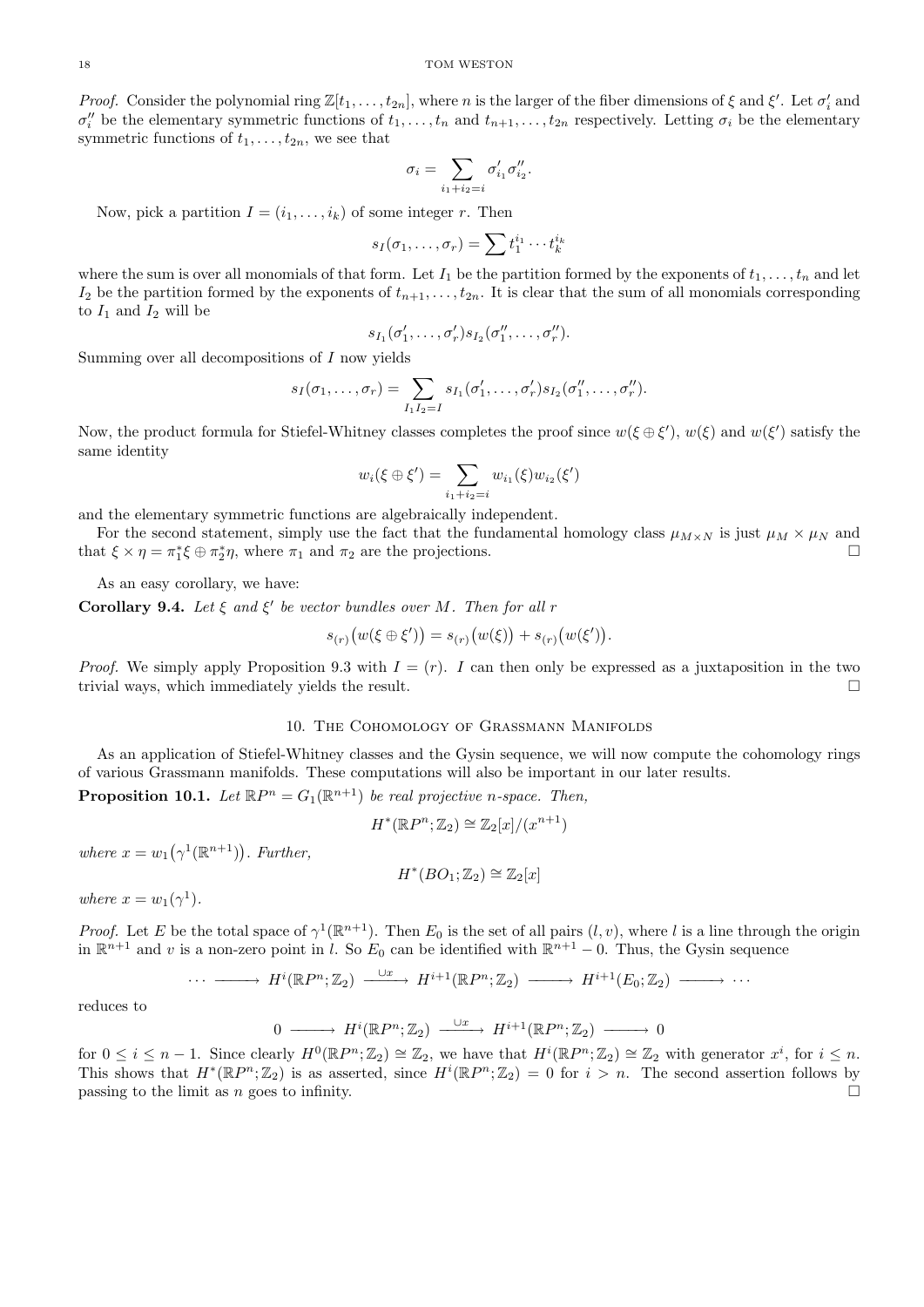In order to calculate the cohomology of  $BO<sub>r</sub>$  for larger r, we will first need another isomorphism. Let  $E<sub>0</sub>$  be the space of non-zero vectors of  $\gamma^r$ . We define a map  $f: E_0 \to BO_{r-1}$  as follows : For a pair  $(P, v) \in E_0$  of a plane P and a non-zero vector v in P, let  $f(P, v)$  be the orthogonal complement of v in P. This is an  $(r - 1)$ -plane through the origin, so  $f$  is well-defined.

**Lemma 10.2.** For any ring  $R$ , the map

$$
f^*: H^i(BO_{r-1}; R) \to H^i(E_0; R)
$$

is an isomorphism for all i.

*Proof.* Restrict f to a map  $f_N : E(\gamma^r(\mathbb{R}^N)) \to G_{r-1}(\mathbb{R}^N)$  for some large N. Then for any  $Q \in G_{r-1}(\mathbb{R}^N)$ , we see that  $f_N^{-1}(Q)$  is the set of all pairs  $(Q + v\mathbb{R}, v)$  where v is orthogonal to Q. So we can identify  $f_N$  with a projection map

$$
E(\xi)_0 \to G_{r-1}(\mathbb{R}^N)
$$

where  $\xi$  is the vector bundle over  $G_{r-1}(\mathbb{R}^N)$  whose fiber over an  $(r-1)$ -plane Q is the orthogonal  $(N-r+1)$ -plane. In fact, this bundle can easily be given an orientation (by the orientation of v relative to  $Q+v\mathbb{R}$ ), so that the oriented Gysin sequence shows that  $f_N$  induces cohomology isomorphisms in dimensions  $\leq 2(N - r)$ . (See Section 14 and Proposition 14.2. The oriented Gysin sequence is similar to the Gysin sequence we have already seen, except that it allows R-coefficients.) Taking the direct limit as N goes to infinity now yields the result.

In fact, in the proof of the next theorem we will only need the  $\mathbb{Z}_2$  case of the above result, where we could get away with the unoriented Gysin sequence. However, we will need this isomorphism with  $\mathbb{Z}_p$  coefficients in the process of computing the unoriented cobordism groups.

**Proposition 10.3.**  $H^*(BO_r; \mathbb{Z}_2)$  is the free polynomial algebra on the Stiefel-Whitney classes  $w_i = w_i(\gamma^r)$ . That is,

$$
H^*(BO_r; \mathbb{Z}_2) \cong \mathbb{Z}_2[w_1, \ldots, w_r].
$$

*Proof.* We first show that the  $w_i$  are algebraically independent. Let  $\xi = \gamma^1 \times \cdots \times \gamma^1$  be the Cartesian product of r copies of  $\gamma^1$ . Then  $\xi$  is an r-plane bundle over  $(BO_1)^r$ , so there is a classifying map  $g:(BO_1)^r \to BO_r$  covered by a bundle map  $\xi \to \gamma^r$ . Set  $w'_i = w_i(\xi)$ . Now, suppose we have a polynomial q with  $q(w_1, \ldots, w_r) = 0$ . Then  $q(w'_1,\ldots,w'_r) = g^*q(w_1,\ldots,w_r) = 0$ , so it will suffice to show that the  $w'_i$  satisfy no polynomial relation.

Now, by the Künneth theorem,

$$
H^*((BO_1)^r; \mathbb{Z}_2) \cong \mathbb{Z}_2[x_1, \ldots, x_r].
$$

Further,

$$
w'_{i} = w(\gamma_{1}) \cdots w(\gamma_{1})
$$
  
=  $(1 + x_{1}) \cdots (1 + x_{r}).$ 

Thus  $w'_i$  is the i<sup>th</sup> elementary symmetric function in  $x_1, \ldots, x_r$ . But as we have previously observed, the  $\sigma_i$  are algebraically independent, so the  $w_i'$  are as well.

Now, returning to  $BO<sub>r</sub>$ , we have a Gysin sequence

$$
\cdots \longrightarrow H^{i}(BO_{r}; \mathbb{Z}_{2}) \longrightarrow H^{i+r}(BO_{r}; \mathbb{Z}_{2}) \longrightarrow H^{i+r}(E_{0}; \mathbb{Z}_{2}) \longrightarrow \cdots
$$

But by the lemma, we have a map  $f : E_0 \to BO_{r-1}$  inducing an isomorphism in cohomology. Inserting this into the Gysin sequence, we get

$$
\cdots \longrightarrow H^{i}(BO_{r}; \mathbb{Z}_{2}) \xrightarrow{\cup w_{r}} H^{i+r}(BO_{r}; \mathbb{Z}_{2}) \xrightarrow{g} H^{i+r}(BO_{r-1}; \mathbb{Z}_{2}) \longrightarrow \cdots
$$

But from the definitions of f and  $\pi_0$  it is clear that  $\pi_0^* w_i = f^* w_i(\gamma^{r-1})$ , so that g sends  $w_i$  to  $w_i(\gamma^{r-1})$ .

We now proceed by induction on r. The case  $r = 1$  is Proposition 10.1. Now, since  $H^*(BO_{r-1}; \mathbb{Z}_2)$  is generated by  $w_1(\gamma^{r-1}), \ldots, w_{r-1}(\gamma^{r-1}), g$  is surjective, and we obtain a short exact sequence

$$
0 \longrightarrow H^{i}(BO_{r}; \mathbb{Z}_{2}) \xrightarrow{\cup w_{r}} H^{i+r}(BO_{r}; \mathbb{Z}_{2}) \xrightarrow{g} H^{i+r}(BO_{r-1}; \mathbb{Z}_{2}) \longrightarrow 0.
$$

Take  $x \in H^{i+r}(BO_r; \mathbb{Z}_2)$ . Then  $g(x) = q(w_1(\gamma^{r-1}), \ldots, w_{r-1}(\gamma^{r-1}))$  for some polynomial q, by the induction hypothesis. Thus  $g(x-q(w_1,\ldots,w_{r-1}))=0$ , so  $x-q(w_1,\ldots,w_{r-1})=w_ry$  for some  $y\in H^{i}(BO_r;\mathbb{Z}_2)$ . So now a second induction on i will show that  $w_1, \ldots, w_r$  generate  $H^*(BO_r; \mathbb{Z}_2)$ . Combined with the independence shown earlier, this establishes the proposition.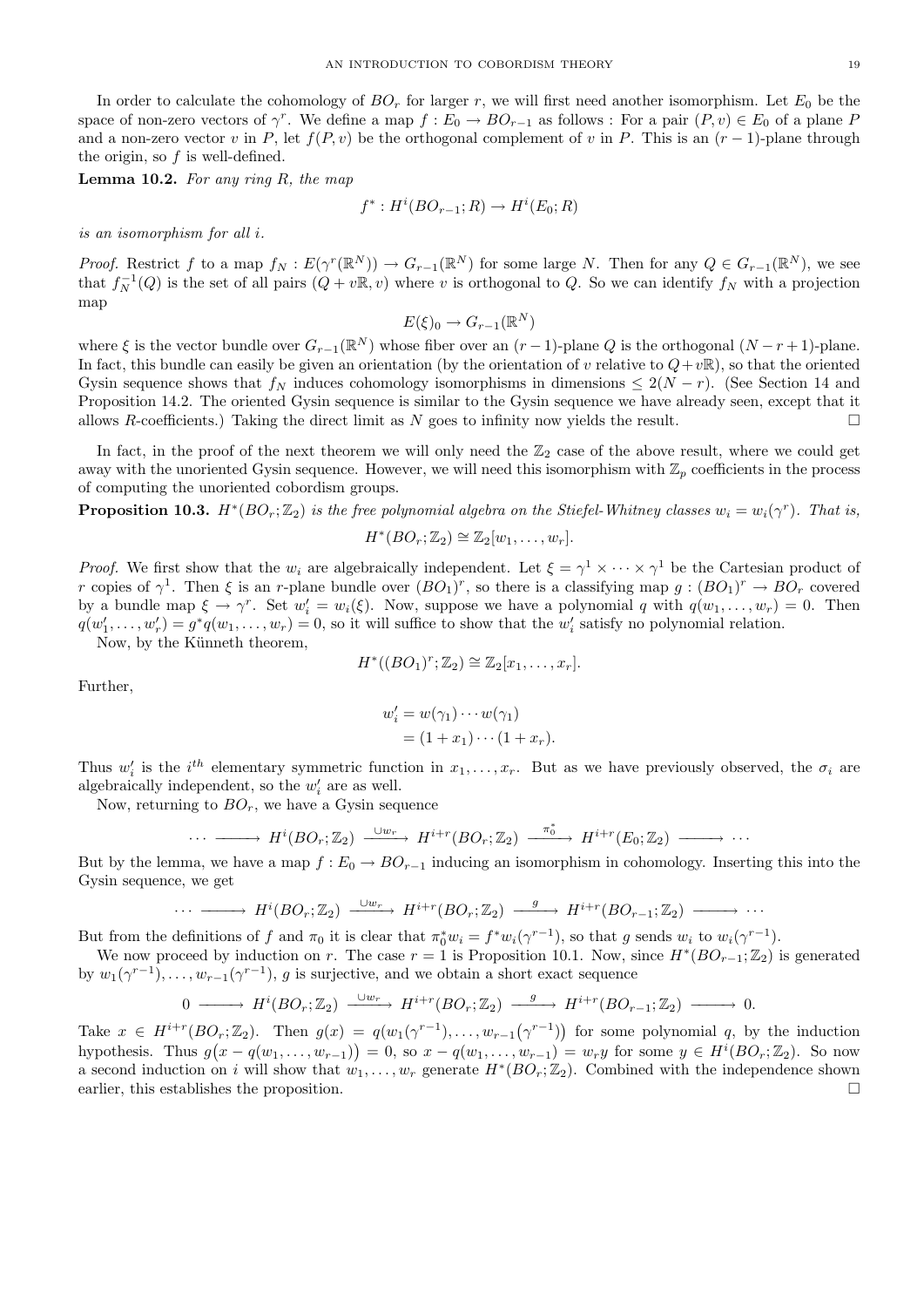#### 20 TOM WESTON

### 11. Computations in Projective Space

In our final calculation of the unoriented cobordism groups we will need some information on the s-numbers of projective spaces. In this section we will carry out those computations.

Now, recall that  $\gamma^1(\mathbb{R}^{n+1})$  is a line bundle over  $\mathbb{R}P^n$ . By Proposition 10.1, we have  $w(\gamma^1(\mathbb{R}^{n+1})) = 1 + x$ , where x is the generator of  $H^*(\mathbb{R}P^n;\mathbb{Z}_2)$ .

By its very definition  $\gamma^1(\mathbb{R}^{n+1})$  is contained as a subbundle in the trivial bundle  $\varepsilon^{n+1}$ . Let  $\gamma^{\perp}$  be its orthogonal complement in  $\varepsilon^{n+1}$ . Then  $\gamma^1(\mathbb{R}^{n+1}) \oplus \gamma^{\perp} = \varepsilon^{n+1}$ . Now, since  $\varepsilon^1$  is trivial, there is a bundle map from  $\varepsilon^1$  to a bundle over a point. Thus all of its higher Stiefel-Whitney classes are zero, and  $w(\varepsilon^1) = 1$ . Then by the Whitney product formula,  $w(\varepsilon^{n+1}) = 1$ .

We now relate these bundles to the tangent bundle  $\tau(\mathbb{R}P^n)$ .

 $\mathbf{Proposition \; 11.1.} \;\; \tau(\mathbb{R}P^n) \cong \mathrm{Hom}(\gamma^1(\mathbb{R}^{n+1}), \gamma^{\perp}).$ 

*Proof.* Let  $f : S^n \to \mathbb{R}P^n$  be the quotient map,  $f(x) = \{\pm x\}$ . Note that

$$
Df(x, v) = Df(-x, -v)
$$

for all  $x \in S^n, v \in \tau(S^n)_x$ . We can then identify the tangent bundle  $\tau(\mathbb{R}P^n)$  with the set of pairs

$$
\{(x,v), (-x, -v)\}
$$

with  $x \cdot x = 1$  and  $x \cdot y = 0$ . But such pairs are in bijection with linear maps

$$
l:L\to L^\perp
$$

where L is the line through x and  $-x$  and l is defined by  $l(x) = v$ . Therefore the fiber  $\tau(\mathbb{R}P^n)_x$  is canonically isomorphic to  $\text{Hom}(L, L^{\perp})$ . It then follows that

$$
\tau(\mathbb{R}P^n) \cong \text{Hom}(\gamma^1(\mathbb{R}^{n+1}), \gamma^{\perp}),
$$

since the fibers of  $\gamma^1(\mathbb{R}^{n+1})$  are simply the lines L and the fibers of  $\gamma^{\perp}$  are the n-planes L <sup>⊥</sup>.

We are now in a position to compute the Stiefel-Whitney classes  $w(\tau(\mathbb{R}P^n))$ .

**Proposition 11.2.** Let  $x = w_1(\gamma^1(\mathbb{R}^{n+1}))$  be the generator of  $H^*(\mathbb{R}P^n;\mathbb{Z}_2) \cong \mathbb{Z}_2[x]/(x^{n+1})$ . Then  $w(\tau(\mathbb{R}P^n)) = (1+x)^{n+1}.$ 

*Proof.* It is clear that  $\text{Hom}(\gamma^1(\mathbb{R}^{n+1}), \gamma^1(\mathbb{R}^{n+1}))$  is the trivial line bundle, since it has a non-zero section. Therefore,

$$
\tau \oplus \varepsilon^1 \cong \text{Hom}(\gamma^1(\mathbb{R}^{n+1}), \gamma^\perp) \oplus \text{Hom}(\gamma^1(\mathbb{R}^{n+1}), \gamma^1(\mathbb{R}^{n+1}))
$$
  
\n
$$
\cong \text{Hom}(\gamma^1(\mathbb{R}^{n+1}), \gamma^\perp \oplus \gamma^1(\mathbb{R}^{n+1}))
$$
  
\n
$$
\cong \text{Hom}(\gamma^1(\mathbb{R}^{n+1}), \varepsilon^{n+1})
$$
  
\n
$$
\cong \text{Hom}(\gamma^1(\mathbb{R}^{n+1}), \varepsilon^1) \oplus \cdots \oplus \text{Hom}(\gamma^1(\mathbb{R}^{n+1}), \varepsilon^1)
$$
  
\n
$$
\cong \gamma^1(\mathbb{R}^{n+1}) \oplus \cdots \oplus \gamma^1(\mathbb{R}^{n+1}).
$$

Now, by the Whitney product formula,

$$
w(\tau) = w(\tau)w(\varepsilon^1)
$$
  
=  $w(\tau \oplus \varepsilon^1)$   
=  $w(\gamma^1(\mathbb{R}^{n+1}) \oplus \cdots \oplus \gamma^1(\mathbb{R}^{n+1}))$   
=  $w(\gamma^1(\mathbb{R}^{n+1}))^{n+1}$   
=  $(1+x)^{n+1}$ .

**Corollary 11.3.** The Stiefel-Whitney numbers of  $\tau(\mathbb{R}P^n)$  are given by

$$
W_I[\tau(\mathbb{R}P^n)] = \binom{n+1}{i_1} \cdots \binom{n+1}{i_k} \in \mathbb{Z}_2
$$

where  $I = (i_1, \ldots i_k)$  is a partition of n. Also,

$$
S_{(n)}[w(\tau(\mathbb{R}P^n))] = n + 1 \in \mathbb{Z}_2.
$$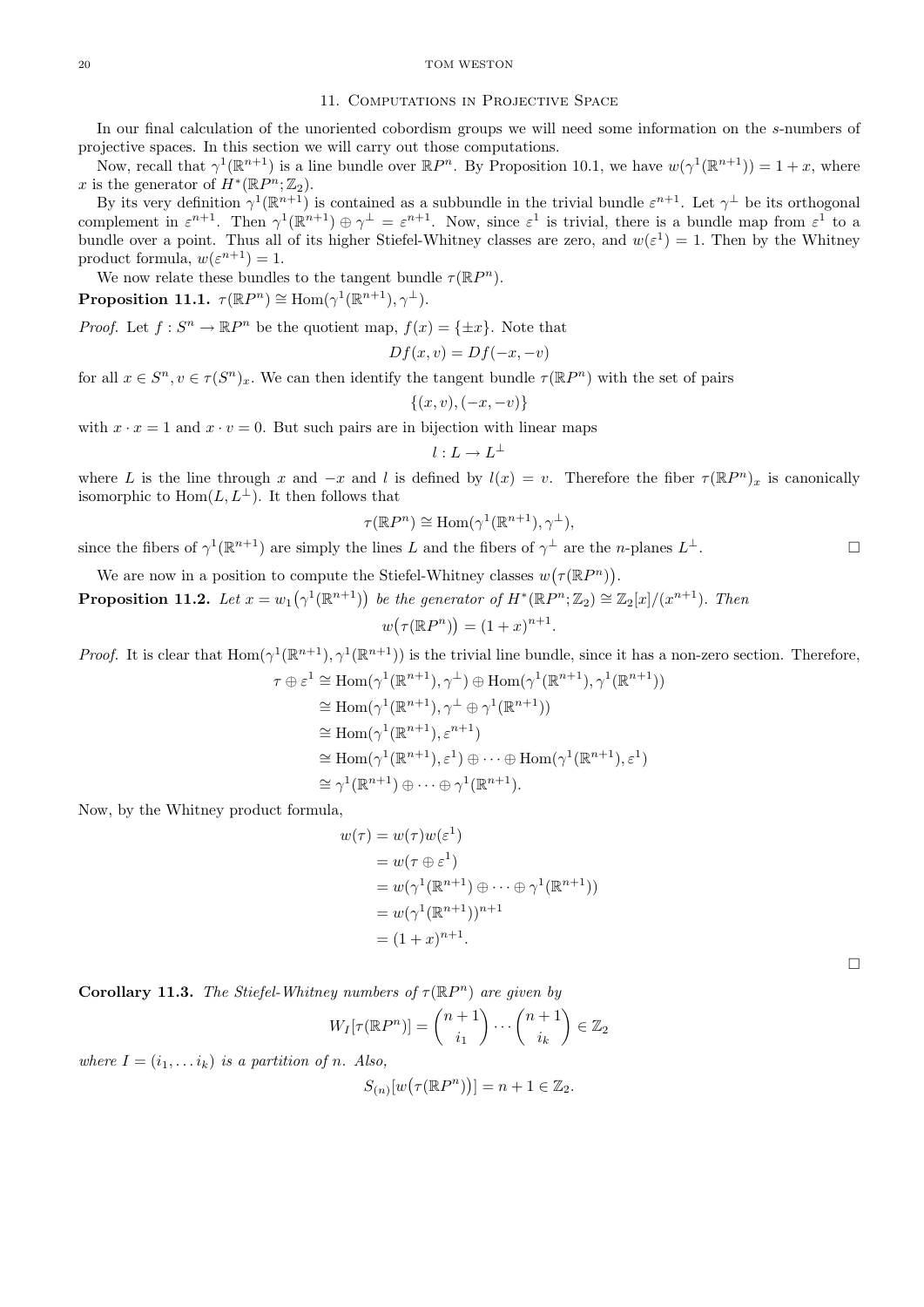*Proof.* By the definition of the fundamental homology class  $\mu_{\mathbb{R}P^n}$  we will have  $W_I \neq 0$  if and only if each of the factors  $w_{i_{\alpha}}$  is non-zero. Now, by Proposition 11.2,

$$
w_{i_{\alpha}}(\tau(\mathbb{R}P^n)) = \binom{n+1}{i_{\alpha}}.
$$

The first statement now follows immediately.

For the second statement, recall that by definition

$$
s_{(n)}(\sigma_1,\ldots,\sigma_n)=t_1^n+\cdots+t_{n+1}^n.
$$

Now, in this case,  $w_i$  is simply the  $i^{th}$  elementary symmetric function of  $n + 1$  copies of x. Therefore,

$$
s_{(n)}(w_1,\ldots,w_n) = x^n + \cdots + x^n
$$

$$
= (n+1)x^n.
$$

Therefore, as before,

$$
S_{(n)}[w(\tau(\mathbb{R}P^n))] = n+1.
$$

We will also need to consider one other class of manifolds. Choose positive integers m and n with  $m \leq n$ . Let  $\mathbb{R}P^m$  have homogeneous coordinates  $[x_0,\ldots,x_m]$  and  $\mathbb{R}P^n$  have homogeneous coordinates  $[y_0,\ldots,y_n]$ . Define  $H_{m,n}$ to be the subset of  $\mathbb{R}P^m \times \mathbb{R}P^n$  of points satisfying the homogeneous equation

$$
x_0y_0 + \cdots + x_my_m = 0.
$$

Then  $H_{m,n}$  is a manifold of dimension  $m + n - 1$ .

**Proposition 11.4.** The s-number  $S_{(m+n-1)}[w(\tau(H_{m,n}))]$  is given by

$$
S_{(m+n-1)}[w(\tau(H_{m,n}))]=\binom{m+n}{m}\in\mathbb{Z}_2.
$$

Proof. Set  $H = H_{m,n}$ . Let  $\pi_1 : \mathbb{R}P^m \times \mathbb{R}P^n \to \mathbb{R}P^m$  and  $\pi_2 : \mathbb{R}P^m \times \mathbb{R}P^n \to \mathbb{R}P^n$  be the projections. Let  $\lambda$  be the line bundle  $\pi_1^*\gamma^1(\mathbb{R}^{m+1})\otimes \pi_2^*\gamma^1(\mathbb{R}^{n+1})$ . Then we see that  $\lambda|_H$  is the orthogonal complement of  $\tau(H)$  in  $\tau(\mathbb{R}P^m\times\mathbb{R}P^n)|_H$ . That is,

$$
\tau(H) \oplus \lambda|_H = \tau(\mathbb{R}P^m \times \mathbb{R}P^n)|_H.
$$

(Of course, by restriction to H we mean the pullback under the inclusion  $H \hookrightarrow \mathbb{R}P^m \times \mathbb{R}P^n$ .)

Now, by the Künneth theorem,

$$
H^*(\mathbb{R}P^m \times \mathbb{R}P^n; \mathbb{Z}_2) = H^*(\mathbb{R}P^m; \mathbb{Z}_2) \otimes H^*(\mathbb{R}P^n; \mathbb{Z}_2)
$$
  
=  $\mathbb{Z}_2[\alpha_1]/(\alpha_1^{m+1}) \otimes \mathbb{Z}_2[\alpha_2]/(\alpha_2^{n+1})$   
=  $\mathbb{Z}_2[\beta_1, \beta_2]/(\beta_1^{m+1}, \beta_2^{n+1}).$ 

where  $\beta_i = \pi_i^* \alpha_i$ . Also,

$$
w(\tau(\mathbb{R}P^m \times \mathbb{R}P^n)) = \pi_1^* w(\tau(\mathbb{R}P^m)) \pi_2^* w(\tau(\mathbb{R}P^n))
$$
  
=  $(1 + \beta_1)^{m+1} (1 + \beta_2)^{n+1}$ 

and

$$
w(\lambda) = 1 + \beta_1 + \beta_2.
$$

 $w(\lambda|_H) = 1 + \delta_1 + \delta_2$ 

So

where 
$$
\delta_i = \beta_i|_H
$$
.

By Corollary 9.4 we have

$$
s_{(m+n-1)}(w(\tau(\mathbb{R}P^m \times \mathbb{R}P^n)|_H)) = s_{(m+n-1)}(w(\tau(H))) + s_{(m+n-1)}(w(\lambda|_H)).
$$

But

$$
s_{(m+n-1)}(w(\tau(\mathbb{R}P^m \times \mathbb{R}P^n))) = (m+1)\beta_1^{m+n-1} + (n+1)\beta_2^{m+n-1}
$$
  
= 0

 $\Box$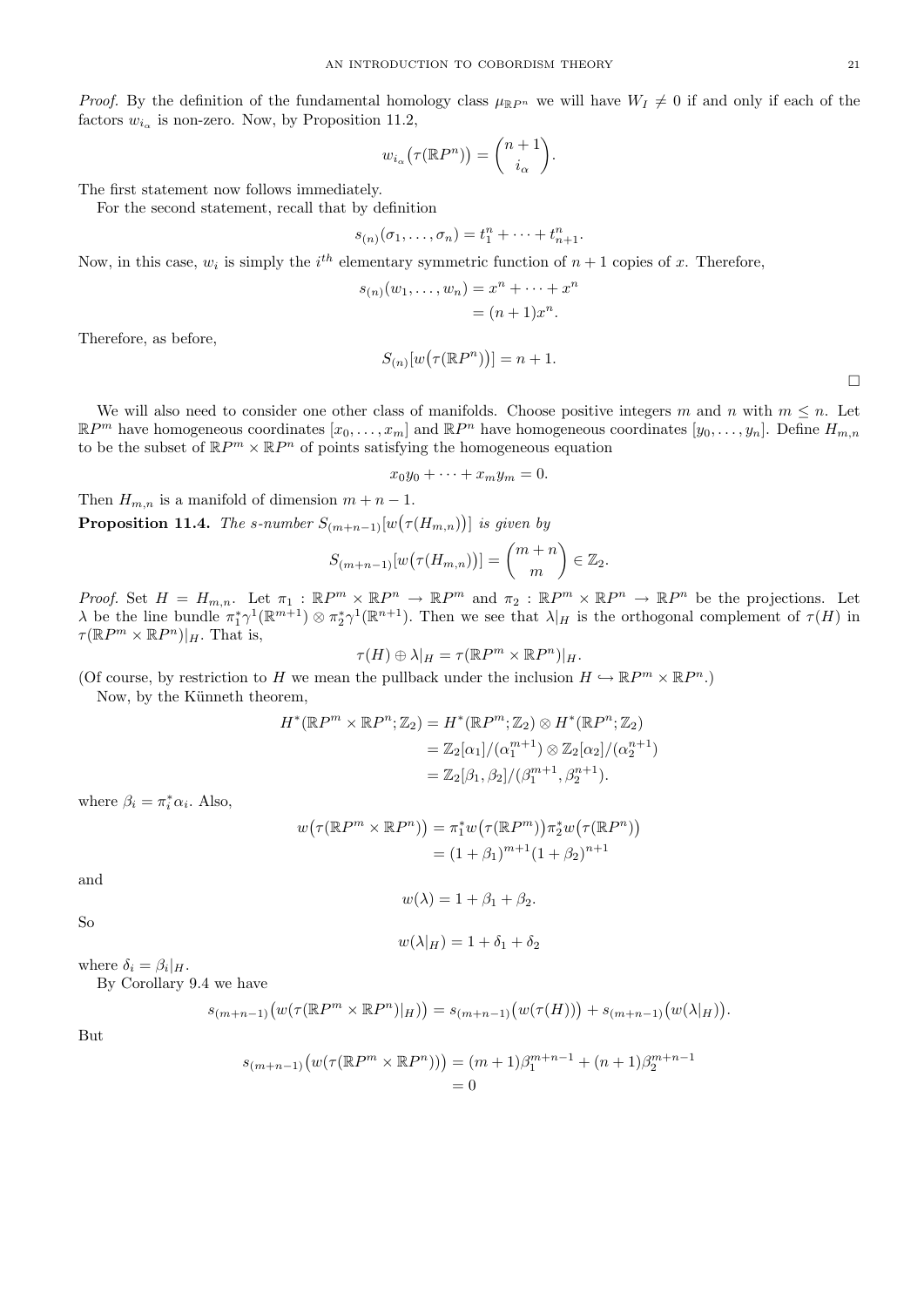since  $m, n < m + n - 1$ . Thus, since we are working in  $\mathbb{Z}_2$ ,

$$
s_{(m+n-1)}\big(w(\tau(H))\big)=s_{(m+n-1)}\big(w(\lambda|_H)\big).
$$

But we can compute

 $s_{(m+n-1)}(w_1(\lambda|_H), 0, \ldots, 0) = s_{(m+n-1)}(\delta_1 + \delta_2, 0, \ldots, 0)$ by noting that  $w_i(\lambda|_H)$  are the symmetric functions of  $t_1 = \delta_1 + \delta_2$ ,  $t_i = 0$  for  $i > 1$ . Thus

$$
s_{(m+n-1)}(w_1(\lambda|_H), 0, \ldots, 0) = (\delta_1 + \delta_2)^{m+n-1}
$$

.

So

$$
s_{(m+n-1)}(w(\tau(H))) = (\delta_1 + \delta_2)^{m+n-1}
$$

and

$$
S_{(m+n-1)}[w(\tau(H))] = \langle (\delta_1 + \delta_2)^{m+n-1}, \mu_H \rangle
$$
  
\n
$$
= \langle (\delta_1 + \delta_2)^{m+n-1}, \mu_M |_H \rangle
$$
  
\n
$$
= \langle (\beta_1 + \beta_2)^{m+n-1} w_1(\lambda), \mu_M \rangle
$$
  
\n
$$
= \langle (\beta_1 + \beta_2)^{m+n}, \mu_M \rangle
$$
  
\n
$$
= \langle {m+n \choose m} \beta_1^m \beta_2^n, \mu_M \rangle
$$
  
\n
$$
= {m+n \choose m}
$$

since all other monomials in  $(\beta_1 + \beta_2)^{m+n}$  vanish.

## 12. THE COHOMOLOGY OF  $TBO<sub>r</sub>$

By the Thom-Pontrjagin theorem, in order to solve the cobordism problem for unoriented manifolds it will be enough to compute the homotopy groups of  $TBO_r$ . In order to do this, we will first need some facts about the cohomology of these spaces.

Lemma 12.1. For any r-plane bundle  $\xi$  over B

$$
H^{r+i}(T\xi, t_0; \mathbb{Z}_2) \cong H^i(B; \mathbb{Z}_2)
$$

for all i.

*Proof.* B is embedded as the zero cross section in  $\xi$ , and thus also in  $T\xi - t_0$ . Let  $T_0$  be the complement of B in  $T\xi$ . Then  $T_0$  is clearly contractible to  $t_0$ . So by the exact sequence of the triple  $(T\xi, T_0, t_0)$  we quickly conclude

 $H^i(T\xi, t_0; \mathbb{Z}_2) \cong H^i(T\xi, T_0; \mathbb{Z}_2).$ 

Further, the excision axiom in cohomology shows that

$$
H^i(T\xi, t_0; \mathbb{Z}_2) \cong H^i(E(\xi), E(\xi)_0; \mathbb{Z}_2).
$$

Together with the Thom isomorphism, we obtain our desired isomorphism

$$
H^i(T\xi, t_0; \mathbb{Z}_2) \cong H^{i-r}(B; \mathbb{Z}_2).
$$

In particular, we have

$$
H^{r+i}(TBO_r, t_0; \mathbb{Z}_2) \cong H^i(BO_r; \mathbb{Z}_2).
$$

Since, by Proposition 10.3

$$
H^i(BO_r; \mathbb{Z}_2) \cong H^i(BO_s; \mathbb{Z}_2)
$$

for  $i \leq \min\{r, s\}$ , we obtain an isomorphism

$$
H^{r+i}(TBO_r, t_0; \mathbb{Z}_2) \cong H^{s+i}(TBO_s, t_0; \mathbb{Z}_2)
$$

for  $i \leq \min\{r, s\}.$ 

 $\Box$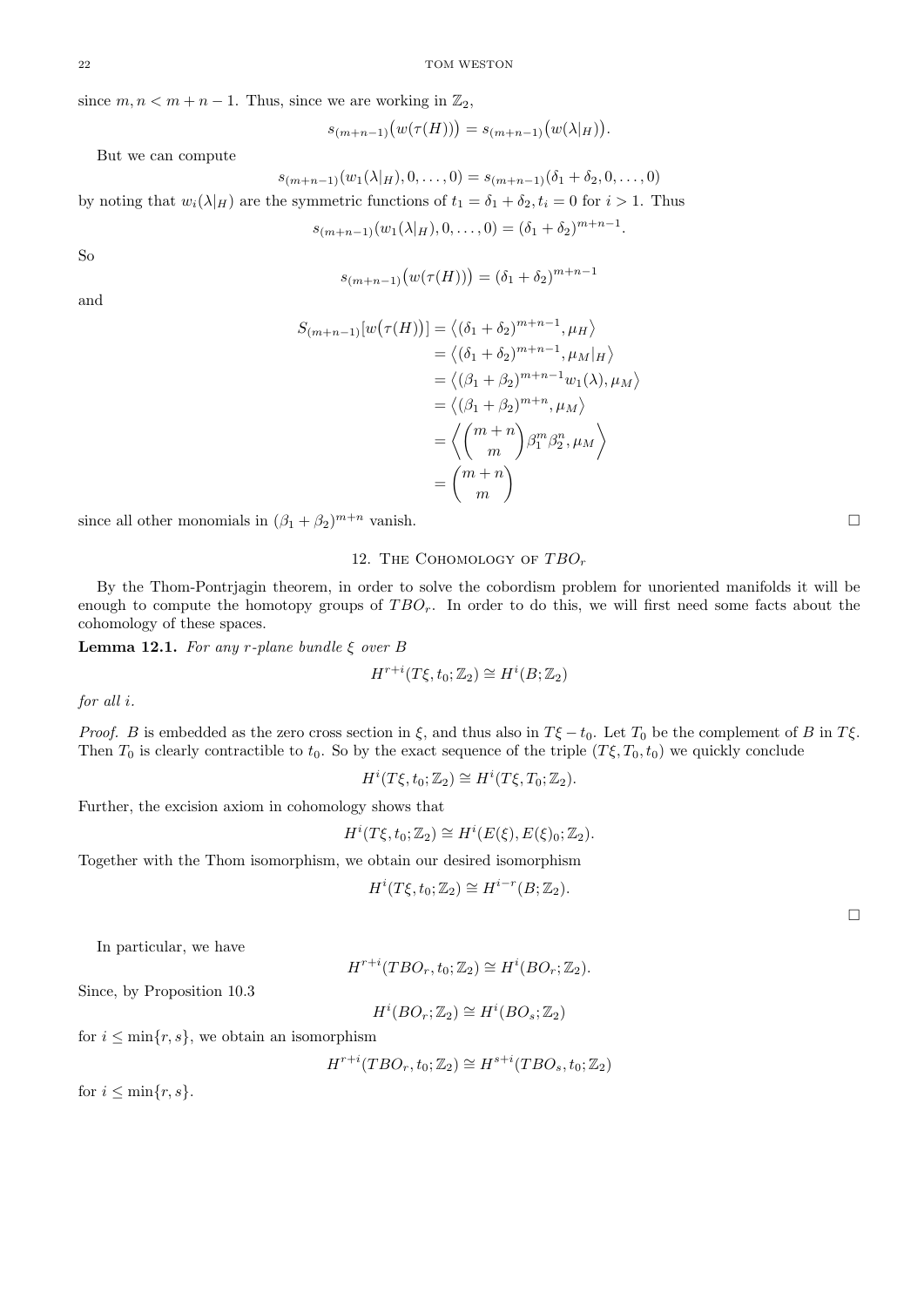**Definition 13.** We define  $H^n(TBO, t_0; \mathbb{Z}_2)$  to be this constant value. That is,

$$
H^n(TBO, t_0; \mathbb{Z}_2) \cong H^{n+r}(TBO_r, t_0; \mathbb{Z}_2)
$$

for any  $r \geq n$ . Define

$$
H^*(TBO, t_0; \mathbb{Z}_2) = \bigoplus_{n=0}^{\infty} H^n(TBO, t_0; \mathbb{Z}_2).
$$

Note that under our isomorphism the element  $1 \in H^0(TBO_0, t_0; \mathbb{Z}_2)$  maps to the image of the Thom class in  $H^r(TBO_r, t_0; \mathbb{Z}_2)$ . We will denote this element of  $H^*(TBO, t_0; \mathbb{Z}_2)$  by U.

Now, the Whitney sum of vector bundles gives a map

$$
BO_r \times BO_s \to BO_{r+s}.
$$

This induces a map

$$
TBO_r \wedge TBO_s \to TBO_{r+s}.
$$

(We take the smash product here because all of  $t_0(TBO_r) \times TBO_s$  and  $TBO_r \times t_0(TBO_s)$  have been identified to a single point.) Combining these operations for all  $r$  and  $s$  we get a map

$$
\psi: H^*(TBO, t_0; \mathbb{Z}_2) \to H^*(TBO, t_0; \mathbb{Z}_2) \otimes H^*(TBO, t_0; \mathbb{Z}_2).
$$

Since the Whitney sum is associative  $\psi$  will be coassociative. If we define a counit  $\varepsilon : H^*(TBO, t_0; \mathbb{Z}_2) \to \mathbb{Z}_2$  by sending U to 1 and everything else to 0, we see that  $H^*(TBO, t_0; \mathbb{Z}_2)$  is a connected coalgebra over  $\mathbb{Z}_2$ .

In addition, we see that the action of the Steenrod squares is compatible with our isomorphism of Definition 13. (As complicated as this isomorphism is, all of the isomorphisms are natural except for the two involving the cup product with the Thom class. These actions will cancel each other out, however, so that the overall action of the Steenrod algebra will be compatible.) Thus  $H^*(TBO, t_0; \mathbb{Z}_2)$  is a left  $\mathfrak{A}_2$ -module; for  $a \in \mathfrak{A}_2^k$  we can use the action

$$
a: H^{n+r}(TBO_r, t_0; \mathbb{Z}_2) \to H^{n+r+k}(TBO_r, t_0; \mathbb{Z}_2)
$$

for any  $r \geq n + k$  to give the action on  $H^n(TBO, t_0; \mathbb{Z}_2)$ . Since  $\psi$  is also a homomorphism of  $\mathfrak{A}_2$ -modules, we are almost in a position to apply Proposition 6.2.

**Lemma 12.2.** The map  $\nu : \mathfrak{A}_2 \to H^*(TBO, t_0; \mathbb{Z}_2)$  given by  $\nu(a) = a(\mathcal{U})$  is injective.

*Proof.* Suppose that there is an  $a \in \mathfrak{A}_2$  with  $\nu(a) = 0$ . Then the same is true of all of the homogeneous components of a, so it will be enough to show that  $\nu : \mathfrak{A}_2^n \to H^*(TBO, t_0; \mathbb{Z}_2)$  is injective for all n.

Now, the action of  $a \in \mathfrak{A}_2^n$  on  $H^*(TBO, t_0; \mathbb{Z}_2)$  is given by

$$
a: H^r(TBO_r, t_0; \mathbb{Z}_2) \to H^{r+n}(TBO_r, t_0; \mathbb{Z}_2)
$$

for any  $r \geq n$ . Thus  $\nu$  is given by

$$
\nu: \mathfrak{A}_2^n \to H^{r+n}(TBO_r, t_0; \mathbb{Z}_2)
$$

by evaluation on the image of the Thom class  $u$ .

Now, let  $\xi = \gamma^1 \times \cdots \times \gamma^1$  be the Cartesian product of r copies of  $\gamma^1$ . This is an r-plane bundle over  $(BO_1)^r$ , so we have a classifying map  $g:(BO_1)^r \to BO_r$  covered by a bundle map  $\xi \to \gamma^r$ . Now, suppose that we have  $a \in \mathfrak{A}_2^n$ with  $a(u) = 0$ . Then by the naturality of the  $\mathfrak{A}_2$  action,  $a(u_{\xi}) = g^* a(u) = 0$ , where  $u_{\xi}$  is the Thom class of  $\xi$ . So it will be enough to prove that

$$
\nu: \mathfrak{A}_2^n \to H^{r+n}(T\xi, t_0; \mathbb{Z}_2)
$$

is injective.

Here, however,  $u_{\xi}$  splits as a product  $x_1 \cdots x_r$  of the Thom classes of the r different  $\gamma^1$ 's. Now, recall that  $\mathfrak{A}_2^n$  has a base consisting of Sq<sup>I</sup> with  $I = (i_1, \ldots, i_k)$  a partition of n with  $i_\alpha \geq 2i_{\alpha+1}$ . It can be shown by an easy induction, using the product formula for Steenrod squares, that for such an  $I$  we will have

$$
\mathrm{Sq}^I(x_1 \cdots x_r) = \sum x_1^{2^{v_1}} \cdots x_r^{2^{v_r}}
$$

where there are  $i_{\alpha} - 2_{\alpha+1}$  copies of the integer  $\alpha$  in the sequence of v's, and the sum is over all monomials of this form. But it is then clear that the sequence of v's determines I, so that for any I',  $Sq^{I'}(x_1 \cdots x_r)$  will consist of an entirely different set of monomials. Therefore no linear combination of them could vanish, which proves that the map  $\nu$  is injective.

Corollary 12.3.  $H^*(TBO, t_0; \mathbb{Z}_2)$  is a free left  $\mathfrak{A}_2$ -module.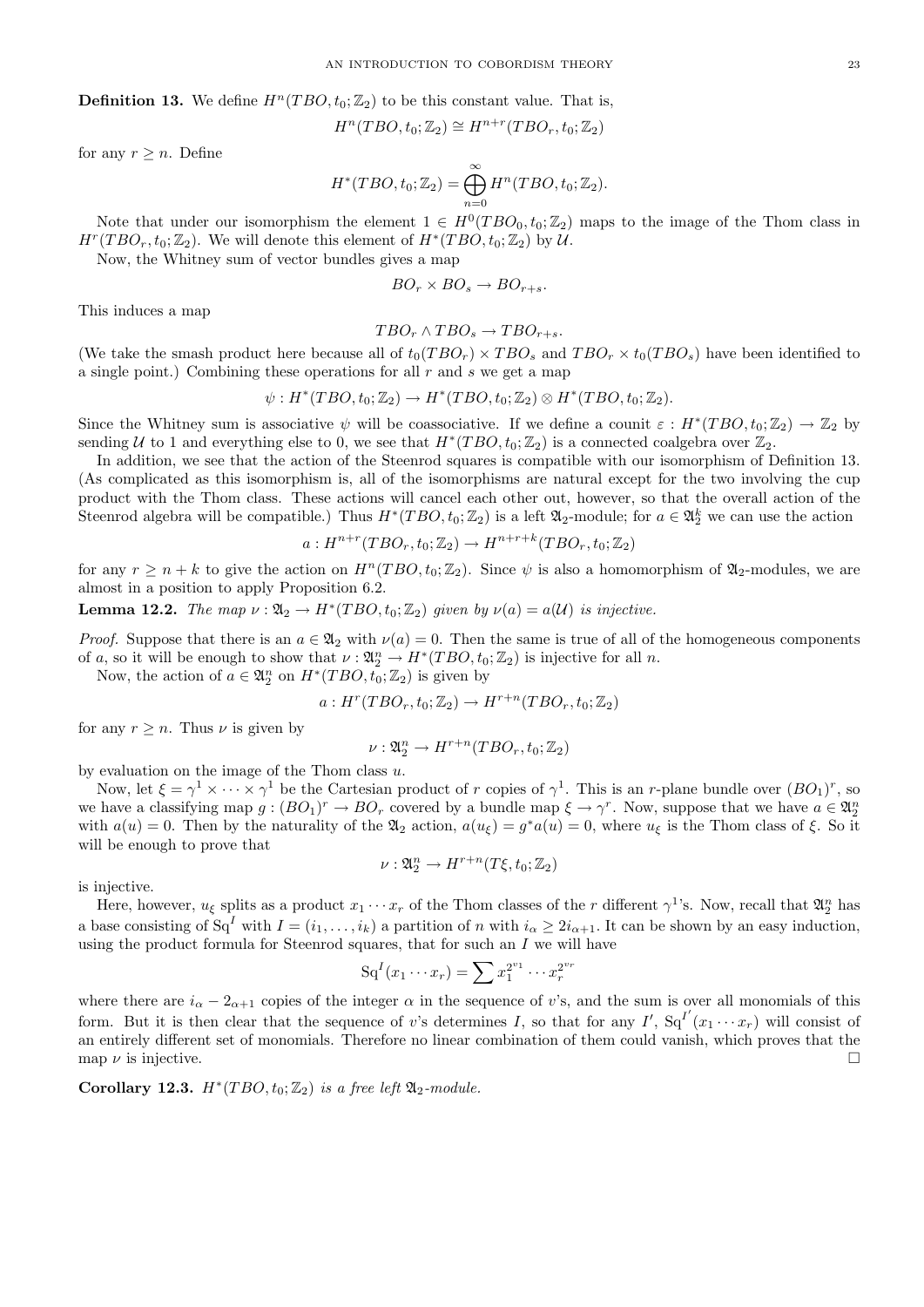*Proof.* Simply apply Proposition 6.2.

#### 13. Determination of the Unoriented Cobordism Ring

We are now finally in a position to determine the unoriented cobordism groups. Recall that these are the groups  $\mathfrak{N}_n = \Omega_n(BO, 1)$ , so that by the Thom-Pontrjagin theorem

$$
\mathfrak{N}_n \cong \lim_{r \to \infty} \pi_{n+r}(TBO_r, t_0).
$$

In fact, we can give  $\mathfrak{N} = \bigoplus_{n=0}^{\infty} \mathfrak{N}_n$  the structure of a graded  $\mathbb{Z}_2$ -algebra.

**Proposition 13.1.**  $\mathfrak{N}$  is a commutative graded  $\mathbb{Z}_2$ -algebra with product induced by the Cartesian product of manifolds.

*Proof.* For any  $[M] \in \mathfrak{N}$  we have  $M + M + \partial \emptyset \cong \emptyset + \partial(M \times I)$ , so  $M + M \equiv \emptyset$  and M is its own additive inverse. Now, if  $M, N, N'$  are closed with  $N \equiv N'$ , then there are manifolds U and U' with  $N + \partial U \cong N' + \partial U'$ , so that

$$
M \times N + \partial(M \times U) \cong M \times N' + \partial(M \times U').
$$

Thus  $M \times N \equiv M \times N'$ , so Cartesian product induces a well-defined product on  $\mathfrak{N}$ . Commutativity and distributivity follow from the corresponding properties of Cartesian product.

We are now ready to prove the first version of the structure theorem.

**Theorem 13.2.** The dimension of  $\mathfrak{N}_n$  as a  $\mathbb{Z}_2$  vector space is  $p_{nd}(n)$ , the number of non-dyadic partitions of n. Also, two manifolds are cobordant if and only if their tangent bundles have the same Stiefel-Whitney numbers.

*Proof.* Since by Corollary 12.3  $H^n(TBO, t_0; \mathbb{Z}_2)$  is a free  $\mathfrak{A}_2$ -module, and  $H^n(TBO, t_0; \mathbb{Z}_2) \cong H^{n+r}(TBO_r, t_0; \mathbb{Z}_2)$ for  $r \ge n$ ,  $H^i(TBO_r, t_0)$  is a free  $\mathfrak{A}_2$ -module for dimensions between r and 2r. But  $H^i(TBO_r, t_0; \mathbb{Z}_2) = 0$  for  $i < r$ , so  $H^i(TBO_r, t_0; \mathbb{Z}_2)$  is actually a free  $\mathfrak{A}_2$ -module for all dimensions  $\leq 2r$ .

Now, choose a basis  $x_1, \ldots, x_m$  of this part of  $H^*(TBO_r, t_0; \mathbb{Z}_2)$  as an  $\mathfrak{A}_2$ -module, with  $x_i \in H^{n_i}(TBO_r, t_0; \mathbb{Z}_2)$ . Note that we have  $n_i \geq r$  for all i, since the lower cohomology groups are zero. Each  $x_i$  corresponds to a map  $\varphi_i: TBO_r \to K(\mathbb{Z}_2, n_i)$ , and for  $j \leq 2n_i$  the map

$$
\varphi_i^*: H^j(K(\mathbb{Z}_2, n_i); \mathbb{Z}_2) \cong \mathfrak{A}_2^{j-n_i} \to H^j(TBO_r, t_0; \mathbb{Z}_2)
$$

is just given by evaluation of the Steenrod algebra on  $x_i$ . (See Section 8.)

Next, set  $K = \prod_{i=1}^{m} K(\mathbb{Z}_2, n_i)$ , and let  $\varphi: TBO_r \to K$  be the product of the  $\varphi_i$ . By the Künneth theorem,

(2) 
$$
H^{j}(K; \mathbb{Z}_{2}) = \bigoplus_{\sum j_{\alpha}=n+r} H^{j_{1}}(K(\mathbb{Z}_{2}, n_{1}); \mathbb{Z}_{2}) \otimes \cdots \otimes H^{j_{m}}(K(\mathbb{Z}_{2}, n_{m}); \mathbb{Z}_{2}).
$$

Since  $n_i \ge r$  for all i,  $H^j(K(\mathbb{Z}_2, n_i); \mathbb{Z}_2) = 0$  for  $0 < j < r$  and all i. Thus, if  $j \le 2r$ , the only non-zero terms in (2) will be those with one  $j_{\alpha 0} = j$  and all other  $j_{\alpha} = 0$ . Thus, for  $j \leq 2r$ ,

(3) 
$$
H^{j}(K; \mathbb{Z}_{2}) = \bigoplus_{i=1}^{m} H^{j}(K(\mathbb{Z}_{2}, n_{i}); \mathbb{Z}_{2}).
$$

Now, consider

$$
\varphi^*: H^j(K; \mathbb{Z}_2) \to H^j(TBO_r, t_0; \mathbb{Z}_2).
$$

By (3), for  $j \leq 2r$ ,

$$
H^j(K; \mathbb{Z}_2) \cong \oplus \mathfrak{A}_2^{j-n_i},
$$

and  $\varphi^*$  is given by evaluation on  $(x_1, \ldots, x_m)$ . So, since the  $x_i$  are a basis for  $H^*(TBO_r, t_0; \mathbb{Z}_2)$  in dimension  $\leq 2r$ ,  $\varphi^*$  will be an isomorphism in  $\mathbb{Z}_2$ -cohomology for  $j \leq 2r$ .

We wish to show that  $\varphi$  actually induces an isomorphism in Z-homology. Let E be the total space of  $\gamma^r$ , and  $E_0$ the complement of  $BO<sub>r</sub>$  in E. Let p be an odd prime. We then have the  $\mathbb{Z}_p$ -cohomology long exact sequence of the pair

$$
\cdots \to H^i(E,E_0;\mathbb{Z}_p) \to H^i(E;\mathbb{Z}_p) \to H^i(E_0;\mathbb{Z}_p) \to \cdots
$$

Now, we have that  $H^i(E, E_0; \mathbb{Z}_p)$  is canonically isomorphic to  $H^i(TBO_r, t_0; \mathbb{Z}_p)$ , and that  $H^i(E; \mathbb{Z}_p)$  is canonically isomorphic to  $H^i(BO_r; \mathbb{Z}_p)$ . Also, by Lemma 10.2, we have that  $H^i(E_0; \mathbb{Z}_p)$  is isomorphic to  $H^i(BO_{r-1}; \mathbb{Z}_p)$ . So we obtain a long exact sequence

$$
\cdots \to H^{i}(TBO_{r}, t_{0}; \mathbb{Z}_{p}) \to H^{i}(BO_{r}; \mathbb{Z}_{p}) \to H^{i}(BO_{r-1}; \mathbb{Z}_{p}) \to \cdots
$$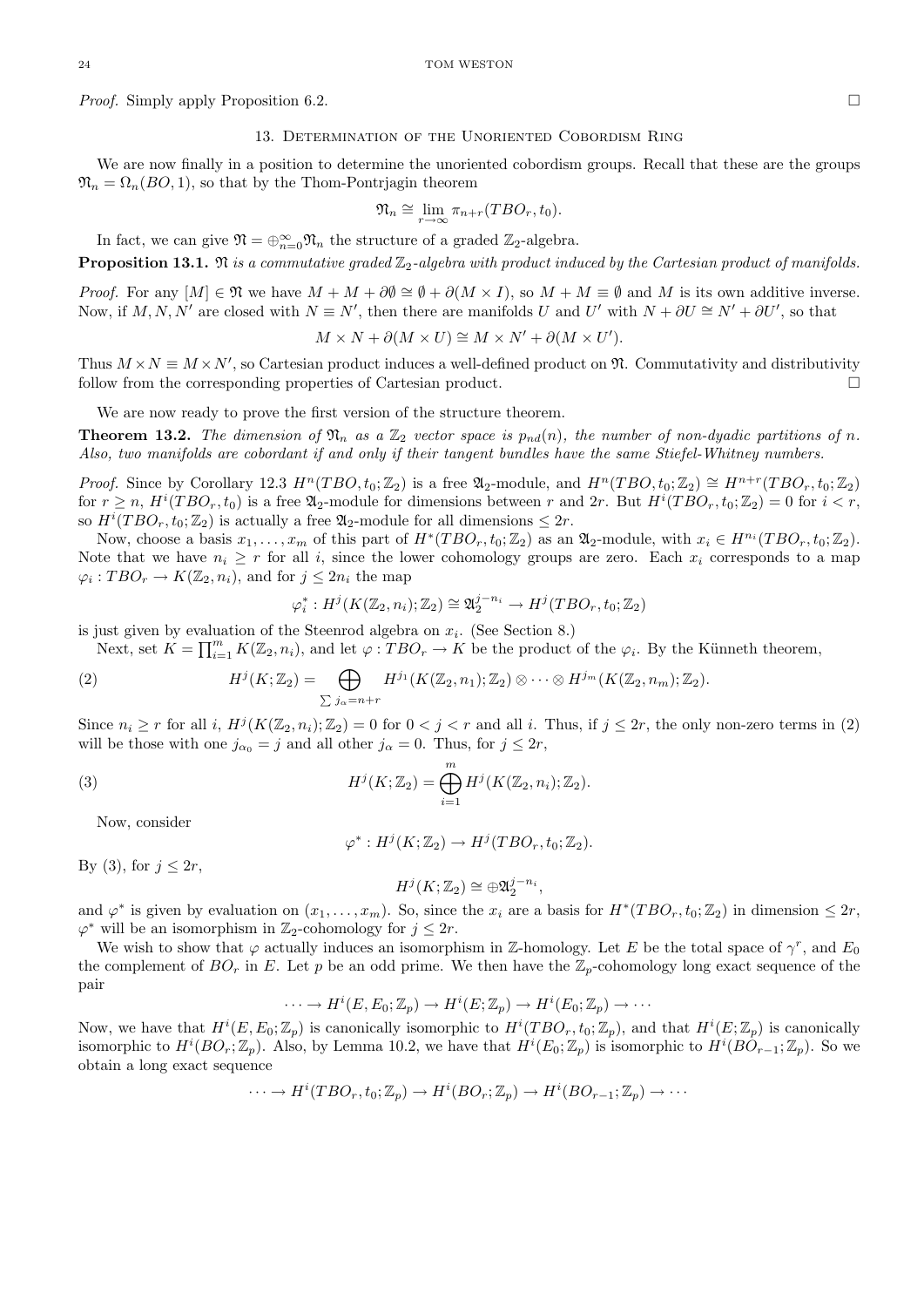By Corollary 17.2, the last two are isomorphic for  $i \leq 2r$ , which implies that

$$
H^i(TBO_r, t_0; \mathbb{Z}_p) = 0
$$

for  $i \leq 2r$ .

Now, by the universal coefficient theorem with field coefficients, we also have  $H_i(TBO_r, t_0; \mathbb{Z}_p) = 0$  for  $i \leq 2r$ . Of course,  $H_i(K;\mathbb{Z}_p) = 0$  as well in this range. So  $\varphi$  actually induces an isomorphism in Z-homology in these dimensions. So by the Whitehead theorem,  $\varphi_{\#i}$  gives a homotopy equivalence for  $i < 2r$ . (See [19, Section 7.5,Theorem 9].)

We now compute  $\pi_{n+r}(K)$ . If we let  $m_k$  be the number of  $n_i$  equal to k, then this is just  $m_{n+r}$  copies of  $\mathbb{Z}_2$ . To compute this, we use (3):

$$
H^{n+r}(K;\mathbb{Z}_2) = \bigoplus_{i=1}^m H^{n+r}(K(\mathbb{Z}_2,n_i);\mathbb{Z}_2).
$$

Therefore,

$$
\dim H^{n+r}(K; \mathbb{Z}_2) = \sum_{i=1}^m \dim H^{n+r}(K(\mathbb{Z}_2, n_i); \mathbb{Z}_2)
$$

$$
= \sum_{i=1}^m \dim \mathfrak{A}_2^{n+r-n_i}
$$

$$
= \sum_{i=1}^m p_d(n+r-n_i)
$$

$$
= \sum_{k=r}^{n+r} m_k p_d(n+r-k).
$$

But

$$
H^{n+r}(K; \mathbb{Z}_2) \cong H^{n+r}(TBO_r, t_0; \mathbb{Z}_2) \cong H^n(BO_r; \mathbb{Z}_2)
$$

which has rank  $p(n)$  since  $n \leq r$ . So

$$
p(n) = \sum_{k=r}^{n+r} m_k p_d(n+r-k)
$$

and by Lemma 7.1,  $m_k = p_{nd}(k - r)$ . Thus,

$$
\dim \pi_{n+r}(TBO_r, t_0) = \dim \pi_{n+r}(K)
$$

$$
= m_{n+r}
$$

$$
= p_{nd}(n).
$$

Since by the Thom-Pontrjagin theorem

$$
\mathfrak{N}_n \cong \lim_{r \to \infty} \pi_{n+r}(TBO_r, t_0)
$$

and we have shown that the groups on the right-hand side all have  $\mathbb{Z}_2$ -dimension  $p_{nd}(n)$  for  $r \geq n$ , we have shown that  $\mathfrak{N}_n$  has dimension  $p_{nd}(n)$ .

Now, since the Hurewicz homomorphism (from homotopy groups to homology groups) is certainly injective for K, it is also injective for  $TBO_r$  in dimensions  $\langle 2r$ . This gives us an injection of  $\mathfrak{N}_n$  into  $H^*(TBO_r, t_0; \mathbb{Z}_2)$ . Since the map Θ sends an n-manifold to the image of its normal bundle, which in turn maps to Stiefel-Whitney classes, we see that Stiefel-Whitney numbers of the normal bundle are determined by cobordism. But since the Whitney sum of the normal bundle and the tangent bundle is trivial, the Stiefel-Whitney numbers of the normal bundle are the same as those of the tangent bundle, which completes the proof.

As an immediate corollary, we obtain the following theorem of Rohlin (see [17]), for which a direct proof has never been found.

Corollary 13.3. A compact 3 dimensional manifold (without boundary) is the boundary of a 4 dimensional manifold.

*Proof.* We calculate  $p_{nd}(3) = 0$ , so the oriented cobordism group  $\mathfrak{N}_3$  is trivial. Thus all closed 3-manifolds bound, which is the assertion.  $\Box$ 

Theorem 13.2 seems to suggest very strongly that the entire algebra  $\mathfrak{N}$  is a polynomial ring with one generator for each degree not of the form  $2<sup>s</sup> - 1$ . Using our computations of Section 11, this will not be difficult to prove.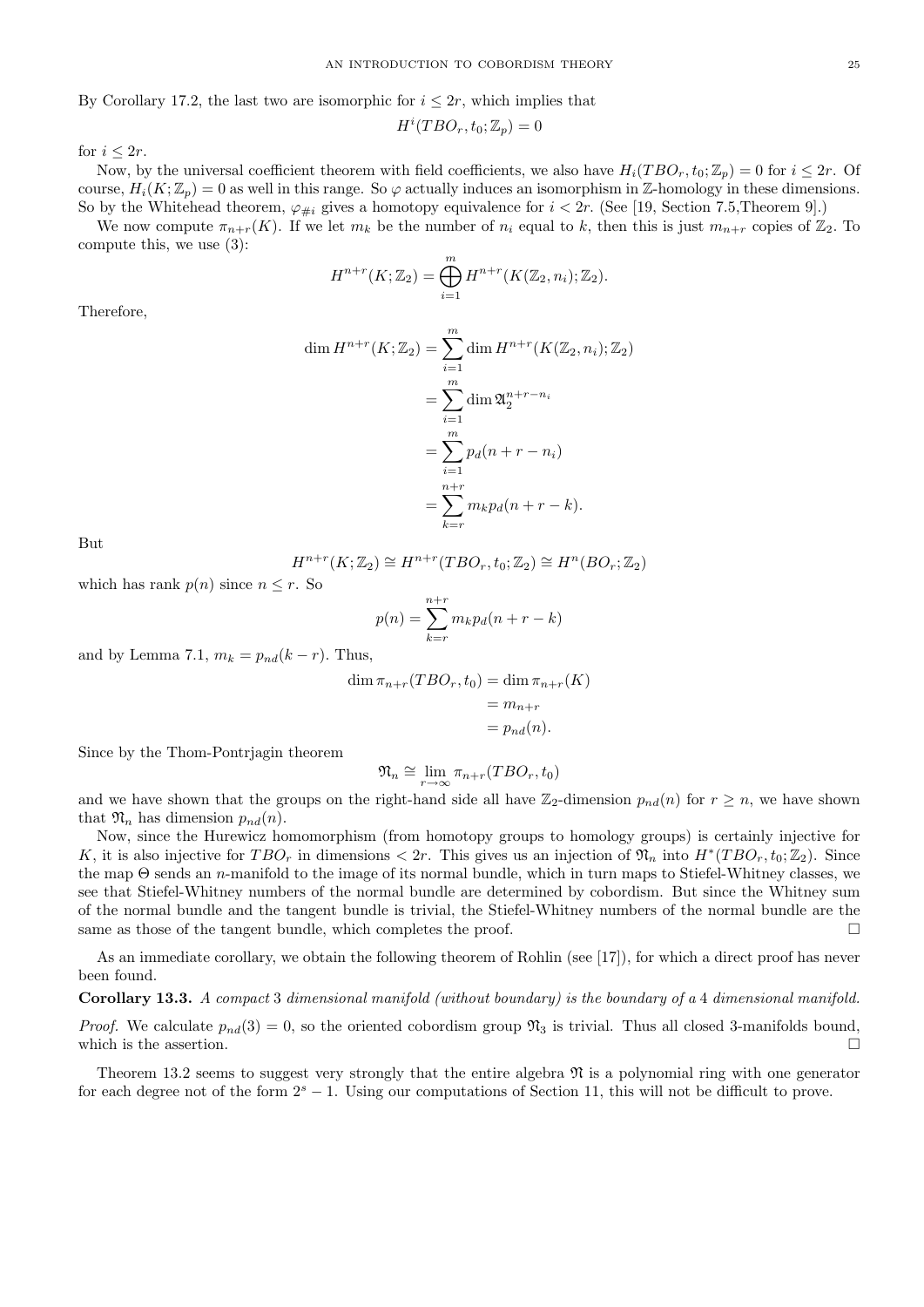**Theorem 13.4.**  $\Re$  is the free  $\mathbb{Z}_2$ -algebra with one generator in each dimension not of the form  $2^s - 1$ . These  $generators$  may be taken to be  $\mathbb{R}P^n$  for  $n$  even and the hypersurface  $H_{2^p,2^{p+1}q}\subseteq \mathbb{R}P^{2^p}\times \mathbb{R}P^{2^{p+1}q}$  for  $n=2^p(2q+1)-1$ odd not of the form  $2^s - 1$ .

*Proof.* Let  $M_i$  be the asserted generator of dimension i. It follows easily from Corollary 11.3 and Proposition 11.4 that

 $S_{(i)}[w(\tau(M_i))] \neq 0$ 

for all  $i$ .

Consider the set of non-dyadic partitions of n. These have a partial ordering where  $I \leq I'$  if I' refines I. Choose a total ordering of the non-dyadic partitions compatible with this partial ordering.

For a non-dyadic partition  $I = (i_1, \ldots, i_k)$  of n, define

$$
M_I = M_{i_1} \times \cdots M_{i_k}.
$$

Let  $I'$  be another non-dyadic partition of n. Now, by Proposition 9.3

$$
S_{I'}[w(\tau(M_I))] = \sum_{I_1\cdots I_k=I} S_{I_1}[w(\tau(M_{I_1}))]\cdots S_{I_k}[w(\tau(M_{I_k}))].
$$

So if I' does not refine I,  $S_{I'}[w(\tau(M_I))]$  must be zero, since there will be no way to choose partitions  $I_1, \ldots, I_k$  with each  $I_{\alpha}$  a partition of  $i_{\alpha}$ . Also,  $S_I[w(\tau(M_I))] = 1$  since in this case there is exactly one choice of  $I_1, \ldots, I_k$  giving a non-zero contribution to the sum.

Now, consider the matrix indexed by the non-dyadic partitions of n, ordered by our total ordering. Then the above calculations show that this matrix is triangular with 1's on the diagonal. Therefore it has non-zero determinant, and the s-numbers of the manifolds  $M_I$  are linearly independent over  $\mathbb{Z}_2$ . Since the polynomials  $s_I$  are a basis for the symmetric functions of degree n, this is equivalent to the linear independence of the Stiefel-Whitney numbers of the tangent bundles of the  $M_I$ . It now follows from Theorem 13.2 that the manifolds  $M_I$  are linearly independent over  $\mathbb{Z}_2$  as elements of  $\mathfrak{N}_n$ . Since there are exactly  $p_{nd}(n)$  of them, they form a basis for  $\mathfrak{N}_n$ . This completes the  $\Box$ 

## Part 3. The Oriented Cobordism Ring

### 14. Oriented Bundles and the Euler Class

We now turn our attention towards the oriented cobordism ring  $\Omega^{SO}$ . We will first need to develop the theory of characteristic classes with coefficients in Z. Most of the material in the next three sections will be directly analogous to that in Sections 9, 10 and 11. For a more complete treatment of these topics, see [14, Sections 9-16]. [4, Sections 20-22] provides a much different approach to this material; [21, Chapter 5] unifies all of the characteristic classes into a single theory, although this requires quite a bit more machinery than we will make use of here.

Recall than an *orientation* on a real vector space  $V$  of dimension  $n$  is a choice of an equivalence class of ordered bases, where two bases are said to be equivalent if they are related by a linear transformation with positive determinant. Evidently, then, there are two possible orientations on a real vector space.

A choice of an orientation on V is equivalent to a choice of a preferred generator  $\mu_V \in H_n(V, V_0; \mathbb{Z}) \cong \mathbb{Z}$ , where  $V_0 = V - 0$ . This in turn gives rise to a preferred generator  $u_V \in H^n(V, V_0; \mathbb{Z}) \cong \mathbb{Z}$  by the relation  $\langle u_V, \mu_V \rangle = +1$ .

An *orientation* on a vector bundle, then, is a choice of orientation on each fiber satisfying the usual local triviality condition. In this case, that says that every point  $b$  in the base space has a neighborhood  $W$  and a cohomology class  $u_W \in H^n(\pi^{-1}(W), \pi^{-1}(W)_0; \mathbb{Z})$  such that  $u_W|_{(F,F_0)} = u_F$  for every fiber F over W, where  $\pi$  is the projection. Of course, the fundamental example of an oriented bundle is the tangent bundle of an oriented manifold.

The oriented version of the Thom isomorphism theorem asserts that the above local orientation classes glue to give a global Thom class.

**Theorem 14.1** (Oriented Thom Isomorphism Theorem). Let  $\xi$  be an oriented n-dimensional vector bundle over a base space B with projection map  $\pi : E = E(\xi) \to B$ . Let  $E_0$  be the complement of the zero section in E. Then there exists a unique cohomology class  $u_{\xi} \in H^{n}(E, E_{0}; \mathbb{Z})$  (called the Thom class) such that

$$
u_{\xi}|_{(F,F_0)} = u_F
$$

for all fibers  $F = \pi^{-1}(b)$ . Furthermore, for all i the map  $x \mapsto x \cup u_{\xi}$  defines an isomorphism

$$
H^i(E; \mathbb{Z}) \to H^{i+n}(E, E_0; \mathbb{Z}).
$$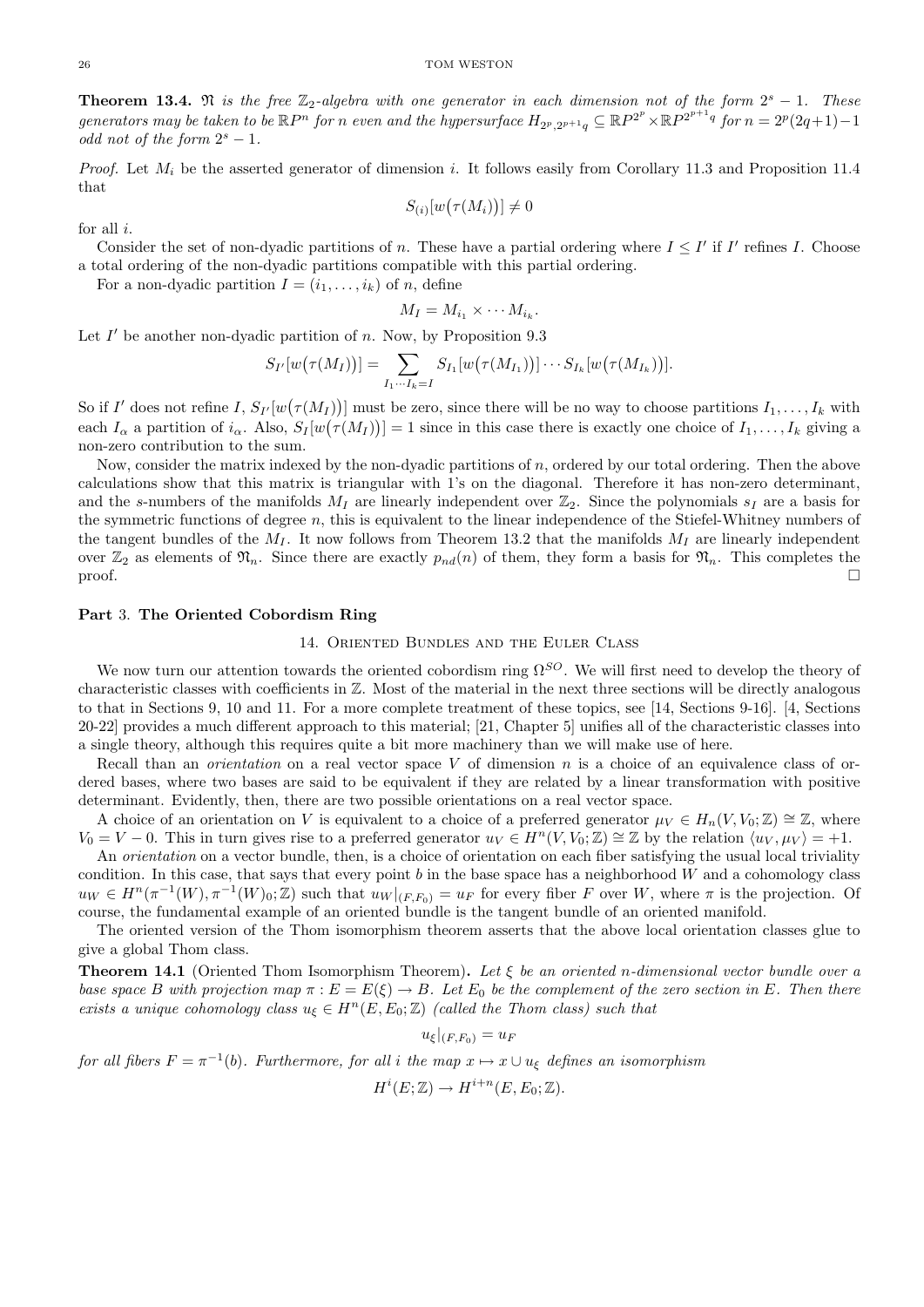*Proof.* See [14, Section 10].

### Definition 14. The (oriented) Thom isomorphism

$$
\varphi: H^i(B; \mathbb{Z}) \to H^{i+n}(E, E_0; \mathbb{Z})
$$

is defined by  $\varphi(x) = \pi^*(x) \cup u_{\xi}$ .

Unfortunately, we can not continue to proceed as with Stiefel-Whitney classes, because we have no analogue of the Steenrod algebra with Z-coefficients. We can, however, define an analogue of the top Stiefel-Whitney class  $w_n(\xi)$ . **Definition 15.** Let  $\xi$  be an oriented *n*-plane bundle over B. The Euler class  $e(\xi) \in H^n(B; \mathbb{Z})$  is defined by

$$
e(\xi) = \varphi^{-1}(u_{\xi} \cup u_{\xi}).
$$

where  $u_{\xi}$  is the Thom class. That is,

$$
\pi^*e(\xi) = u_{\xi}|_E.
$$

The Euler class has many of the same properties as Stiefel-Whitney classes. We list some here. The proofs of the first three are similar to the corresponding proofs for Stiefel-Whitney classes, and the proof of the fourth is trivial. Note that we give Whitney sums and Cartesian products of oriented vector bundles orientations in the obvious way.

(1) If  $f : B(\xi) \to B(\eta)$  is covered by an orientation preserving bundle map from  $\xi$  to  $\eta$ , then

$$
e(\xi) = f^*e(\eta).
$$

(2) If  $\xi$  and  $\xi'$  are oriented vector bundles, then

$$
e(\xi \times \xi') = e(\xi) \times e(\xi').
$$

(3) If  $\xi$  and  $\xi'$  are oriented vector bundles over the same base space, then

$$
e(\xi \oplus \xi') = e(\xi) \cup e(\xi').
$$

(4) If  $\xi'$  is isomorphic to  $\xi$  as an unoriented bundle, but has the opposite orientation, then

$$
e(\xi') = -e(\xi).
$$

(5) If  $\xi$  is an *n*-plane bundle with *n* odd, then  $2e(\xi) = 0$ .

*Proof.* If  $\xi$  has odd fiber dimension, then it has an orientation reversing automorphism  $(b, v) \mapsto (b, -v)$ . So, by property 4,  $e(\xi) = -e(\xi)$ .

(6) Let  $\xi$  be an oriented vector bundle over a base space B. Then the canonical map  $H^n(B;\mathbb{Z}) \to H^n(B;\mathbb{Z}_2)$ sends  $e(\xi)$  to  $w_n(\xi)$ .

*Proof.* We have  $e(\xi) = \varphi^{-1}(u_{\xi} \cup u_{\xi})$ . Now, clearly  $u_{\xi}$  maps to the unoriented Thom class  $u'_{\xi}$ , and therefore  $u_{\xi} \cup u_{\xi}$  maps to  $Sq^n(u'_{\xi})$ . Thus,  $\varphi^{-1}(u_{\xi} \cup u_{\xi})$  maps to  $\varphi^{-1}(Sq^n(u'_{\xi}))$ , which is just  $w_n(\xi)$ .

In analogy with property 6, the Euler class  $e(\xi)$  gives rise to a well-defined element  $e_R(\xi)$  in  $H^n(B; R)$  for any ring R, under the homomorphism of cohomology induced by the ring map  $\mathbb{Z} \to R$ . This class has all the properties of the usual Euler class, as is easy to see.

One final useful application of the Euler class is the construction of an oriented Gysin sequence. The proof is identical to the proof of Proposition 9.2.

**Proposition 14.2** (The Gysin Sequence). Let  $\xi$  be an oriented n-plane bundle with projection  $\pi : E \to B$ . Let  $\pi_0 : E_0 \to B$  be the restriction of  $\pi$  to  $E_0$ . Then for any coefficient ring R, there is a long exact sequence

$$
\cdots \longrightarrow H^{i}(B;R) \longrightarrow H^{i+n}(B;R) \longrightarrow \pi_{0}^{*} \longrightarrow H^{i+n}(E_{0};R) \longrightarrow \cdots
$$

where  $e = e_R(\xi)$  is the Euler class with respect to R.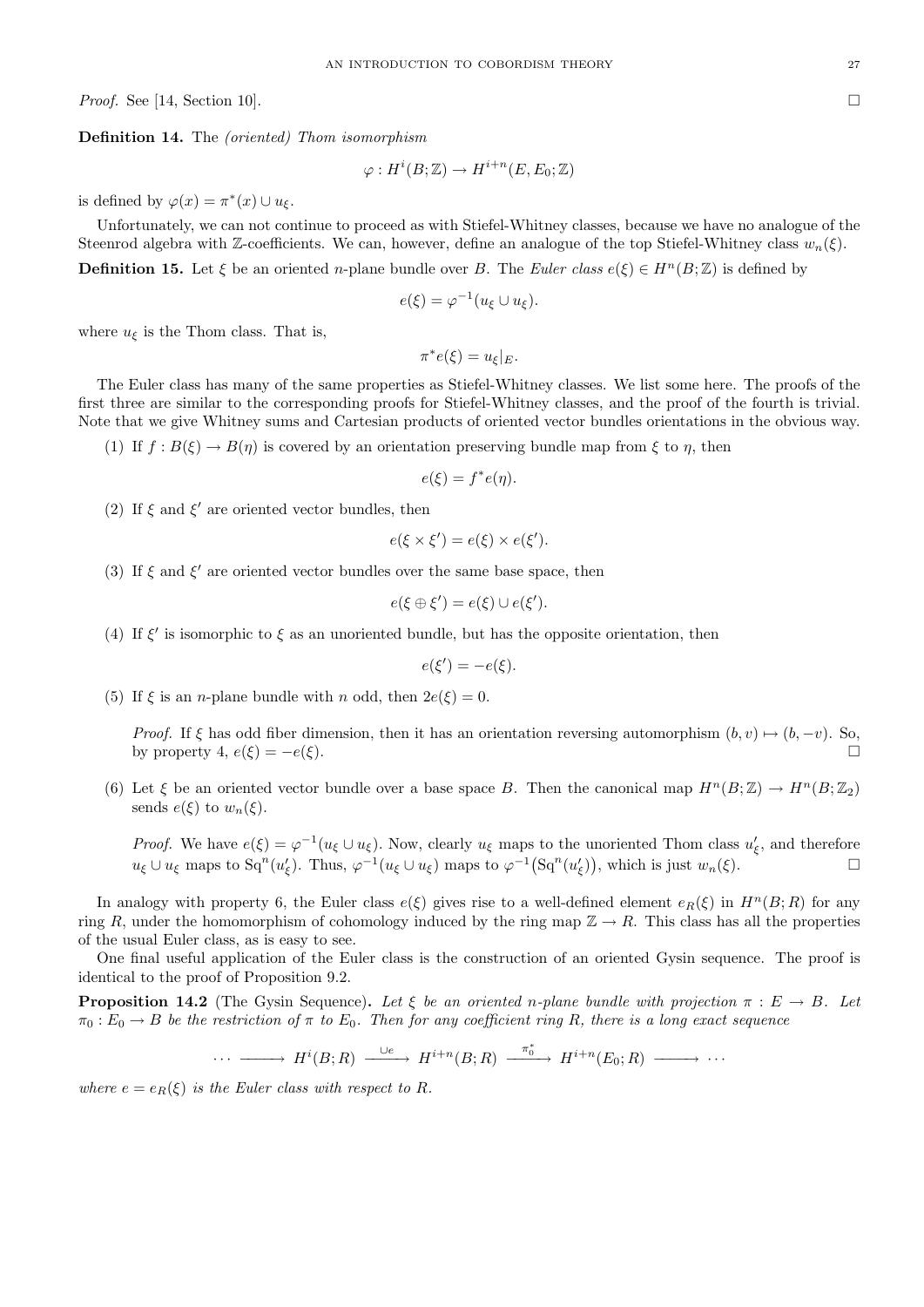#### 28 TOM WESTON

### 15. Complex Vector Bundles and Chern Classes

Before we can further develop the theory of characteristic classes of real vector bundles, we must turn to the complex case. Let  $\omega$  be a complex n-plane bundle; that is, each fiber has the structure of a complex vector space of dimension n. We can endow  $\omega$  with a Hermitian metric in the usual way. Of course,  $\omega$  can also be considered as a real 2n-plane bundle; we will denote this by  $\omega_{\mathbb{R}}$ . In fact,  $\omega_{\mathbb{R}}$  has a canonical preferred orientation: if  $v_1, \ldots, v_n$  is a C-basis for a fiber F of  $\omega$ , we take  $v_1, iv_1, \ldots, v_n, iv_n$  to be an R-basis for F as a fiber of  $\omega_{\mathbb{R}}$ . It is easy to show that the orientation is independent of the choice of complex basis.

There are several important constructions on complex vector bundles. First, there is the conjugate bundle  $\bar{\omega}$ . This bundle has the same underlying real structure as  $\omega$  (that is,  $\omega_{\mathbb{R}} = \overline{\omega}_{\mathbb{R}}$ ), but has C-action on fibers where  $(x + iy)v$  in  $\overline{\omega}$  is given by  $(x - iy)v$  in  $\omega$ . Using the Hermitian metric, it is easy to show that

$$
\overline{\omega} = \mathrm{Hom}_{\mathbb{C}}(\omega, \varepsilon_{\mathbb{C}}^1)
$$

where  $\varepsilon_{\mathbb{C}}^1$  is the trivial complex line bundle over  $B(\omega)$ .

We will need one other construction on complex vector bundles. Let  $\omega$  be a complex n-plane bundle with total space E. We now define a complex  $(n-1)$ -plane bundle  $\omega_0$  over  $E_0$  as follows : Given a pair  $(b, v)$  in  $E_0$  of a point in the base space and a non-zero vector in the fiber  $F_b$ , let the fiber over  $(b, v)$  in  $\omega_0$  be the orthogonal complement of v in  $F_b$ . This is then an  $(n-1)$ -plane, and it is easy to see that this construction makes  $\omega_0$  into a complex vector bundle over  $E_0$ .

Finally, recall that since  $\omega_{\mathbb{R}}$  is an oriented 2n-plane bundle, we have an exact Gysin sequence

$$
\cdots \longrightarrow H^{i-2n}(B;\mathbb{Z}) \xrightarrow{\cup e(\omega_{\mathbb{R}})} H^{i}(B;\mathbb{Z}) \xrightarrow{\pi_{0}^{*}} H^{i}(E_{0};\mathbb{Z}) \longrightarrow \cdots
$$
  
1 we have  $H^{i-2n}(B;\mathbb{Z}) = H^{i-2n+1}(B;\mathbb{Z}) = 0$ , we see that

$$
\pi_0^*:H^i(B;\mathbb{Z})\to H^i(E_0;\mathbb{Z})
$$

is an isomorphism in this range.

Since for  $i < 2n$  –

We can now define the Chern classes of a complex vector bundle.

**Definition 16.** Let  $\omega$  be a complex *n*-plane bundle over B. For  $i \leq n$ , the i<sup>th</sup> Chern class  $c_i(\omega) \in H^{2i}(B;\mathbb{Z})$  is defined inductively as follows : Set  $c_n(\omega) = e(\omega_{\mathbb{R}})$ . For  $i < n$ , set

$$
c_i(\omega) = \pi_0^{-1} c_i(\omega_0).
$$

(Note that by the Gysin sequence above  $\pi_0$  is an isomorphism in this range.) For  $i > n$ , we set  $c_i(\omega) = 0$ . We define the total Chern class  $c(\omega) \in H^*(B;\mathbb{Z})$  by

$$
c(\omega) = 1 + c_1(\omega) + \cdots + c_n(\omega).
$$

Chern classes satisfy the usual properties of characteristic classes. We omit the proofs of the first two, although it should be noted that they are actually considerably more difficult than the analogous results about Stiefel-Whitney classes and the Euler class. For the proofs, see [14, Lemma 14.2 and pp. 164-167].

(1) If  $f: B(\omega) \to B(\omega')$  is covered by a bundle map from  $\omega$  to  $\omega'$ , then

$$
c(\omega') = f^*c(\omega).
$$

(2) If  $\omega$  and  $\omega'$  are complex vector bundles over the same base space, then

$$
c(\omega \oplus \omega') = c(\omega)c(\omega').
$$

(3) If  $\omega$  is a complex vector bundle, then

$$
c_i(\overline{\omega}) = (-1)^i c_i(\omega).
$$

*Proof.* This follows immediately from the fact that the underlying real vector bundles  $\omega_{\mathbb{R}}$  and  $\overline{\omega}_{\mathbb{R}}$  have the same orientation if  $\omega$  has even fiber dimension, and opposite orientations if  $\omega$  has odd fiber dimension.  $\square$ 

As an application of Chern classes and the Gysin sequence, we can determine the cohomology of complex projective space  $\mathbb{C}P^n$ . Recall that  $\mathbb{C}P^n$  is the complex Grassmann manifold of lines in  $\mathbb{C}^{n+1}$ . It has a canonical line bundle  $\gamma^1(\mathbb{C}^{n+1})$ , consisting of pairs of lines in  $\mathbb{C}^{n+1}$  and points in that line.

**Proposition 15.1.** Set  $x = c_1(\gamma^1(\mathbb{C}^{n+1})) \in H^2(\mathbb{C}P^n;\mathbb{Z})$ . Then

$$
H^*(\mathbb{C}P^n; \mathbb{Z}) = \mathbb{Z}[x]/(x^{n+1}).
$$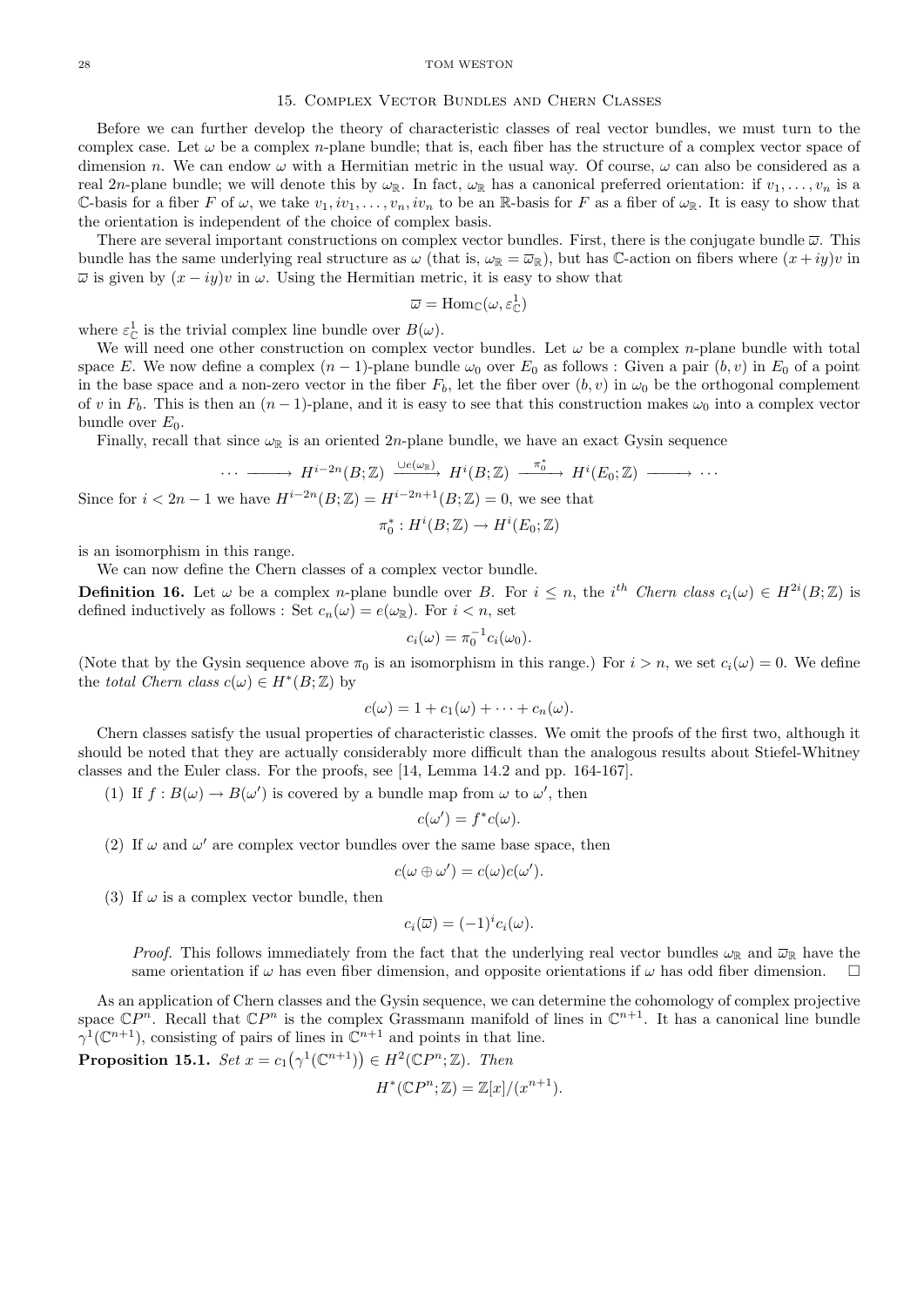Proof. The proof is nearly identical to the proof of Proposition 10.1. The even dimensional cohomology groups  $H^{2i}(\mathbb{C}P^n;\mathbb{Z})$  are all isomorphic to  $H^0(\mathbb{C}P^n;\mathbb{Z}) \cong \mathbb{Z}$  and generated by  $x^i$ , and the odd dimensional cohomology of groups are all isomorphic to  $H^1(\mathbb{C}P^n;\mathbb{Z})$ , which can be seen to be 0 from the portion

$$
\cdots \longrightarrow H^{-1}(\mathbb{C}P^n;\mathbb{Z}) \longrightarrow H^1(\mathbb{C}P^n;\mathbb{Z}) \longrightarrow H^1(E_0;\mathbb{Z}) \longrightarrow \cdots
$$
  
of the Gysin sequence.

We can now compute the Chern classes of  $\tau(\mathbb{C}P^n)$ . The computation is entirely analogous to the one for  $\mathbb{R}P^n$ (Propositions 11.1 and 11.2), so we will skip most of the details.

# Proposition 15.2.

$$
c(\tau(\mathbb{C}P^n)) = (1-x)^{n+1}
$$

where  $x = c_1(\gamma^1(\mathbb{C}^{n+1})).$ 

*Proof.* Set  $\gamma = \gamma^1(\mathbb{C}^{n+1})$  and  $\tau = \tau(\mathbb{C}P^n)$ . Proceeding exactly as in the case of  $\mathbb{R}P^n$ , we have

$$
\tau \cong \operatorname{Hom}(\gamma, \gamma^{\perp})
$$

where  $\gamma \oplus \gamma^{\perp} = \varepsilon_{\mathbb{C}}^{n+1}$ . Thus, we find that

$$
\tau \oplus \varepsilon_{\mathbb{C}}^1 \cong \overline{\gamma} \oplus \cdots \oplus \overline{\gamma}.
$$

So, by the product formula for Chern classes,

$$
c(\tau) = (c(\overline{\gamma}))^{n+1}
$$

$$
= (1-x)^{n+1}
$$

.

 $\Box$ 

## 16. PONTRJAGIN CLASSES

We now return to the study of real vector bundles. Let  $\xi$  be a real *n*-plane bundle. We define the *complexification* of  $\xi, \xi \otimes \mathbb{C}$ , to be the complex *n*-plane bundle with the same base space and typical fiber  $F \otimes C$ , where F is a fiber of  $\xi$ .

Visibly,  $(\xi \otimes \mathbb{C})_{\mathbb{R}} \cong \xi \oplus \xi$ . In fact, we also have  $\xi \otimes \mathbb{C} \cong \overline{\xi \otimes \mathbb{C}}$ , since conjugation is an R-linear homeomorphism interchanging the two complex structures, and thus is a bundle isomorphism. Therefore, since  $c_i(\overline{\xi \otimes \mathbb{C}}) = (-1)^i c_i(\xi \otimes \overline{\zeta})$  $\mathbb{C}$ , we see that the odd Chern classes  $c_1, c_3, \ldots$  of the complexification of a real vector bundle are 2-torsion elements. **Definition 17.** Let  $\xi$  be an *n*-plane bundle over B. The i<sup>th</sup> Pontrjagin class  $p_i(\xi) \in H^{4i}(B;\mathbb{Z})$  is defined by

$$
p_i(\xi) = (-1)^i c_{2i}(\xi \otimes \mathbb{C}).
$$

We define the *total Pontrjagin class*  $p(\xi) \in H^*(B; \mathbb{Z})$  by

$$
p(\xi) = 1 + p_1(\xi) + \cdots + p_{[n/2]}(\xi).
$$

The properties of Pontrjagin classes follow easily from those of Chern classes, so we omit the proofs. However, ignoring the odd Chern classes does complicate the statement of the product formula somewhat.

(1) If  $f : B(\xi) \to B(\eta)$  is covered by a bundle map from  $\xi$  to  $\eta$ , then

$$
p(\xi) = f^*p(\eta).
$$

(2) Let  $\xi$  be a vector bundle over a base space B. Let  $\varepsilon^k$  be the trivial k-plane bundle over B. Then

$$
p(\xi \oplus \varepsilon^k) = p(\xi).
$$

(3) If  $\xi$  and  $\xi'$  are vector bundles over the same base space, then

$$
2p(\xi \oplus \xi') = 2p(\xi)p(\xi').
$$

(We need the factors of 2 to annihilate the 2-torsion elements.)

One other useful property of Pontrjagin classes is a connection with the Euler class.

**Proposition 16.1.** If  $\xi$  is an oriented 2n-plane bundle, then  $p_n(\xi) = e(\xi)^2$ .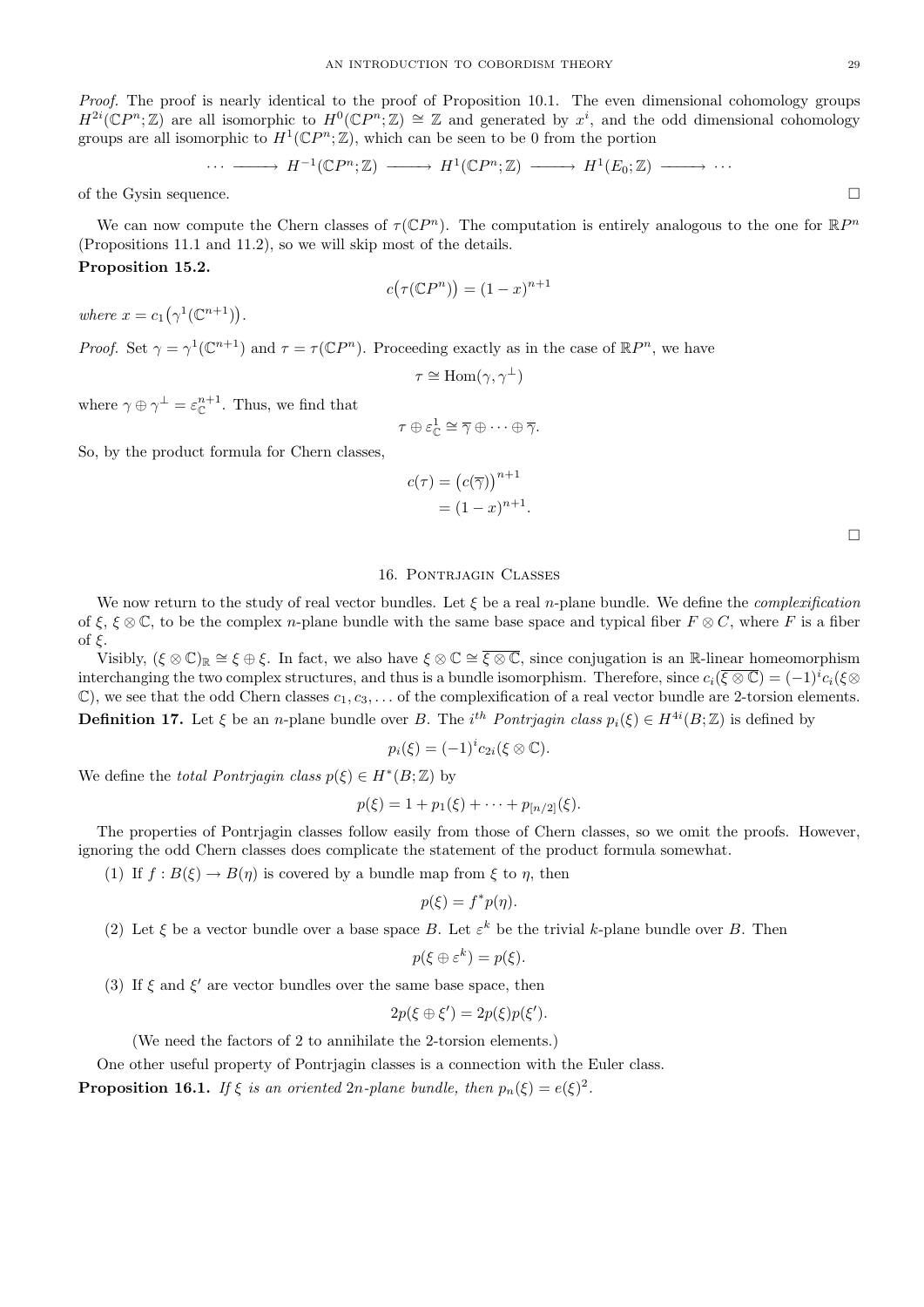*Proof.* As we have already observed,  $(\xi \otimes \mathbb{C})_{\mathbb{R}} \cong \xi \oplus \xi$  as unoriented bundles. Let F be a typical fiber of  $\xi$ , with ordered basis  $v_1, \ldots, v_{2n}$ . Then the orientation  $(F \otimes \mathbb{C})_{\mathbb{R}}$  is given by the ordered basis  $v_1, iv_1, \ldots, v_{2n}, iv_{2n}$ . On the other hand, the orientation on  $\xi \oplus \xi$  is given by  $v_1, \ldots, v_{2n}, iv_1, \ldots, iv_{2n}$ . So we see that a linear transformation between the two bases has sign  $(-1)^{2n(2n-1)/2} = (-1)^n$ . Thus,

$$
e((\xi \otimes \mathbb{C})_{\mathbb{R}}) = (-1)^{n} e(\xi \oplus \xi)
$$
  
\n
$$
c_{2n}(\xi \otimes \mathbb{C}) = (-1)^{n} e(\xi)^{2}
$$
  
\n
$$
p_{n}(\xi) = e(\xi)^{2}.
$$

Now, let  $M^{4n}$  be a compact oriented manifold. We then have a fundamental homology class  $\mu_M \in H^{4n}(M;\mathbb{Z})$ . As with Stiefel-Whitney classes, for any vector bundle  $\xi$  over M and any partition  $I = (i_1, \ldots, i_k)$  of n, we can then define a Pontrjagin number

$$
P_I[\xi] = \langle p_{i_1}(\xi) \cdots p_{i_k}(\xi), \mu_M \rangle \in \mathbb{Z}
$$

and an s-number

$$
S_I[p(\xi)] = \langle s_I(p_1(\xi), \ldots, p_n(\xi)), \mu_M \rangle \in \mathbb{Z}.
$$

Just as in the case of Stiefel-Whitney classes, we have the following proposition. **Proposition 16.2.** Let  $\xi$  and  $\xi'$  be vector bundles over M. Then

$$
2s_I(p(\xi \oplus \xi')) = 2 \sum_{I_1 I_2 = I} s_{I_1}(p(\xi)) s_{I_2}(p(\xi')).
$$

If  $\eta$  is a vector bundle over another manifold N, then

$$
S_I[p(\xi \times \eta)] = \sum_{I_1 I_2 = I} S_{I_1}[p(\xi)] S_{I_2}[p(\eta)].
$$

Proof. The proof is nearly identical to the proof of Proposition 9.3. The 2's are present in the first formula to eliminate the torsion elements but are not needed in the second formula since the Kronecker index of any torsion element is 0.

We now wish to compute the Pontrjagin classes and numbers of complex projective spaces. This is not quite as easy as it sounds, since we must compute the Chern classes of  $(\tau(\mathbb{C}P^n)\otimes\mathbb{C})_{\mathbb{R}}$ . This is accomplished by means of the following lemma.

**Lemma 16.3.** Let  $\omega$  be a complex vector bundle. Then  $\omega_{\mathbb{R}} \otimes \mathbb{C} \cong \omega \oplus \overline{\omega}$ .

*Proof.* This follows easily from the fact that for a complex vector space V,  $V \otimes \mathbb{C} \cong V \oplus \overline{V}$ , where  $\overline{V}$  is the same real vector space as  $V$ , with the conjugate complex structure.

**Proposition 16.4.** Let  $\tau = \tau(\mathbb{C}P^n)$ . Then

$$
p(\tau_{\mathbb{R}}) = (1+x^2)^{n+1},
$$
  

$$
P_{(n)}[\tau_{\mathbb{R}}] = n+1.
$$

Proof. By Lemma 16.3 we have

where  $x = c_1(\gamma_1(\mathbb{C}^{n+1}))$ . Further,

$$
\tau_{\mathbb{R}} \otimes \mathbb{C} \cong \tau \oplus \overline{\tau}.
$$

Thus

$$
c(\tau_{\mathbb{R}} \otimes \mathbb{C}) = c(\tau \oplus \overline{\tau}).
$$

But the odd Chern class disappear, since these cohomology groups have no 2-torsion. Therefore,

$$
1 + c_2(\tau_{\mathbb{R}} \otimes \mathbb{C}) + \dots + c_{2n}(\tau_{\mathbb{R}} \otimes \mathbb{C}) = c(\tau)c(\overline{\tau})
$$
  
\n
$$
1 - p_1(\tau_{\mathbb{R}}) + p_2(\tau_{\mathbb{R}}) - \dots + p_n(\tau_{\mathbb{R}}) = (1 - x)^{n+1}(1 + x)^{n+1}
$$
  
\n
$$
= (1 - x^2)^{n+1}.
$$

Thus,  $p(\tau_{\mathbb{R}}) = (1+x^2)^{n+1}$ . The computation of  $P_{(n)}[\tau_{\mathbb{R}}]$  is now immediate.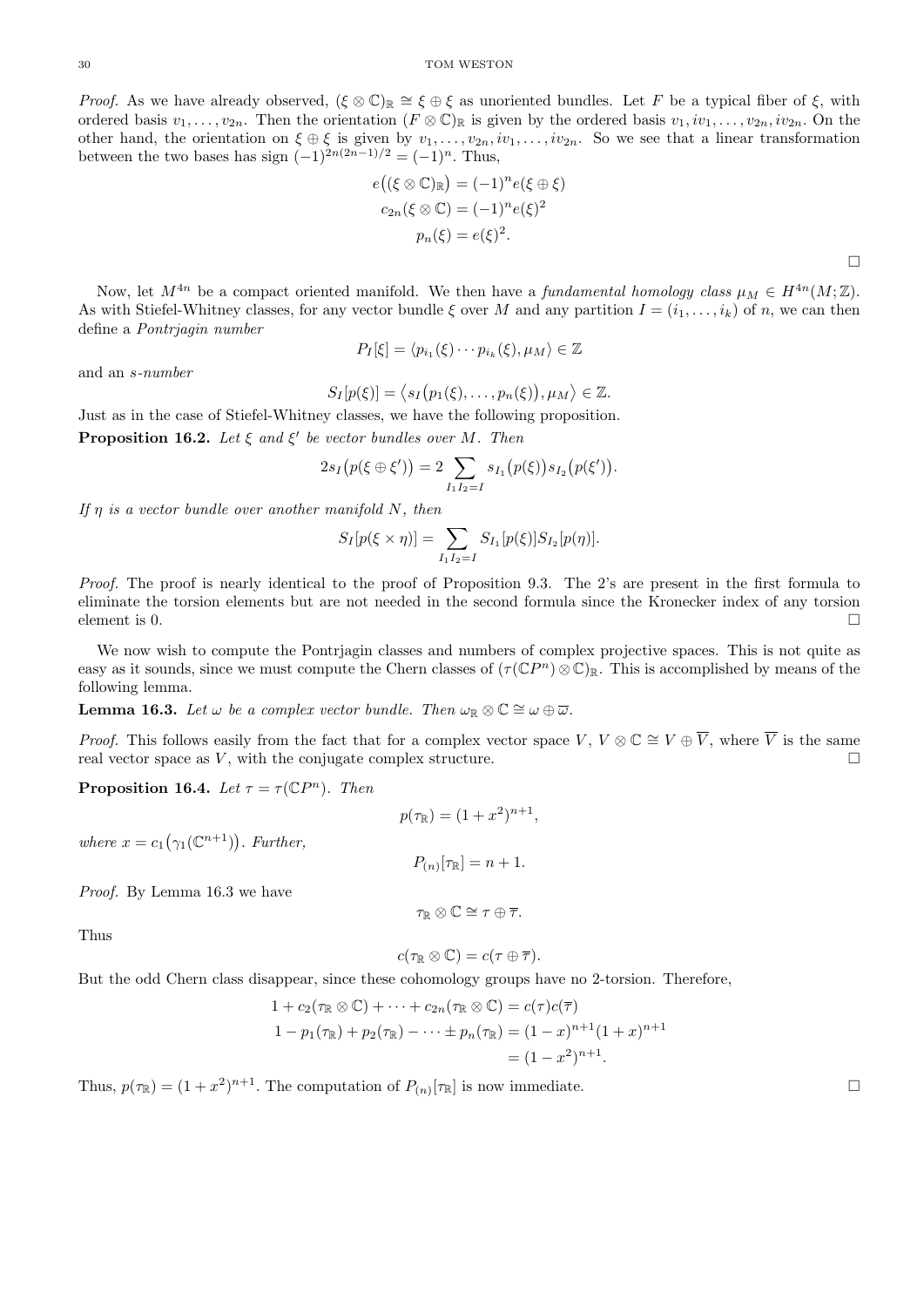#### 17. THE COHOMOLOGY OF  $BSO<sub>r</sub>$

In analogy with the unoriented Grassmann manifolds  $G_r(\mathbb{R}^{n+r})$ , we now define the oriented Grassmann manifolds  $\widetilde{G}_r(\mathbb{R}^{n+r})$ . This is simply the manifold of all oriented r-planes in  $\mathbb{R}^{n+r}$ . It is a two-sheeted covering of  $G_r(\mathbb{R}^{n+r})$ . We let  $\tilde{\gamma}^r(\mathbb{R}^{n+r})$  be the canonical r-plane bundle over  $\tilde{G}_r(\mathbb{R}^{n+r})$ . Then, in the same way as in the unoriented case, we<br>obtain the Grassmann manifold *BSO* of oriented r-planes in  $\mathbb{R}^{\infty}$ . It is a two obtain the Grassmann manifold  $BSO_r$  of oriented r-planes in  $\mathbb{R}^\infty$ . It is a two-sheeted covering space of  $BO_r$ , with covering map  $f_r : BSO_r \to BO_r$ . We denote by  $\tilde{\gamma}^r$  the pullback  $f_r^* \gamma^r$ . This makes  $BSO_r$  into a universal classifying<br>space for criented r-plane bundles over paracompact base spaces. (The notations  $BO$  and  $BSO$  are re space for oriented r-plane bundles over paracompact base spaces. (The notations  $BO<sub>r</sub>$  and  $BSO<sub>r</sub>$  are related to the reduction of the structural groups of vector bundles to the orthogonal group and the special orthogonal group respectively. See [4, Sections 5 and 6].)

We now compute the cohomology of  $BSO_r$ . We will be most interested in coefficients in Q and  $\mathbb{Z}_p$  for p an odd prime, so we will do the computation for any integral domain  $R$  in which 2 is invertible.

**Proposition 17.1.** Let R be an integral domain containing  $\frac{1}{2}$ . Let  $p_i$  be the image of  $p_i(\tilde{\gamma}^r)$  and e be the image of  $e(\tilde{\gamma}^r)$  under the cohomology man induced by the ring man  $\mathbb{Z} \to B$ . Then, for odd r  $e(\widetilde{\gamma}^r)$  under the cohomology map induced by the ring map  $\mathbb{Z} \xrightarrow{\sim} R$ . Then, for odd r,

$$
H^*(BSO_r; R) \cong R[p_1, \ldots, p_{\frac{r-1}{2}}],
$$

and for even r,

$$
H^*(BSO_r; R) \cong R[p_1, \ldots, p_{\frac{r}{2}-1}, e].
$$

*Proof.* This will be an extension of the methods of Proposition 10.3. Now, since the space  $\tilde{G}_1(\mathbb{R}^n)$  is homeomorphic to  $S^{n-1}$ , letting *n* go to infinity shows that

$$
H^*(BSO_1; R) \cong R.
$$

We proceed by induction on  $n$ . We have a Gysin sequence

$$
\cdots \longrightarrow H^{i}(BSO_{r}; R) \longrightarrow H^{i+r}(BSO_{r}; R) \longrightarrow H^{i+r}(E_{0}; R) \longrightarrow \cdots
$$

Just as in the unoriented case, we can replace  $E_0$  by  $BSO_{r-1}$ , obtaining a long exact sequence

$$
\cdots \longrightarrow H^{i}(BSO_{r};R) \longrightarrow H^{i+r}(BSO_{r};R) \longrightarrow H^{i+r}(BSO_{r-1};R) \longrightarrow \cdots
$$

where g sends  $p_i$  to the image  $p'_i$  of  $p_i(\widetilde{\gamma}^{r-1})$ .<br>Now suppose r is even Then by the induction

Now, suppose r is even. Then by the induction hypothesis g is surjective, so we get a short exact sequence

$$
0 \longrightarrow H^{i}(BSO_{r}; R) \longrightarrow H^{i+r}(BSO_{r}; R) \longrightarrow H^{i+r}(BSO_{r-1}; R) \longrightarrow 0
$$

By the induction hypothesis,  $H^*(BSO_{r-1}; R) \cong R[p'_1, \ldots, p'_{\frac{r}{2}-1}]$ , and it easily follows that

$$
H^*(BSO_r; R) \cong R[p_1, \ldots, p_{\frac{r}{2}-1}, e].
$$

Next, suppose that r is odd. Then  $e = 0$  since 2 is a unit in R, so the Gysin sequence yields a short exact sequence

$$
0 \longrightarrow H^{i}(BSO_{r}; R) \longrightarrow H^{i}(BSO_{r-1}; R) \longrightarrow H^{i-r+1}(BSO_{r}; R) \longrightarrow 0
$$

In this way we can consider  $H^*(BSO_r; R)$  as a subring of  $H^*(BSO_{r-1}; R)$ . Set  $A = R[p_1, \ldots, p_{\frac{r-1}{2}}] \subseteq H^*(BSO_{r-1}; R)$ . We wish to show that  $A = H^*(BSO_r; R)$ . Of course, we already have

$$
A \subseteq g(H^*(BSO_r; R))
$$

and therefore

$$
rank A^i \le rank H^i(BSO_r;R)
$$

where by the *rank* of an R-module we mean the maximal number of elements which are linearly independent over R. By the induction hypothesis, we have

$$
H^*(BSO_{r-1}; R) = R[p'_1, \ldots, p'_{\frac{r-3}{2}}, e']
$$

so every  $x \in H^*(BSO_{r-1}; R)$  can be written uniquely in the form  $a + e'a'$  with  $a \in A^i$  and  $a' \in A^{i-r+1}$ . That is,

$$
H^i(BSO_{r-1};R) \cong A^i \oplus A^{i-r+1}
$$

so

$$
rank H^{i}(BSO_{r-1}; R) = rank A^{i} + rank A^{i-r+1}.
$$

By the short exact sequence above, we also have

$$
rank Hi(BSOr-1; R) = rank Hi(BSOr; R) + rank Hi-r+1(BSOr; R).
$$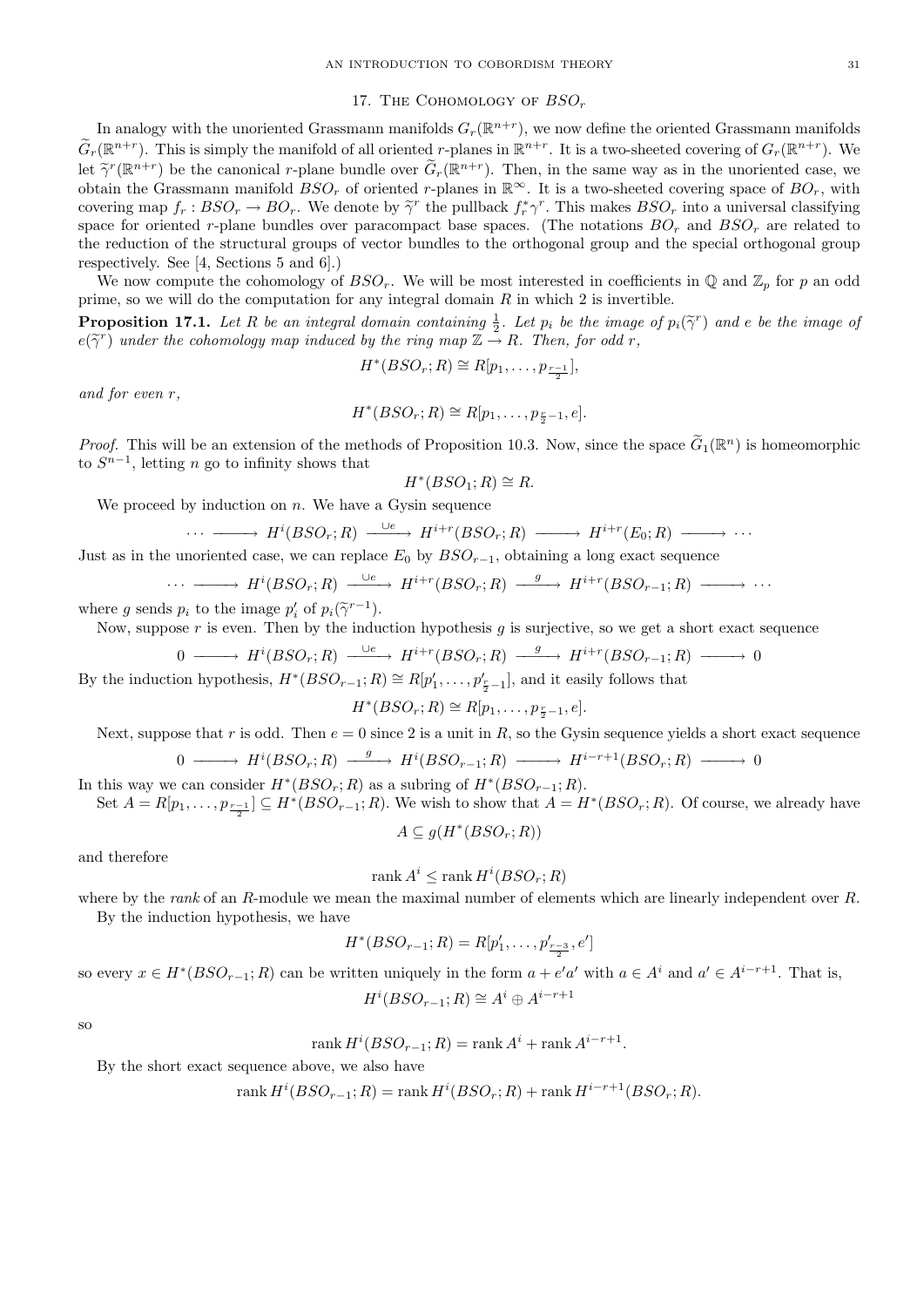It follows that

$$
rank H^i(BSO_r;R) = rank A^i
$$

for all *i*. Now, suppose that  $g(H^{i}(BSO_{r}; R)) \neq A^{i}$ . Then we can find an element  $a + e'a' \in H^{i}(BSO_{r}; R)$  with  $a' \neq 0$ , and this element will be linearly independent of  $A<sup>i</sup>$ . But then

$$
\operatorname{rank} A^i < \operatorname{rank} H^i(BSO_r;R)
$$

which is a contradiction. Thus,  $A^i = g(H^i(BSO_r;R))$ , so

 $H^*(BSO_r; R) \cong A$ 

which completes the induction.  $\Box$ 

**Corollary 17.2.** Let R be as above. Let  $p_i$  be the image of  $p_i(\gamma^r)$  under the cohomology homomorphism induced by the ring map  $\mathbb{Z} \to R$ . Then

$$
H^*(BO_r; R) \cong R[p_1, \ldots, p_{r/2}].
$$

*Proof.* The covering map  $f_r$  induces an injection

$$
f_r^*: H^*(BO_r; R) \hookrightarrow H^*(BSO_r; R).
$$

An element  $x \in H^*(BSO_r; R)$  will lie in  $f_r^*H^*(BO_r; R)$  if and only if it is fixed by the map  $\rho: BSO_r \to BSO_r$  which interchanges the two sheets of the covering. Now, the Pontrjagin classes are independent of orientation, so they are fixed by  $\rho$  and thus lie in  $fr^*H^*(BO_r; R)$ . The Euler class, however, changes sign with a change in orientation, so it is not fixed by  $\rho$  and does not lie in  $f_r^*H^*(BO_r; R)$ . This completes the proof.

**Corollary 17.3.**  $H^{i}(BSO_{r};\mathbb{Z})$  is finite if i is not divisible by 4 and has rank  $p(i/4)$  if i is divisible by 4.

*Proof.* This follows immediately from the universal coefficient theorem and Proposition 17.1 with  $R = \mathbb{O}$ .

18. DETERMINATION OF  $\Omega^{SO}\otimes \mathbb{Q}$ 

In this section we will determine the structure of  $\Omega^{SO} \otimes \mathbb{Q}$ . Tensoring with  $\mathbb{Q}$  has the effect of killing all torsion, while preserving the free structure. (Although free generators for  $\Omega^{SO} \otimes \mathbb{Q}$  need not generate the free part of  $\Omega^{SO}$ .) By the Thom-Pontrjagin theorem, we already have

$$
\Omega_n^{SO} \cong \lim_{r \to \infty} \pi_{n+r}(TBSO_r, t_0).
$$

Unfortunately, computing  $\pi_{n+r}(TBSO_r, t_0)$  is much more difficult than computing  $\pi_{n+r}(TBO_r, t_0)$ . Instead, we will use several results of Serre to approximate these homotopy groups by homology groups. For an exposition of the needed results, see [18] or [19, Sections 9.6 and 9.7].

Recall that a CW-complex is said to be k-connected if it is connected and  $H_i(X;\mathbb{Z}) = \pi_i(X) = 0$  for  $1 \leq i \leq k$ . **Proposition 18.1.** Let  $X$  be a finite k-connected  $CW$  complex. Then

$$
rank H_i(X; \mathbb{Z}) = rank \pi_i(X)
$$

for  $i \leq 2k$ .

*Proof.* We will establish this result by approximating X by spheres. First, consider the sphere  $S<sup>n</sup>$ , with  $n \geq k + 1$ . Then  $H_n(S^n; \mathbb{Z})$  and  $\pi_n(S^n)$  both have rank 1, and  $H_i(S^n; \mathbb{Z})$  and  $\pi_i(S^n)$  are both finite for  $1 \leq i \leq 2n-2, i \neq n$ . Since  $2k \leq 2n-2$ , this establishes the proposition in this case.

Now, suppose that the result holds for two finite k-connected CW complexes  $X$  and  $Y$ . Then by the Künneth theorem,

$$
H_i(X \times Y; \mathbb{Z}) \cong \bigoplus_{i_1 + i_2 = i} H_{i_1}(X; \mathbb{Z}) \otimes H_{i_2}(Y; \mathbb{Z})
$$

$$
\cong H_i(X; \mathbb{Z}) \oplus H_i(Y; \mathbb{Z})
$$

since for the other terms at least one of  $H_{i_1}(X;\mathbb{Z})$  and  $H_{i_2}(Y;\mathbb{Z})$  is 0. Since also

$$
\pi_i(X \times Y) \cong \pi_i(X) \oplus \pi_i(Y)
$$

the proposition is also true for  $X \times Y$ .

Next, since

$$
H_i(X \vee Y; \mathbb{Z}) \cong H_i(X; \mathbb{Z}) \oplus H_i(Y; \mathbb{Z})
$$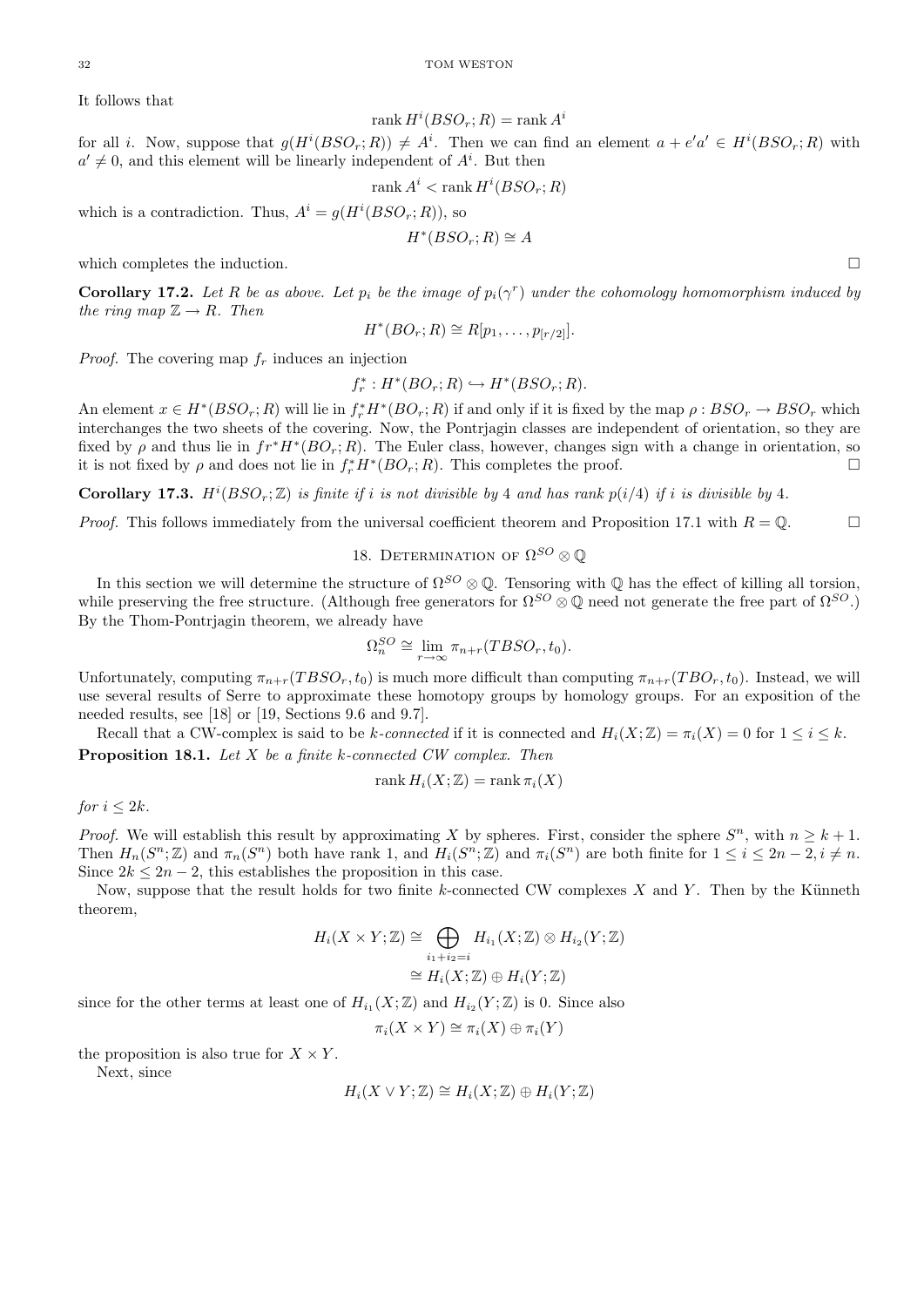and

$$
\pi_i(X \vee Y) \cong \pi_i(X) \oplus \pi_i(Y) \oplus \pi_{i+1}(X \times Y, X \vee Y)
$$

and  $\pi_{i+1}(X \times Y, X \vee Y)$  is finite, we see that the proposition is also true for  $X \vee Y$ . Thus it is true for a finite bouquet of spheres of dimension  $\geq k+1$ .

Finally, let  $X$  be any finite k-connected CW complex. Since the homotopy groups of  $X$  are finitely generated, we can choose a finite basis for the free part of  $\pi_i(X)$  for  $i \leq 2k + 1$ . Each of these basis elements is represented by a map

$$
\rho_i:S^{r_i}\to X
$$

where  $r_i \geq k+1$ . Combining the  $\rho_i$ 's, we obtain a map

$$
\rho: S^{r_1} \vee \cdots \vee S^{r_m} \to X.
$$

Since by construction the homotopy groups of  $S^{r_1} \vee \cdots \vee S^{r_m}$  and X have the same rank in dimensions  $\leq 2k+1$ , by the generalized Whitehead theorem the homology groups have the same rank for dimensions  $\leq 2k$ . But since we already have that

$$
\operatorname{rank} \pi_i(S^{r_1} \vee \dots \vee S^{r_m}) = \operatorname{rank} H_i(S^{r_1} \vee \dots \vee S^{r_m}; \mathbb{Z})
$$

for  $i \leq 2k$ , it follows that

rank  $\pi_i(X) = \text{rank } H_i(X; \mathbb{Z})$ 

in this range, as asserted.

With this proposition, we can now give a partial solution to the oriented cobordism problem. **Theorem 18.2.**  $\Omega_n^{SO}$  is finite for n not divisible by 4, and has rank  $p(n/4)$  for n divisible by 4.

Proof. By the Thom-Pontriagin theorem,

$$
\Omega_n^{SO} \cong \lim_{r \to \infty} \pi_{n+r}(TBSO_r, t_0).
$$

Choose  $r > n$ . By Proposition 18.1, taking the limit of the finite complexes  $T\tilde{\gamma}^r(\mathbb{R}^{n+r})$  as n goes to infinity, we see that

$$
rank \pi_{n+r}(TBSO_r, t_0) = rank H_{n+r}(TBSO_r; \mathbb{Z}).
$$

But this is the same as the rank of  $H_{n+r}(TBSO_r, t_0; \mathbb{Z})$ , by the exact sequence of the pair  $(TBSO_r, t_0)$ . This in turn is the same as the rank of  $H^{n+r}(TBSO_r, t_0; \mathbb{Z})$ , by the universal coefficient theorem. But by Lemma 12.1,

$$
H^{n+r}(TBSO_r, t_0; \mathbb{Z}) \cong H^n(BSO_r; \mathbb{Z}).
$$

By Corollary 17.3, this is finite for n not divisible by 4, and has rank  $p(n/4)$  for n divisible by 4. This completes the  $\Box$ 

As with  $\mathfrak{N}, \Omega^{SO}$  can be given the structure of a commutative graded Z-algebra with product induced by the Cartesian product of manifolds. (See Proposition 13.1.) We can in fact give explicit generators for  $\Omega^{SO} \otimes \mathbb{Q}$ . **Theorem 18.3.**  $\Omega^{SO} \otimes \mathbb{Q}$  is the free Z-algebra generated by  $\mathbb{C}P^{2n}$  for  $n \geq 1$ .

Proof. By Proposition 16.4,

$$
P_{(n)}[\tau(\mathbb{C}P^{2n})_{\mathbb{R}}] = 2n + 1.
$$

Proceeding as in the proof of Theorem 13.4, we conclude that the  $\mathbb{C}P^{2n}$  are algebraically independent as elements of  $\Omega^{SO}\otimes\mathbb{Q}$ . Since  $(\Omega^{SO}\otimes\mathbb{Q})^i$  has no torsion, by Theorem 18.2 it is 0 if i is not divisible by 4, and has rank  $p(i/4)$ for  $i$  divisible by 4. Thus,

$$
rank(\Omega^{SO} \otimes \mathbb{Q})^i = rank(\mathbb{Q}[\mathbb{C}P^2, \mathbb{C}P^4, \ldots])^i
$$

for all i, so they are isomorphic.  $\square$ 

We can also relate oriented cobordism to the vanishing of Pontrjagin numbers, although it turns out that this alone is not enough to show that an oriented manifold is a boundary.

Proposition 18.4. Let M be a compact 4n-dimensional oriented manifold. If M is the boundary of an oriented  $(4n+1)$ -dimensional manifold B, then all of the Pontriagin numbers of the tangent bundle of M are zero.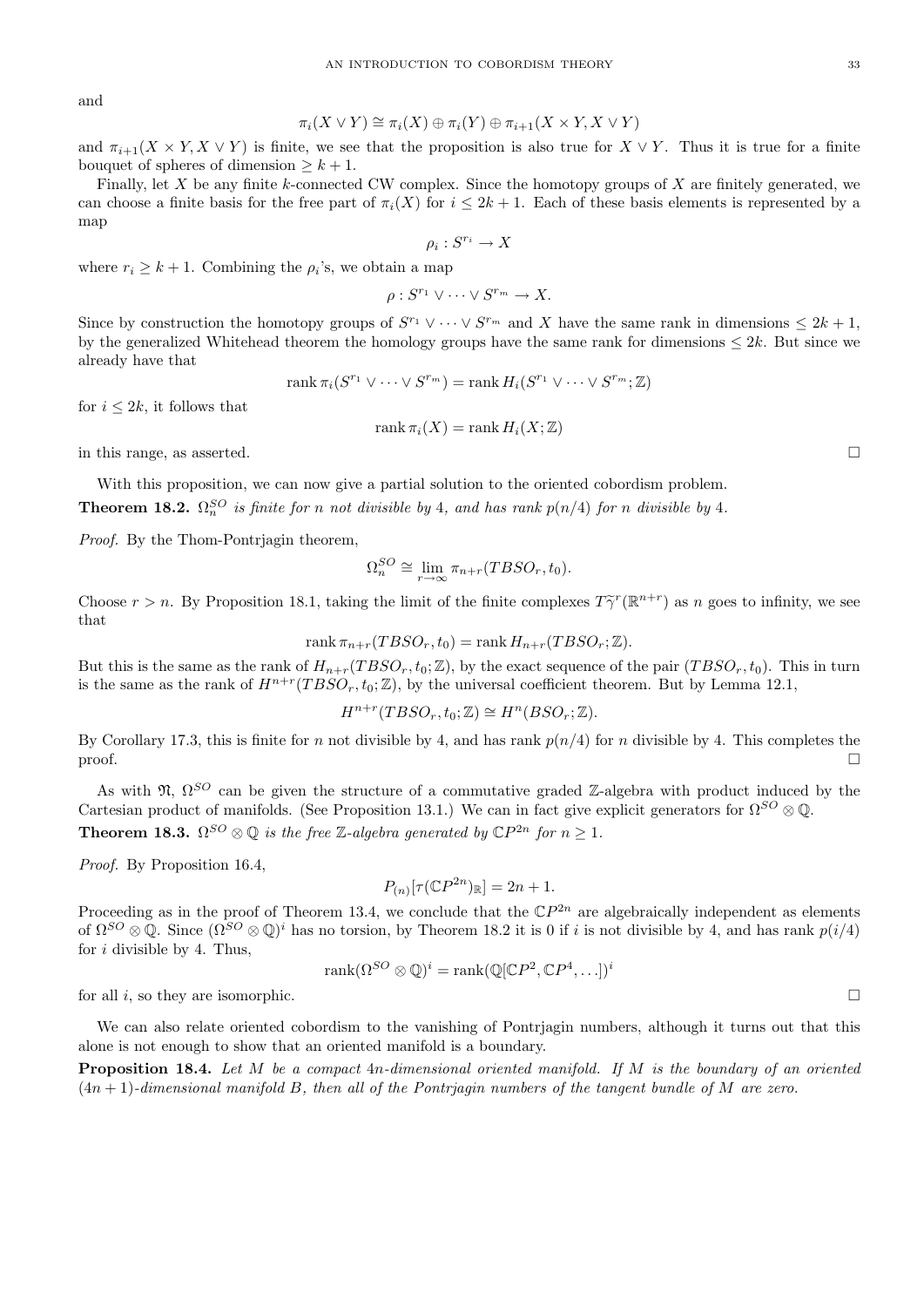Proof. We have the exact sequences

$$
H_{4n+1}(B,M;\mathbb{Z}) \longrightarrow H_{4n}(M;\mathbb{Z}) \longrightarrow H_{4n}(B;\mathbb{Z})
$$

and

$$
H^{4n}(B; \mathbb{Z}) \xrightarrow{i^*} H^{4n}(M; \mathbb{Z}) \xrightarrow{\delta} H^{4n+1}(B, M; \mathbb{Z})
$$

arising from the long exact sequence of the pair  $(B, M)$ , where  $\delta$  is the dual of  $\partial$ . Let  $\mu_{B,M} \in H_{4n+1}(B, M; \mathbb{Z})$  be the fundamental homology class of the pair  $(B, M)$  and  $\mu_M \in H_{4n}(M; \mathbb{Z})$  the fundamental homology class of M. Then  $\partial \mu_{B,M} = \mu_M.$ 

Now, note that there is a unique outward pointing normal vector along  $M \subseteq B$ , so

$$
\tau(B)|_M = \tau(M) \oplus \varepsilon^1
$$

.

Thus,

$$
p(\tau(B)|_M) = p(\tau(M)),
$$

and therefore for any partition  $I$  of  $4n$ ,

$$
P_I[\tau(M)] = P_I[\tau(B)|_M]
$$
  
=  $\langle p_I(\tau(B)|_M), \mu_M \rangle$   
=  $\langle i^* p_I(\tau(B)), \mu_M \rangle$   
=  $\langle i^* p_I(\tau(B)), \partial \mu_{B,M} \rangle$   
=  $\langle \delta i^* p_I(\tau(B)), \mu_{B,M} \rangle$   
=  $\langle 0, \mu_{B,M} \rangle$   
= 0

by exactness.  $\Box$ 

The complete determination of  $\Omega^{SO}$  is a very difficult problem. The above result was obtained by Thom in [22]. Additional results were obtained by Milnor, Averbuh and Novikov (see [12], [3] and [16]), before the complete structure theorem was obtained by C.T.C. Wall in [23]. We state it without proof.

Theorem 18.5. Two oriented manifolds are cobordant if and only if their tangent bundles have the same Pontriagin numbers and Stiefel-Whitney numbers.  $\Omega^{SO}$  is the Z-algebra generated by manifolds  $X_{4i}$  of dimension 4i (for all  $i \geq 1$ ) and by manifolds  $Y_{2i-1,j}$  of dimension  $2i-1$ , subject only to the relations  $2Y_{2i-1,j} = 0$ . There is one torsion generator  $Y_{2i-1,j}$  for each partition of i into distinct positive integers, none a power of 2.

### 19. The Hirzebruch Signature Theorem

As an application of cobordism, in this section we will use our cobordism classification to give a proof of the remarkable Hirzebruch signature theorem. This is a special case of the Atiyah-Singer index theorem; for an explanation of this celebrated result, see [1].

Let M be a compact oriented manifold of dimension n. We define the *signature* of M,  $\sigma(M)$ , as follows: If n is not divisible by 4, then  $\sigma(M) = 0$ . If n is divisible by 4, say  $n = 4m$ , we define  $\sigma(M)$  to be the signature of the rational quadratic form Q on  $H^{2m}(M; \mathbb{Q})$  given by

$$
Q(x) = \langle x \cup x, \mu_M \rangle \in \mathbb{Q}
$$

where  $\mu_M \in H^n(M; \mathbb{Q})$  is the fundamental rational homology class of M. (Recall that the signature of a rational quadratic form is computed as follows : Choose a basis  $x_1, \ldots, x_r$  of  $H^{2m}(M; \mathbb{Q})$  for which the symmetric matrix  $(\langle x_i \cup x_j, \mu_M \rangle)$  is diagonal. Then the signature of the associated quadratic form is the number of positive diagonal entries minus the number of negative diagonal entries.)

The signature satisfies the following properties.

- (1)  $\sigma(M+N) = \sigma(M) + \sigma(N)$ .
- (2)  $\sigma(M \times N) = \sigma(M)\sigma(N)$ .
- (3) If M is an oriented boundary, then  $\sigma(M) = 0$ .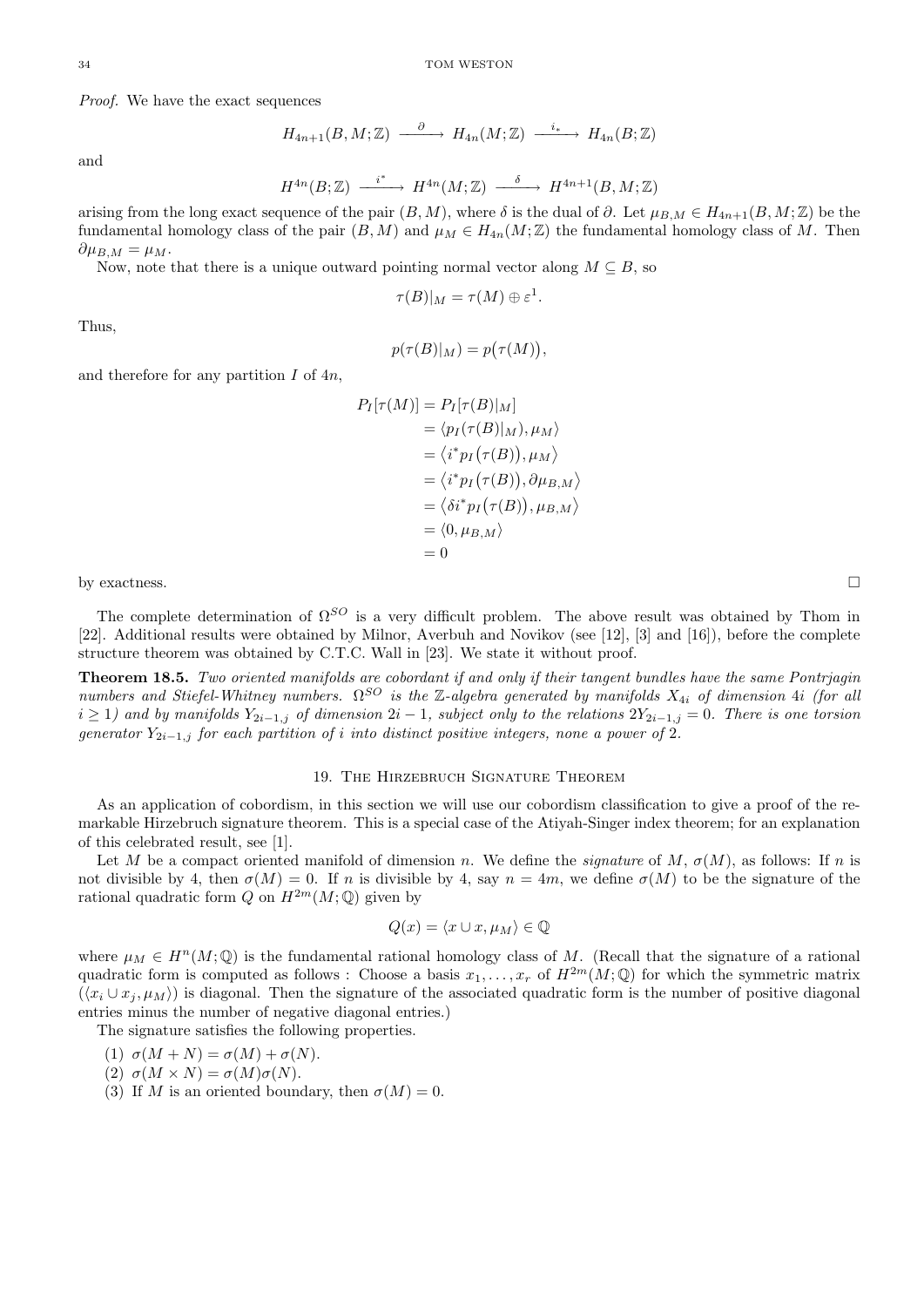See [8, Section 9] for a proof. These combine to show that  $\sigma$  induces a well-defined Q-algebra homomorphism

$$
\sigma:\Omega^{SO}\otimes \mathbb{Q}\to \mathbb{Q}.
$$

We now construct another such homomorphism. Define a graded commutative  $\mathbb Q$ -algebra A by

$$
A=\mathbb{Q}[t_1,t_2,\ldots]
$$

where  $t_i$  has degree i. Define an associated ring A to be the ring of infinite formal sums

$$
a = a_0 + a_1 + a_2 + \cdots
$$

where  $a_i \in A$  is homogeneous of degree i. We let  $A^*$  be the subgroup of the multiplicative group of A of elements with leading term 1.

Now, suppose we have a sequence of polynomials

$$
K_1(t_1), K_2(t_1, t_2), K_3(t_1, t_2, t_3), \ldots \in A
$$

where  $K_n$  is homogeneous of degree n. For  $a = 1 + a_1 + a_2 + \cdots \in \mathcal{A}^*$ , we then define  $K(a) \in \mathcal{A}^*$  by

$$
K(a) = 1 + K_1(a_1) + K_2(a_1, a_2) + \cdots
$$

We say that the  $K_n$  form a *multiplicative sequence* if  $K(ab) = K(a)K(b)$  for all  $a, b \in A^*$ .

A simple example is provided by the sequence

$$
K_n(t_1,\ldots,t_n)=\lambda^n t_n
$$

for any  $\lambda \in \mathbb{Q}$ . We will now construct a more interesting example.

any  $\lambda \in \mathbb{Q}$ . We will now construct a more interestin<br>Consider the power series expansion of  $\sqrt{t}/\tanh \sqrt{t}$ :

$$
\frac{\sqrt{t}}{\tanh\sqrt{t}} = 1 + \frac{1}{3}t - \frac{1}{45}t^2 + \dots + (-1)^{i-1}\frac{2^{2i}B_i}{(2i)!}t^i + \dots
$$

where  $B_i$  is the  $i^{th}$  Bernoulli number. (We use the conventions  $B_1 = \frac{1}{6}, B_2 = \frac{1}{30}, B_3 = \frac{1}{42}, \ldots$ ) Set

$$
\lambda_i = (-1)^{i-1} \frac{2^{2i} B_i}{(2i)!}.
$$

Further, for any partition  $I = (i_1, \ldots, i_k)$  of n, set

$$
\lambda_I = \lambda_{i_1} \cdots \lambda_{i_k}.
$$

Now, define polynomials  $L_n(t_1,\ldots,t_n) \in A$  by

$$
L_n(t_1,\ldots,t_n)=\sum_I \lambda_I s_I(t_1,\ldots,t_n)
$$

where the sum if over all partitions of  $n$  and  $s<sub>I</sub>$  is the polynomial of Section 7.

We claim that the  $L_n$  form a multiplicative sequence. It is clear from the definition of  $s_I$  that  $L_n$  is homogeneous of degree *n*. Now, take  $a, b \in A^*$ . Then

$$
L(ab) = \sum_{I} \lambda_{I} s_{I}(ab)
$$
  
= 
$$
\sum_{I} \lambda_{I} \sum_{I_{1}I_{2}=I} s_{I_{1}}(a) s_{I_{2}}(b)
$$
  
= 
$$
\sum_{I_{1}I_{2}=I} \lambda_{I_{1}} s_{I_{1}}(a) \lambda_{I_{2}} s_{I_{2}}(b)
$$
  
= 
$$
L(a)L(b).
$$

Therefore the  $L_n$  do indeed form a multiplicative sequence.

The first few L-polynomials are :

$$
L_1(t_1) = \frac{1}{45}t_1
$$
  
\n
$$
L_2(t_1, t_2) = \frac{1}{45}(7t_2 - t_1^2)
$$
  
\n
$$
L_3(t_1, t_2, t_3) = \frac{1}{945}(62t_3 - 13t_1t_2 + 2t_1^3)
$$
  
\n
$$
L_4(t_1, t_2, t_3, t_4) = \frac{1}{14175}(381t_4 - 71t_1t_3 - 19t_2^2 + 22t_1^2t_2 - 3t_1^4).
$$

Note that the coefficient of  $t_1^n$  is  $L_n$  is  $\lambda_n$ , since the only s-polynomial containing that monomial is  $s_{(n)}$ .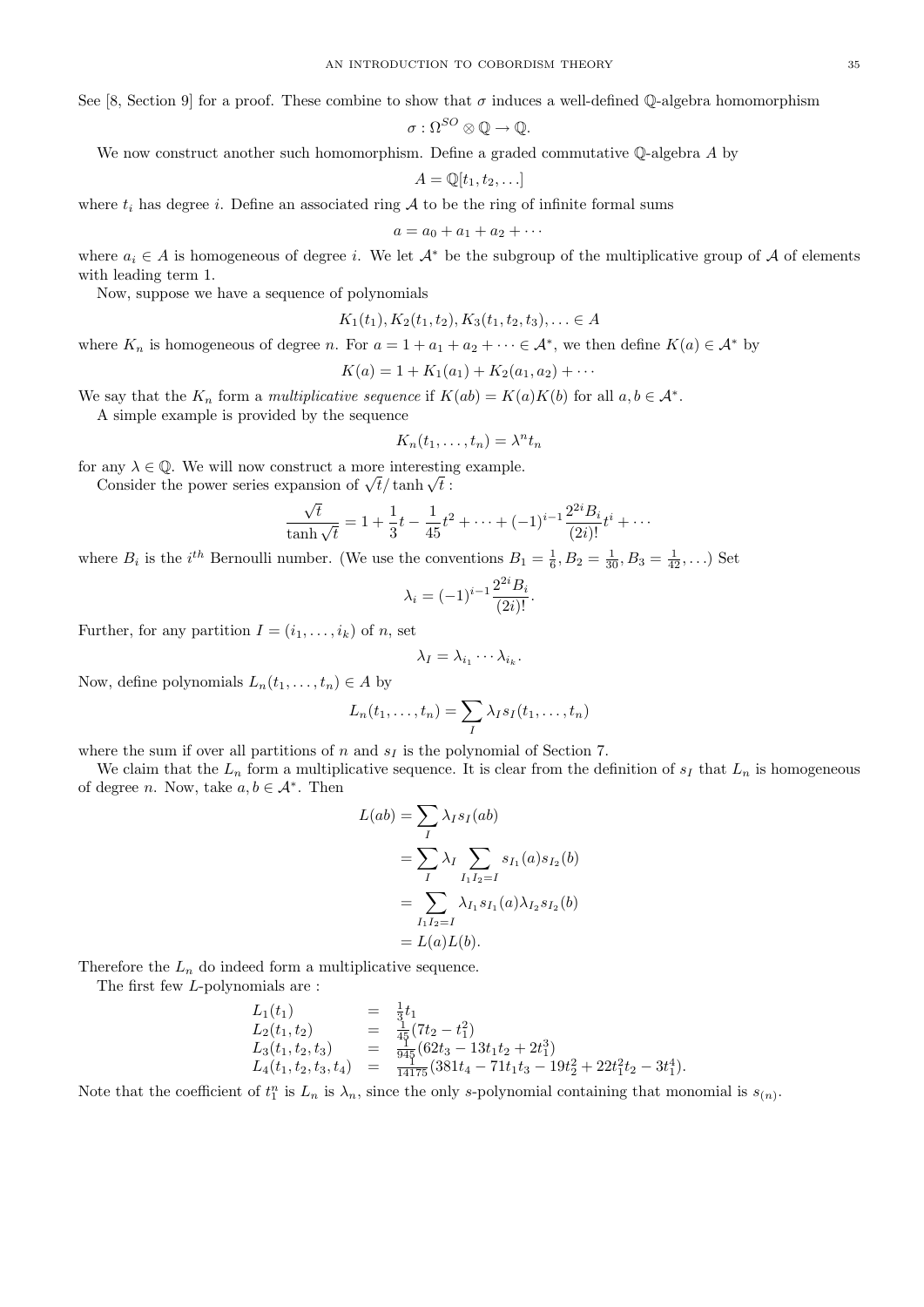Now, let M be a manifold of dimension n. We define the L-genus  $L[M]$  as follows : If n is not divisible by 4, then  $L[M] = 0$ . If *n* is divisible by 4, say  $n = 4m$ , then we define

$$
L[M] = \langle K_m(p_1(\tau(M)), \ldots, p_m(\tau(M))), \mu_M \rangle.
$$

This makes sense, since  $K_m(p_1(\tau(M)), \ldots, p_m(\tau(M))) \in H^n(M; \mathbb{Z})$ . **Lemma 19.1.** The correspondence  $M \mapsto L[M]$  defines a Q-algebra homomorphism  $L : \Omega^{SO} \otimes \mathbb{O} \to \mathbb{O}.$ 

Proof. The additivity of the correspondence is clear. It follows immediately from Proposition 18.4 that the L-genus of a boundary is zero, and these two facts together show that  $L$  is well-defined. Now, consider a product manifold  $M \times N$ . Since the total Pontriagin class  $p(M \times N)$  of  $M \times N$  is given by  $p(M) \times p(N)$ , up to elements of order 2, we see that

$$
L(p(M \times N)) = L(p(M)) \times L(p(N)).
$$

Therefore,

$$
L[M \times N] = \langle L(p(M \times N)), \mu_{M \times N} \rangle
$$
  
=  $\langle L(p(M \times N)), \mu_M \times \mu_N \rangle$   
=  $\langle L(p(M)) \times L(p(N)), \mu_M \times \mu_N \rangle$   
=  $\langle L(p(M)), \mu_M \rangle \langle L(p(N)), \mu_N \rangle$   
=  $L[M]L[N].$ 

The Hirzebruch signature theorem states that the two homomorphisms we have constructed are in fact the same. **Theorem 19.2.** For any oriented manifold M,  $\sigma(M) = L[M]$ .

Proof. Since both  $\sigma$  and L are  $\mathbb{O}$ -algebra homomorphisms from  $\Omega^{SO} \otimes \mathbb{O}$  to  $\mathbb{O}$ , it will suffice to check the theorem on a set of algebra generators of  $\Omega^{SO} \otimes \mathbb{Q}$ . By Theorem 18.3 we may use the complex projective spaces  $\mathbb{C}P^{2n}$  as generators.

Now, by Proposition 15.1,  $H^{2n}(\mathbb{C}P^{2n})$  is generated by a single element  $x^n$  satisfying

$$
\langle x^n \cup x^n, \mu_{\mathbb{C}P^{2n}} \rangle = 1.
$$

Thus  $\sigma(\mathbb{C}P^{2n}) = +1$ .

Next, recall from Proposition 16.4 that  $p(\tau(\mathbb{C}P^{2n})_{\mathbb{R}}) = (1+x^2)^{2n+1}$ . Since the coefficient of  $t_1^i$  in  $L_i$  is  $\lambda_i$ , we see that

$$
L(1+x^2) = 1 + L_1(x^2) + L_2(x^2, 0) + L_3(x^2, 0, 0) + \cdots
$$
  
= 1 + \lambda\_1 x^2 + \lambda\_2 x^4 + \cdots  
= 
$$
\frac{\sqrt{x^2}}{\tanh \sqrt{x^2}}
$$
  
= 
$$
\frac{x}{\tanh x}.
$$

Therefore,

$$
L\big(p(\tau(\mathbb{C}P^{2n})_{\mathbb{R}})\big) = L\big((1+x^2)^{2n+1}\big)
$$

$$
= L(1+x^2)^{2n+1}
$$

$$
= \left(\frac{x}{\tanh x}\right)^{2n+1}.
$$

Thus,  $L_n(p(\tau(\mathbb{C}P^{2n})))$  is simply the  $x^{2n}$  term in this power series, and  $L[\mathbb{C}P^{2n}]$  is the coefficient of that term.

We can compute that coefficient by classical methods of complex analysis. Recall that the coefficient of  $z^{2n}$  in the Taylor expansion of  $(z/\tanh z)^{2n+1}$  is simply given by the integral

$$
\frac{1}{2\pi i} \oint \left(\frac{z}{\tanh z}\right)^{2n+1} \frac{dz}{z^{2n+1}} = \frac{1}{2\pi i} \oint \frac{dz}{(\tanh z)^{2n+1}}.
$$